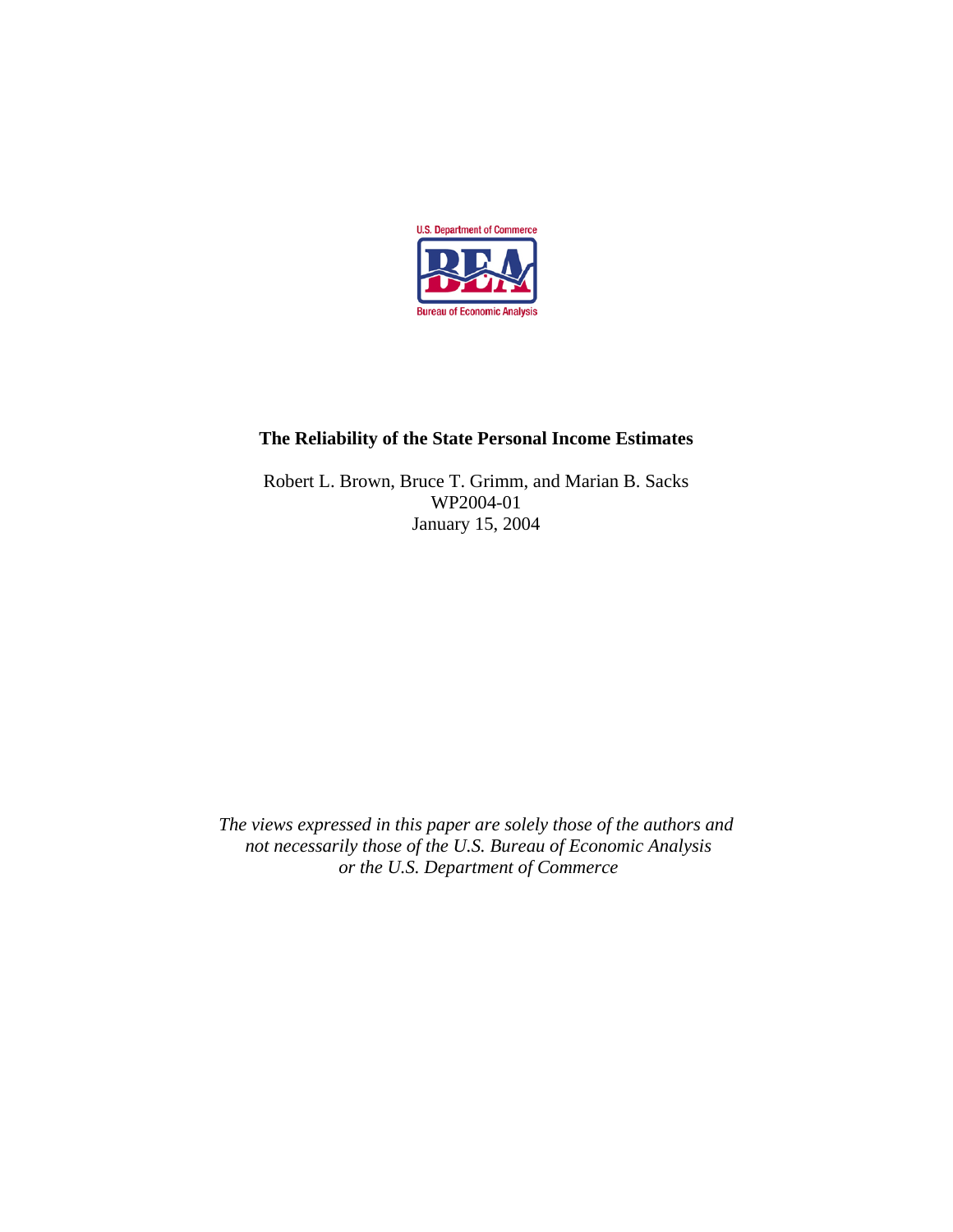## The Reliability of the State Personal Income Estimates

 The estimates of state personal income and its components measure and track the levels and the types of incomes that are received by the people who live and work in each state. The estimates provide a framework for the analysis of each state's economy, and the reliability of the estimates is critical to the quality of such analyses and to their usefulness as bases for decisionmaking.

"Reliability" refers to the magnitudes of the revisions to the estimates or to the changes from the first estimates to the latest estimates, so reliability is defined as the ability of the successive vintages of the estimates of state personal income to present a consistent picture of a state's economy; reliable estimates consistently show the direction and the change in a state's economic growth.<sup>1</sup> The most recent estimates that have been revised to incorporate the increasingly comprehensive and improved data are used as the standards for reliability because they are presumed to be the best estimates.

The preliminary estimates of personal income for states

\_\_\_\_\_\_\_\_\_\_\_\_\_\_\_

 $\overline{\phantom{a}}$ 

 $\overline{a}$ 

- Successfully indicated the direction of change in state personal income 95 percent of the time,
- Successfully indicated whether state personal income was accelerating or decelerating 77 percent of the time,
- Successfully indicated whether state personal income growth was near its trend rate 86 percent of the time.

 The estimates are revised largely in order to incorporate new or more complete source data, to reflect changes to conceptual definitions and classifications that adapt the economic accounts to a changing economy, to use the improvements in statistical techniques, and to update the seasonal factors that are used to seasonally adjust the estimates, not in order to correct errors in the preliminary estimates.<sup>2</sup> Seasonal factors are

*Matthew A. von Kerczek, James M. Zavrel, and Scott A. Killian also contributed to the preparation of this article. Scott Killian was an intern in the Joint Program on Survey Methodology at BEA in the summer of 2003.* 

 $1$  This definition differs from that used in statistics to analyze survey results and quality control. Reliability also differs from accuracy, which refers to total measurement error and is never observed in the state personal income estimates. In particular, the latest estimates contain errors that result from causes, such as data gaps and nonsampling errors, that are not quantifiable. For a previous study of the revisions for 1980-87, see Brown and Stehle (1990).

<sup>&</sup>lt;sup>2</sup> The revisions also reflect the use of the national totals and the annual state estimates as controls.<sup>2</sup> See also the box "Meaning of Revisions" in Fixler and Grimm (2002).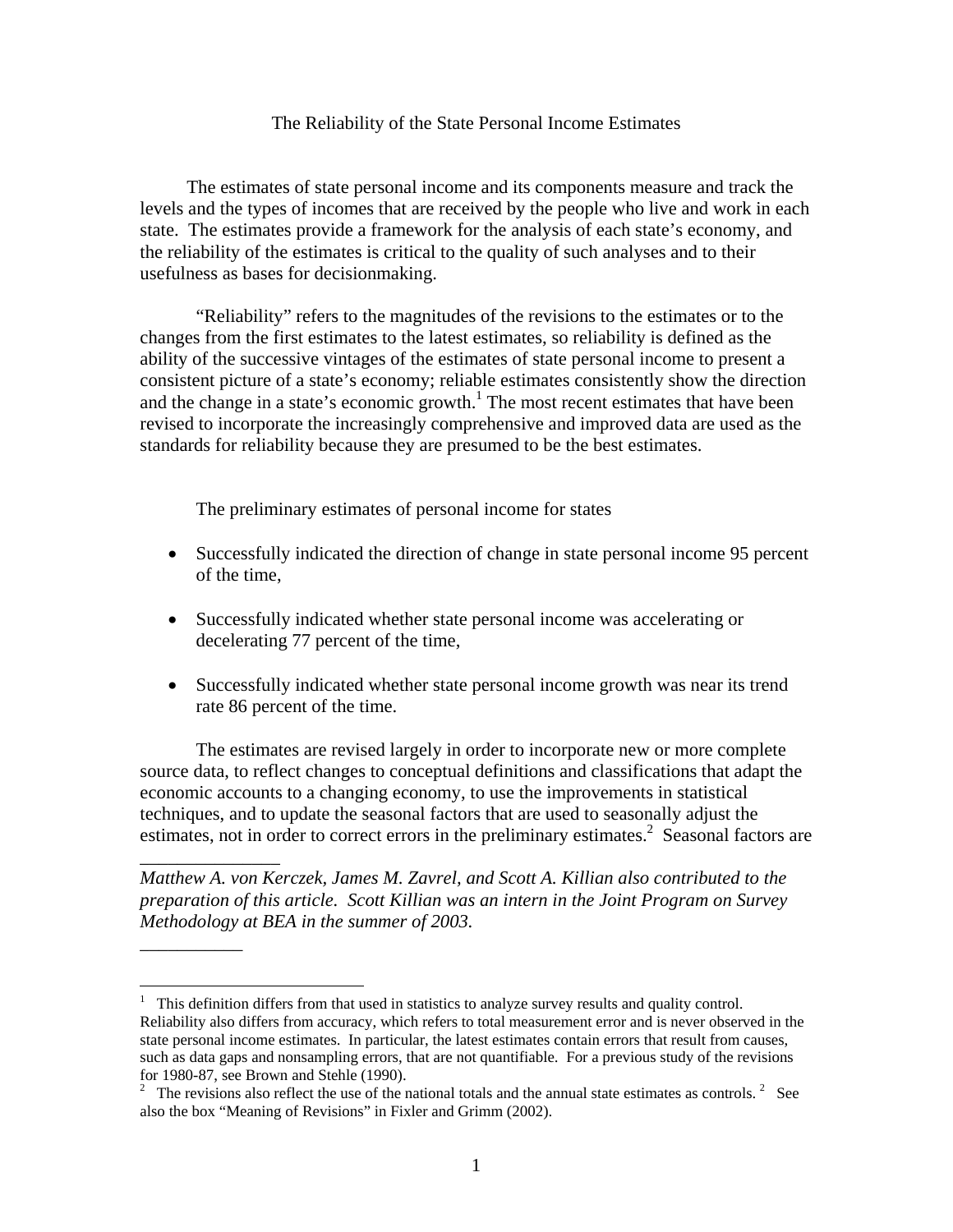revised largely to incorporate additional years of data that were not available—or forecastable—when the earlier estimates were prepared. 3 Thus, most revisions are primarily due to improvements that were impossible to make when the earlier estimates were prepared.

 This study provides information that will be useful for readers to determine the suitability of the estimates released at different stages of the estimating process. The successive releases of revised estimates are referred to as "vintages." The first, or preliminary, quarterly estimates of state personal income, the second quarterly estimates, and the first, or preliminary, annual estimates are featured. The estimates that are used as the standard-of-accuracy estimates are the latest estimates that were released in April 2003.

 In this article, the quarterly estimates for the second quarter of 1991 through the fourth quarter of 2001 are analyzed. This period covers one complete business cycle: The second quarter of 1991 is the first quarter of positive growth in real GDP after a cyclical trough, and the fourth quarter of 2001 is the first quarter of positive growth in real GDP after a cyclical downturn that started in the first quarter of 2001. The annual estimates for 1991–2001 are analyzed, and because this period ends in 2001, all of the revisions include at least two annual-vintage revisions.

This study presents an overview of the source data and the methods that are used to prepare the estimates of state personal income. It then examines the principal measures of revisions that are used to evaluate the reliability of the estimates and presents some additional measures of revisions—including measures of the revisions to the preliminary annual estimates. In conclusion, this study outlines some recent developments that affect the revisions to the estimates.

## **Overview of the Sources and Methods**

 The quarterly and annual estimates of state personal income are revised to incorporate source data that are more complete, more detailed, or otherwise more appropriate than the data that were previously available. These source data are incorporated at specific stages in the estimating process, and successive estimates are released according to a schedule.

 The quarterly state estimates are tied to the annual state estimates, which incorporate more detailed and more reliable source data than the quarterly estimates. The quarterly estimates of all the components of state personal income are based on the growth rates of quarterly state source data that are controlled to the annual state estimates of the components. In addition, the quarterly state estimates are controlled to personal income in the national income and product accounts (NIPAs).<sup>4</sup>

 $\overline{a}$ 

 $3\text{}$  See also Fixler, Grimm, and Lee (2003).

<sup>&</sup>lt;sup>4</sup> The state quarterly estimates of wages and salaries are controlled to—that is, they are made to add to—the NIPA estimates of wages and salaries after adjusting for coverage differences, such as the exclusion of wages and salaries of U.S. citizens stationed abroad. See the box "Personal Income in the NIPAs and State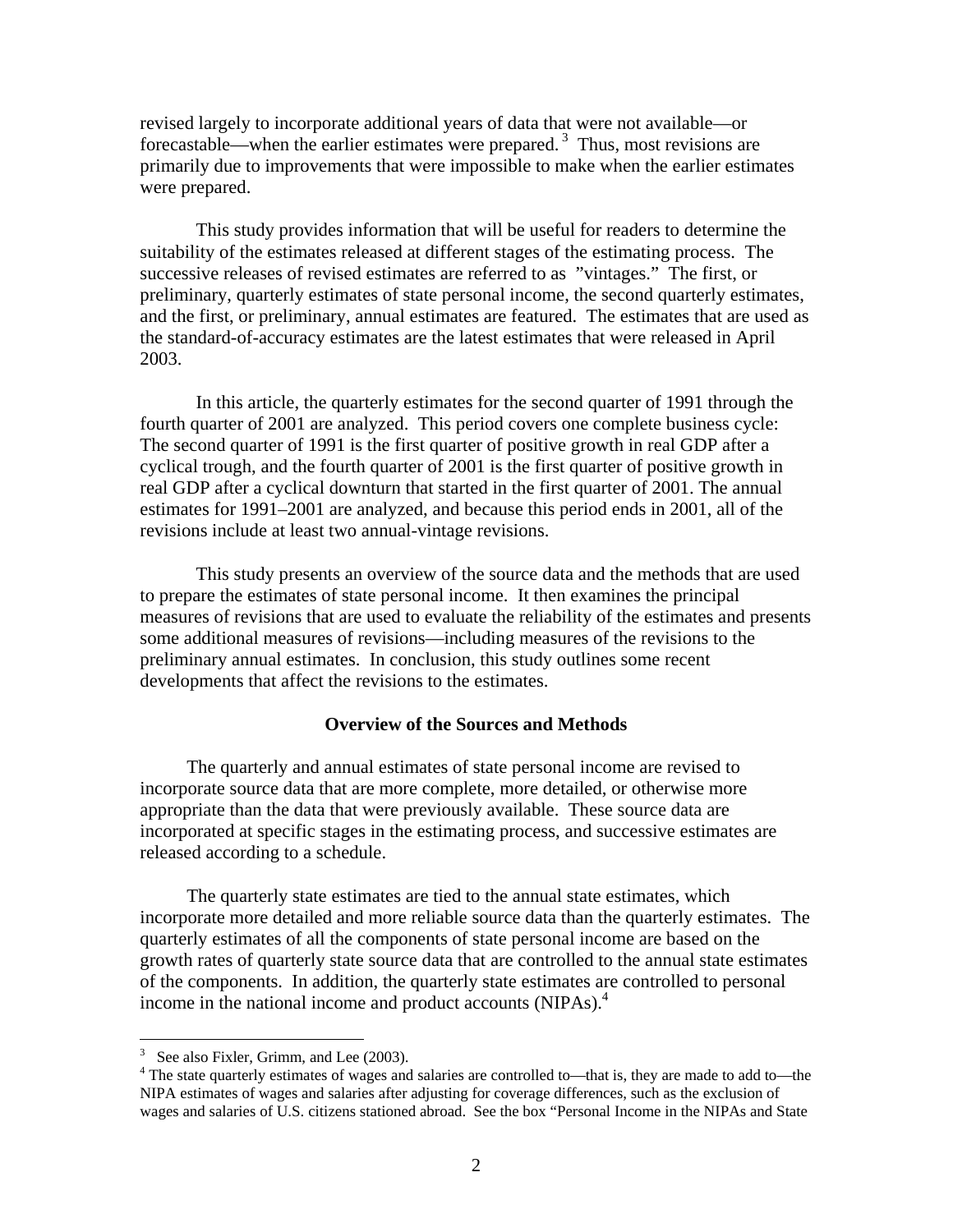### **Revision schedule for the state estimates**

 The preliminary quarterly estimates of state personal income are released 4 months after the close of the quarter. The second quarterly estimates are released 3 months later. In October and again in the following April, the quarterly estimates for the preceding 3 years are revised to reflect revisions to the annual estimates.

 The preliminary annual estimates of state personal income for the previous year, which are based on the current quarterly estimates, are released in April, 4 months after the end of the year. Revised annual estimates, which are developed independently and are prepared in greater component detail than the quarterly estimates, are released in September. For several succeeding years, the annual estimates are revised again in April and in September when additional data become available.

## **Sources of the revisions**

 Personal income is the income that is received by persons from participation in production. It is calculated as the sum of wage and salary disbursements, other labor income, proprietors' income with inventory valuation and capital consumption adjustments, rental income of persons with capital consumption adjustment, personal dividend income, personal interest income, and transfer payments to persons, less personal contributions for social insurance. A summary of the major sources of state data for the preliminary quarterly estimates, the second quarterly estimates, and the detailed annual state estimates of personal income are presented in table 1. The sources and methods used to produce wage and salary disbursements, farm proprietors' income, the components that are based on wage and salary estimates, and the components that are based on trends are discussed, and the sources of the revisions are described.

**Wage and salary disbursements.** Two major sets of source data for wages and salaries are available from the Bureau of Labor Statistics  $(BLS)$ .<sup>5</sup> The coverage, the periodicity, the level of industrial and geographic detail, and the timeliness of each set differ. The replacement of the preliminary source data with more comprehensive data from BLS explains much of the revisions to the preliminary quarterly estimates of wages and salaries.

 The preliminary quarterly national and state estimates are based on a monthly sample of employment data and, where available, on average weekly earnings from the Current Employment Statistics (CES) survey that is conducted by BLS. The CES survey collects data on employment, on average weekly hours, and on average hourly earnings

Personal Income" in Newman (2002). In addition, the detailed methodology that is used to prepare the annual and quarterly state personal income estimates is available on BEA's Web site at <www.bea.gov> and in *State Personal Income 1929-97*.

<sup>&</sup>lt;sup>5</sup> Information from a variety of other sources—for example, the Department of Agriculture for farm workers and the Department of Defense for military personnel—is also used. These sources account for about 5 percent of wages and salaries.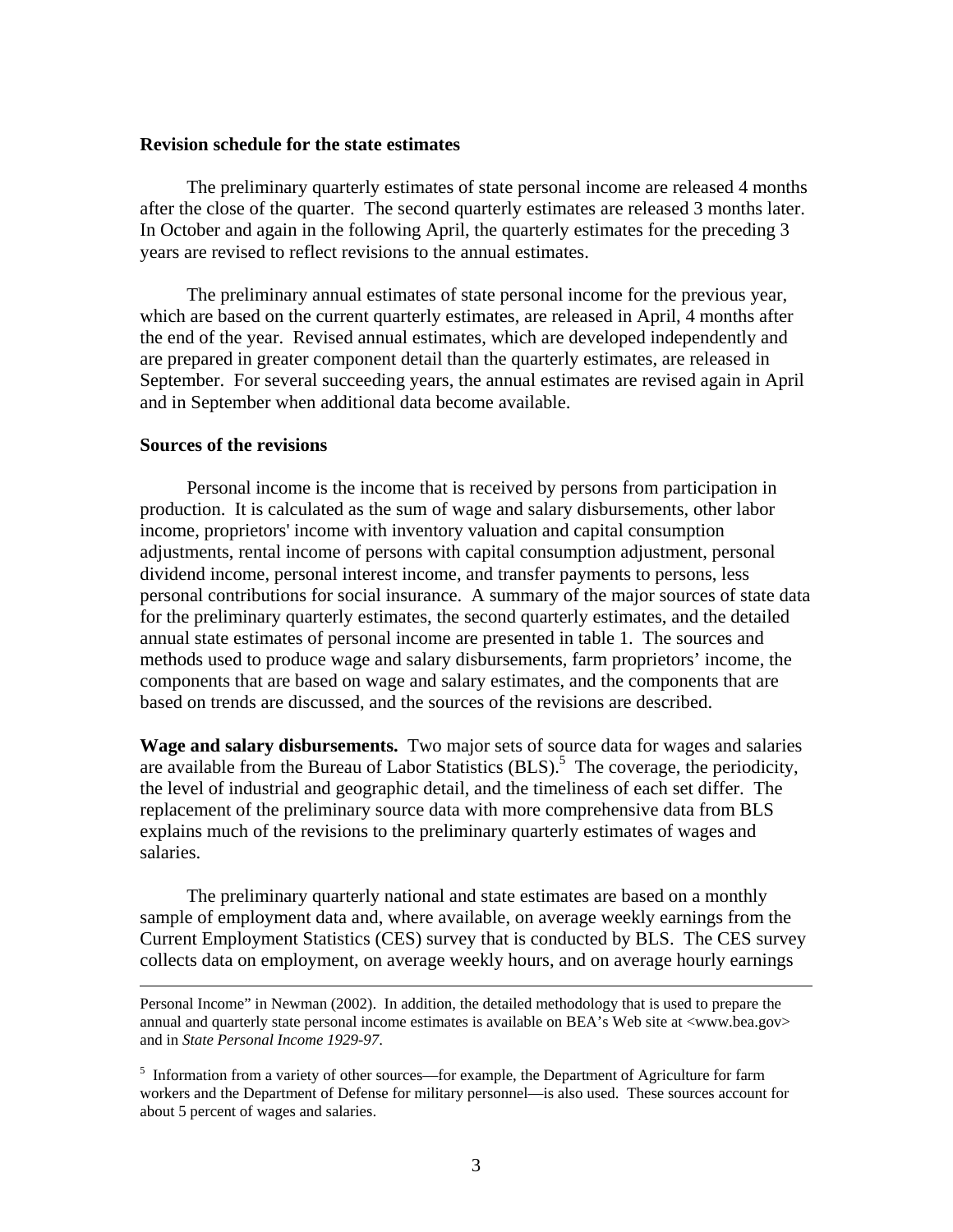on Form BLS 790; this survey, which collects data for the pay periods that include the  $12<sup>th</sup>$  of the month, is conducted in cooperation with the state employment security agencies. The monthly data are a sample of more than 390,000 nonagricultural establishments and are benchmarked annually to the Covered Employment and Wage (CEW) employment data.

 The information from this survey is subject to sampling errors. In addition, the state source data only have earnings information for manufacturing. The national data include earnings information for all private industries, but the national and state data are only for production and nonsupervisory workers, and the earnings do not include lumpsum payments, such as exercised stock options or bonus payments. These gaps in the coverage of the earnings data have become more important as the number of production workers relative to nonproduction workers has declined and as wage payments based on profit-sharing programs have become more common in all industries, including manufacturing.<sup>6</sup> The preliminary quarterly estimates of wages and salaries are subject to more revision than the second estimates because of the use of less comprehensive source data.

 The second quarterly state estimates of most of wages and salaries and the latest quarterly state estimates are based on tabulations of wages and salaries from the CEW program of the BLS; these tabulations account for 95 percent of total wages. Quarterly CEW data, or ES-202 reports, on wages and salaries are tabulations from state employment security agencies of employers' reports of their unemployment insurance (UI) contributions that are required from all employers covered by state UI laws and by the unemployment compensation program for Federal employees. The reported wages and salaries, which are released 5 months after the end of the quarter, include lump-sum payments, but they are not separately identifiable.

 Until 2002, the sum of the second quarterly state estimates of wages and salaries were controlled to the same NIPA estimates of wages and salaries as the preliminary quarterly estimates; these estimates were based on the sample CES data. The NIPA estimates of wages and salaries didn't incorporate the CEW data until the revised annual estimates were released each July.<sup>7</sup>

 The second quarterly state estimates of wages and salaries are based on a nearly complete census of wages and salaries, but they are still subject to revisions because of the incorporation of updated quarterly data, the revisions to seasonal factors, the incorporation of additional source data in the quarterly national and annual state control totals, and the changes to the classifications of wages and salaries or the statistical methods used to produce the estimates. For example, until July 2002, the second

1

<sup>&</sup>lt;sup>6</sup> Nationally, the employment and earnings of production workers from the CES survey account for approximately 55 percent of the NIPA private wage and salary estimate.

<sup>7</sup> In July 2002, the estimating procedure for the NIPA quarterly estimates of private wages and salaries was changed to incorporate the quarterly CEW wage data 6 months after the close of the reference quarter. For a discussion of this change and its effect on the revisions to the estimates of wages and salaries, see the section on recent developments.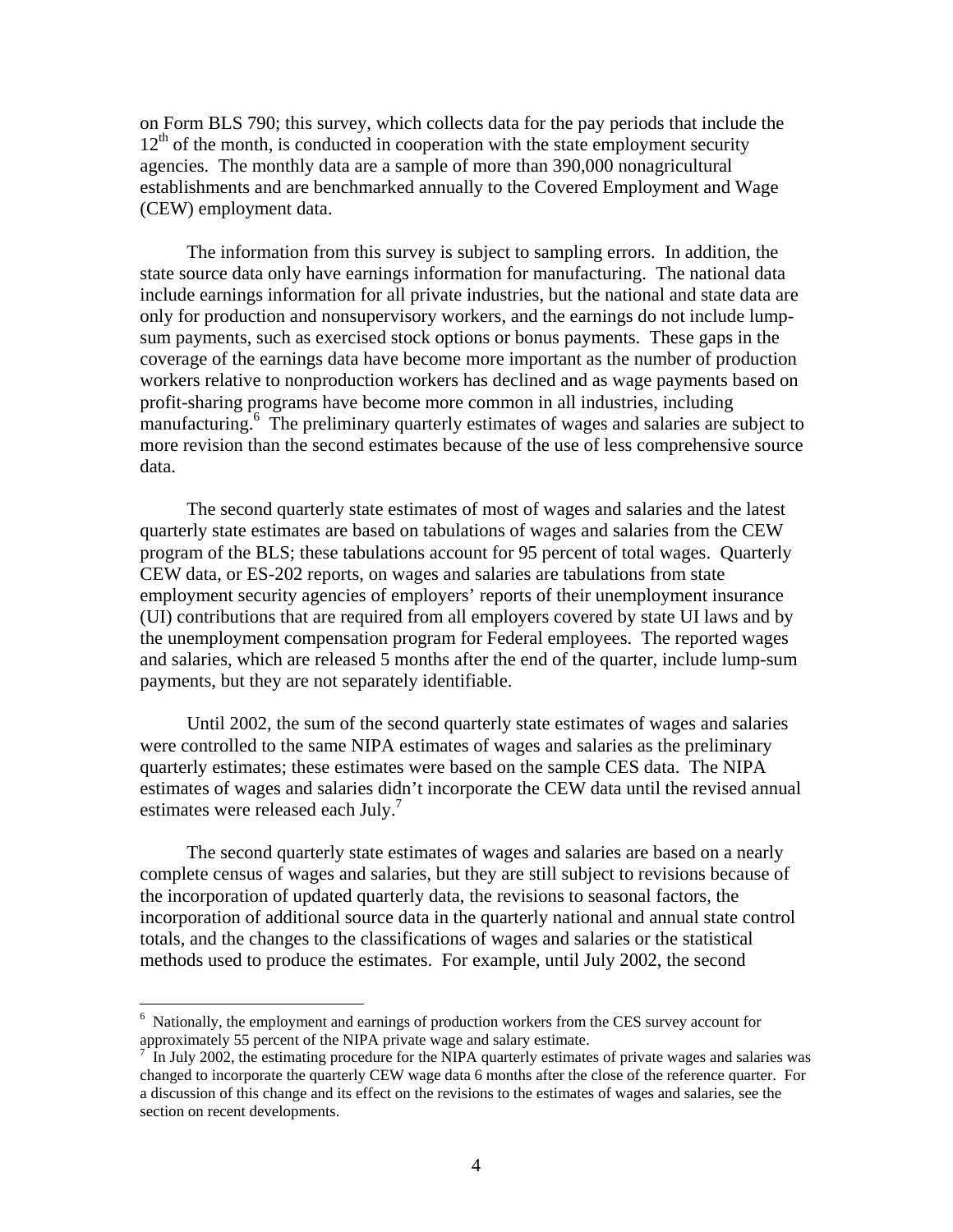quarterly state estimates were controlled to the same NIPA estimates of wages and salaries as the preliminary quarterly estimates, and the second quarterly state estimates were based on data that were more complete than the data for the published national control total; as a result, the second quarterly state estimates were subject to further revision when the national total incorporated the CEW data.

 As noted above, the second estimates of wages and salaries are also subject to revision due to revisions to the seasonal factors produced by BEA. The quarterly CEW wage and salary data are adjusted to remove seasonal patterns by using the Census X-11 ARIMA seasonal adjustment program. The seasonal patterns, which are usually stable, sometimes change rapidly, and these changes lead to substantial revisions to the seasonal factors when they are updated to reflect the data for the latest year. In addition, large revisions to the seasonal factors have resulted from lump-sum payments, such as exercised stock options that are included in wages and salaries, because of the unpredictable timing of the exercise of the options. $8$ 

 The preliminary annual state estimates of wages and salaries are derived from the quarterly state estimates that are released each April. The estimates for the first three quarters of the year are based on quarterly CEW wage data, and the estimate for the fourth quarter is based on CES employment data and, for manufacturing, on CES earnings data. Until 2002 the NIPA estimates that were available at that time were based on monthly CES employment and earnings data. Each April, as part of the procedure for preparing the national control totals used for the annual state estimates for the most recent year, the annual NIPA estimate of wages and salaries were compared with an alternative annual estimate that is based primarily on the more comprehensive CEW tabulations of wages and salaries for the first three quarters of the year and on a BEA estimate for the fourth quarter. If the two series differed significantly, the CEW-based estimate was used to develop the national control totals for the state estimates of wages and salaries.<sup>9</sup>

 The preliminary annual state estimates of wages and salaries are subject to revisions from the incorporation of fourth quarter CEW data to replace the CES sample data, updates of quarterly CEW data, and the incorporation of additional source data in the annual national and state estimates of wages and salaries.

 $\overline{a}$ 

<sup>&</sup>lt;sup>8</sup> The revisions to seasonal factors are not errors, and they can occur with the passage of time, even if no revisions to seasonally unadjusted estimates for a given year—or for preceding years—are made; for example, as seasonal patterns evolve over time, estimates of seasonal factors for year y will change from their initial values.

 $9 \text{ In } 7$  of the past 13 years, the national estimates of wages and salaries were based on CEW data. For an analysis of the procedure, See the box "Note on the Estimates of State Personal Income" in Tran (2002, 36- 37). In July 2002 BEA introduced a new methodology and revision schedule for the quarterly NIPA estimates of wages and salaries that enable the more timely incorporation of the comprehensive tabulations of CEW data for wages and salaries. As a result, the preliminary annual estimates of wages and salaries in the NIPAs and of state personal income for 2002 are both based on comprehensive CEW wage data for three quarters and on an estimate for the fourth quarter that is based on monthly data from the BLS CES survey.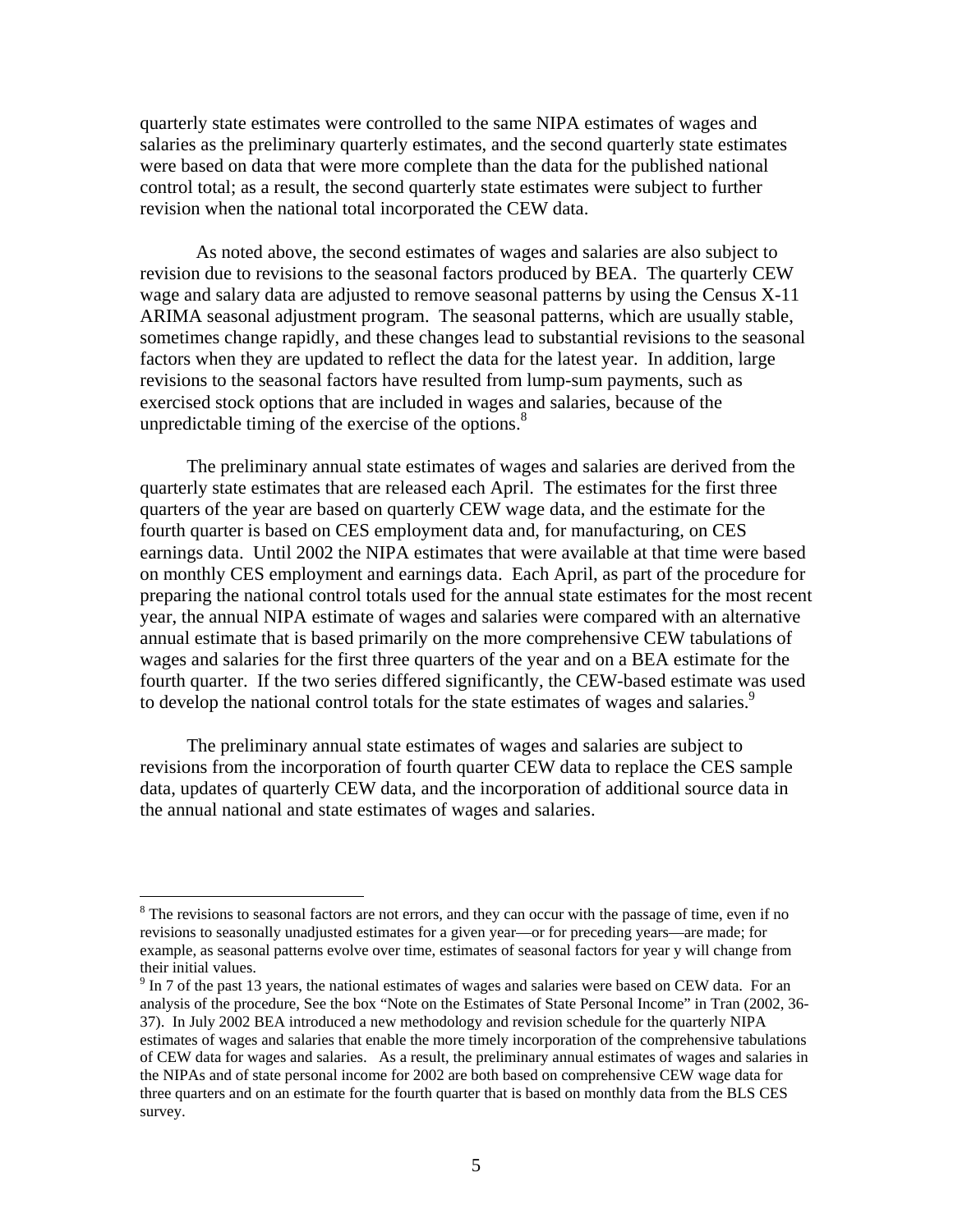**Farm proprietors' income**. The largest sources of revisions to the estimates of farm proprietors' income are due to the lack of quarterly data for farm production expenses and for the change in inventories and to the change in the statistical method used to prepare quarterly estimates of government subsidy payments to farmers.

The quarterly state estimates of farm proprietors' income are prepared in two parts: Government subsidy payments to farmers and farm proprietors' income excluding subsidies.

The annual state estimates of all components of farm proprietors' income are based on source data from the U.S. Department of Agriculture (USDA). The quarterly state estimates for government subsidy payments to farmers are based on annual trends. The quarterly estimates of farm proprietors' income excluding subsidies are based on the growth rates of USDA data on cash receipts from the sale of farm products that are controlled to quarterly national and annual state control totals.

 Farm proprietors' income excluding government subsidies is a highly volatile estimate. Quarterly state data are available for income, but no quarterly data are available for production expenses and for the change in inventories. The annual estimates are affected by the very large swings in the value of change in inventories due to the impact of highly volatile natural and economic conditions on levels of crop production at the state level.

 In addition, before the comprehensive NIPA revision that was released in October 1999, the statistical method for producing quarterly national and state estimates of government subsidies to farmers was based on USDA administrative data on subsidy payments to farmers. Therefore, the preliminary and second quarterly state estimates that were produced before June 2000, when the comprehensive state revision was released, do not follow the current method of basing the quarters on the trends of the annual estimates. The preliminary and second quarterly state estimates for farm subsidies for the quarters up through the second quarter of 1999 will have large revisions to the latest estimates, which are produced by a different methodology.

**Components based on wages and salaries.** The estimates of wages and salaries are used to produce the quarterly estimates of other labor income, construction proprietors' income, personal contributions for social insurance, and the residence adjustment. Because these quarterly estimates are based on wages and salaries, the revisions to the estimates reflect the revisions to the quarterly estimates of wages and salaries and to the incorporation of annual source data.

 The annual estimates for these components are based on annual source data from a variety of agencies. For the preliminary quarterly estimates, the second quarterly estimates, and the subsequently revised quarterly estimates, the state estimates of wages and salaries are used as the indicators for the residence adjustment and for the three components that are closely related to wages and salaries. For personal contributions, total wages and salaries are used as the quarterly indicator; for construction proprietors'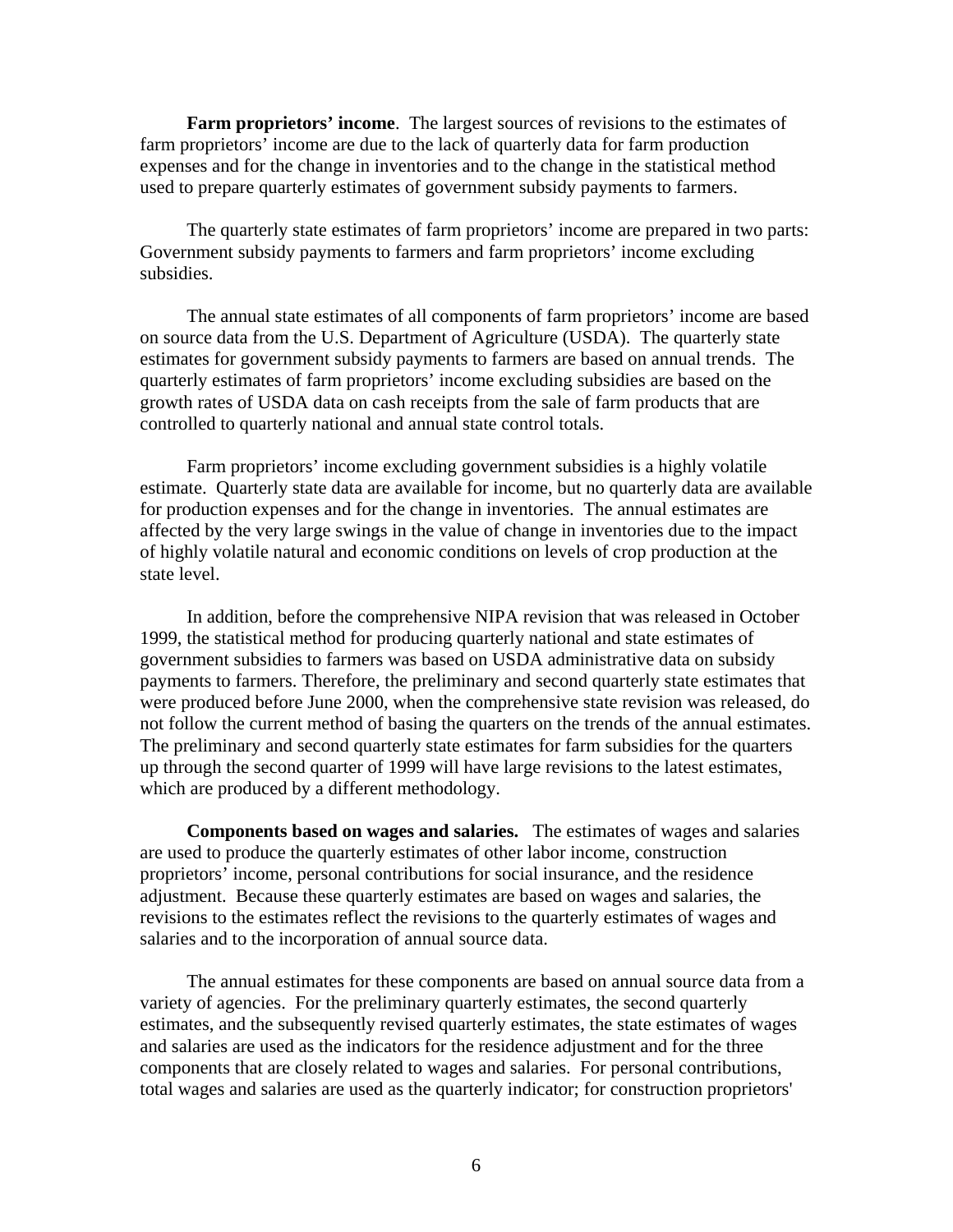income, construction wages and salaries are used; for the residence adjustment and for other labor income, wages and salaries by industry are used.

**Components based on annual trends.** Quarterly state data that can be used as indicators for the following components of personal income are unavailable: Dividends, interest, and rent; transfer payments excluding unemployment insurance benefits; farm wages; pay of military reserves; and nonfarm proprietors' income excluding construction proprietors' income. These components account for about 39 percent of personal income for the Nation. The annual estimates are based on annual source data from a variety of agencies. The quarterly state estimates are based on the changes in the trend in the state shares of the national total; the trend is determined from annual state and national estimates. These estimates are mostly subject to revision from the incorporation of annual national and state source data.

 Dividends, interest, and rent account for about 19 percent of national personal income; about two-thirds of this component is interest payments. Because the largest capital markets are national, fluctuations in the rates of return generally are determined more by national economic conditions than by local economic conditions. Moreover, residents of a state may not invest their savings locally. Thus, the state shares of national dividends, interest, and rent are unlikely to change sharply from quarter to quarter in response to local economic conditions.<sup>10</sup>

Transfer payments excluding unemployment insurance benefits account for about 13 percent of national personal income. More than 50 percent of these transfers are social security benefits, other Federal retirement-related transfers, and Medicare payments, and the state shares do not vary much from quarter to quarter. Public assistance payments (for example, supplemental security income, temporary assistance for needy families, Medicaid, and food stamps) are more sensitive to local economic conditions, so the extrapolations of the quarterly estimates of these payments are subject to greater errors than the extrapolations of retirement-related transfer payments.

Farm wages account for 0.2 percent of national personal income, pay of military reserves accounts for 0.1 percent, and nonfarm proprietors' income excluding construction accounts for about 7 percent. Almost half of nonfarm proprietors' income consists of professional and other services, which are likely to have reasonably stable trends in the state shares of national nonfarm proprietors' income; however, proprietors are also important in a number of industries--such as mining, forestry and fisheries, and real estate--that can be quite volatile and that can vary substantially from state to state.

 $\overline{a}$ 

 $10$  However, quarterly state estimates of rent can be greatly affected by disasters such as hurricanes. Rent, as defined by BEA, includes the expense of destroyed residential properties in excess of insurance coverage. Special, state-specific adjustments are estimated for each of these disasters and included in the appropriate quarter.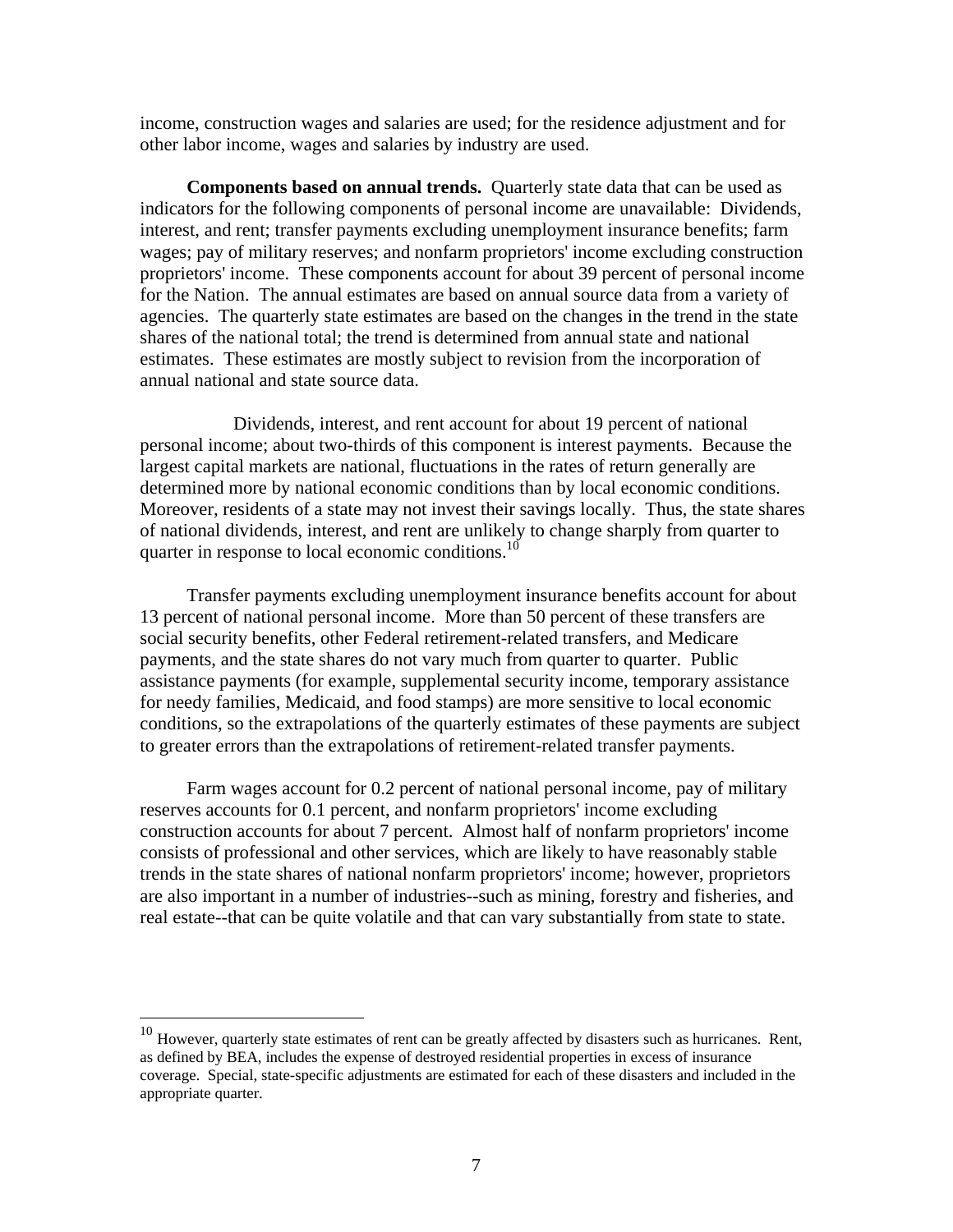## **Measures of Revisions**

Some straightforward measures of reliability can be developed by enumerating how frequently the revisions of estimates of state personal income estimates meet various criteria. Table 2 presents counts of how often the preliminary and second quarterly estimates of personal income for the Nation, for the various regions, and for the states meet reliability criteria. (For ease of exposition, the District of Columbia is treated as if it were a state.)

From the second quarter of 1991 through the fourth quarter of 2001, the preliminary estimates of state personal income correctly indicated the direction of change 98 percent of the time for the Nation, from 93 to 100 percent of the time for the regions, and from 70 to 98 percent of the time for the states. The median share of correct indications for the states is 95 percent.<sup>11</sup> The second quarterly income estimates are about as reliable in indicating the direction of change. The median share for the states is 93 percent.

 The two vintages of quarterly estimates correctly indicated the acceleration or deceleration of personal income from the previous quarter somewhat more than threefourths of the time. The preliminary estimates correctly indicated the acceleration or deceleration a median share of 77 percent of the time, and the second estimates did so 81 percent of the time. For the two vintages, the shares of correct indications for the various states range from 67 to 93 percent.

 The quarterly estimates correctly indicated whether state personal incomes were increasing at rates near the national trend rate of 1.3 percent per quarter in the period (near-trend is defined as being within one standard deviation, or 0.83 percentage point, of this trend rate).<sup>12</sup> As measured by median shares, the preliminary quarterly estimates correctly indicated increases near the trend 76 percent of the time, and the second quarterly estimates did so 82 percent of the time. The shares of correct indications for the various states ranged from 56 to 96 percent of the time.

The principal measures of reliability featured in this article include mean revisions and mean absolute revisions. The mean revision is calculated as the average of the revisions:

 $MR = \sum (L - E)/n$ 

 $\overline{a}$ 

 $11$  The median share is emphasized because of the difficulty of comparing the results for all the states, whose economies are different in size and whose volatility varies considerably. The use of medians also reduces the risk that outliers—particularly low outliers—would distort summaries that cover the 50 states and the District of Columbia.

<sup>&</sup>lt;sup>12</sup> Not all of the preliminary and second quarterly estimates were within one standard deviation from the national trend. Out of 43 quarters, the number in the range for individual states varies from 8 to 41, with medians of 36 for the preliminary estimates and 29 for the second estimates. Because of the generally small number of observations above, or below, the range for many states, the success rates for the estimates in the high and low ranges are not evaluated.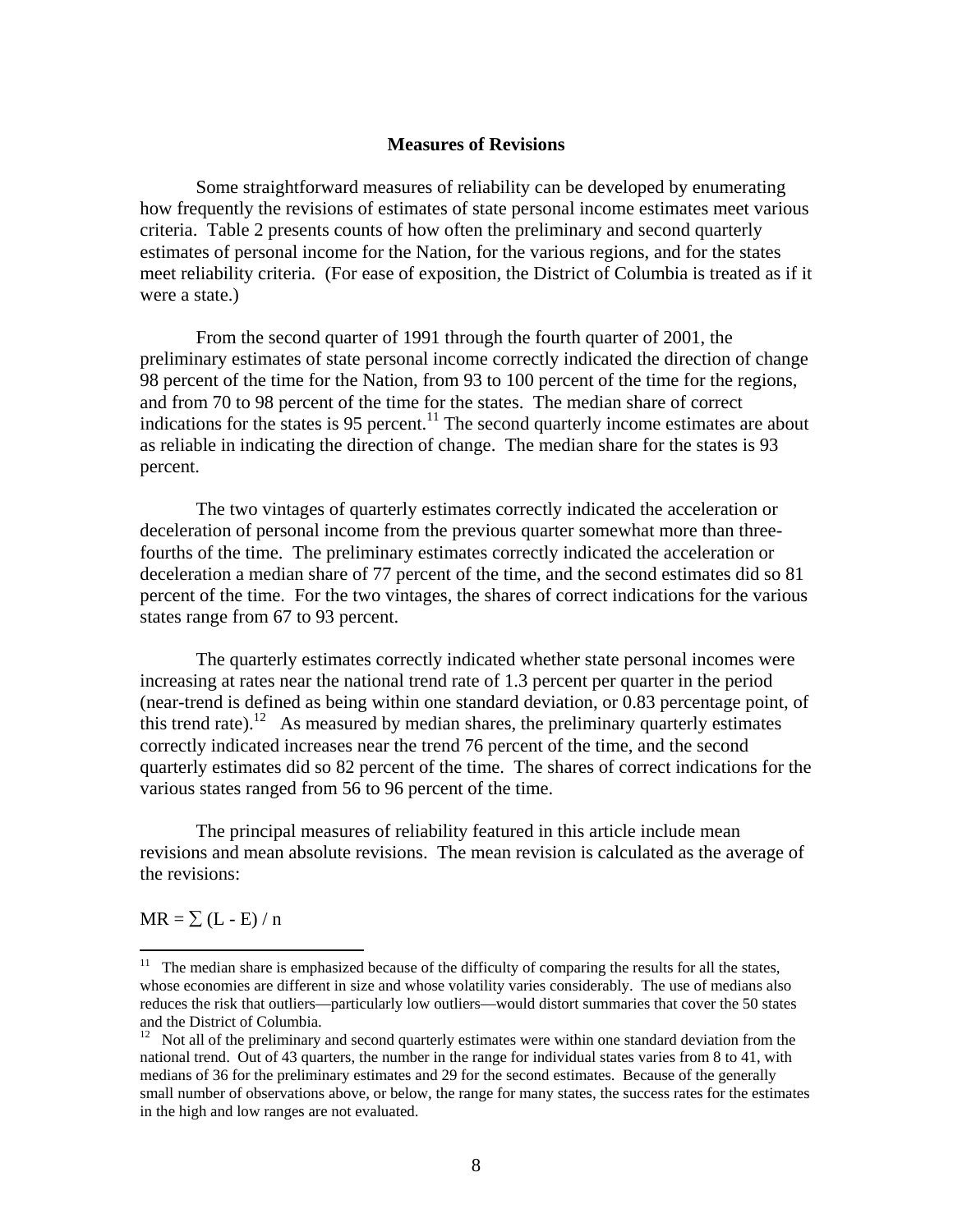where E is the percent change in the earlier quarterly (or annual) estimate, L is the percentage change in the later estimate—usually the latest estimate—and n is the number of observations in the sample period over which the mean is calculated. Percent changes in quarterly estimates are at quarterly rates, corresponding to the convention generally used for the published estimates.

Because revisions can be positive or negative and thus may be offsetting, it is useful to look at the mean absolute revisions (that is, the mean revisions without regard to sign). The mean absolute revision is the average of the absolute values of the revisions:

## $\text{MAR} = \sum |L - E| / n.$

 The mean absolute revisions for quarterly personal income, nonfarm personal income, and wages and salaries for the Nation, for the regions, and for the states are presented in table 3. The revisions are from the preliminary quarterly estimates to the latest estimates and from the second quarterly estimates to the latest estimates.

The mean absolute revision for the preliminary estimates of personal income for the United States is smaller than the mean absolute revisions for any state or region because the revisions among the states (and regions) tend to be offsetting. Similarly, the mean absolute revisions for the regions are generally smaller than the mean absolute revisions for the states in the regions; only nine states have smaller mean absolute revisions than mean absolute revisions for their regions. The unweighted average of the mean absolute revisions for the preliminary state estimates is 0.71 percentage point.

 The mean absolute revisions for the preliminary estimates of state personal income are less than 1 percentage point for all but six states in which farm income is important--Iowa, Idaho, Montana, Nebraska, North Dakota, and South Dakota; removing farm income yields mean absolute revisions that are substantially less than 1 percentage point for these states. Removing farm income also substantially lowers the mean absolute revision for Kansas, but it has little effect on the mean absolute revisions for the other states.

As noted earlier, the measurement of quarterly farm income is especially problematic due to a lack of current, detailed source data on farm expenses and due to the volatility of the change in farm inventories. The farm sector relies heavily on the manipulation of commodity inventories to mitigate the effects of wide swings in prices and production that occur with little discernable pattern or predictability. Therefore, the incorporation of state data on the value of inventory change in the detailed annual estimates often results in substantial revisions to personal income in states with relatively large agricultural economies.

 The mean absolute revisions for the second estimates of personal income are slightly smaller than the mean absolute revisions for the preliminary estimates for the Nation, for 6 of the 8 regions, and for 31 states. An unweighted average of the reductions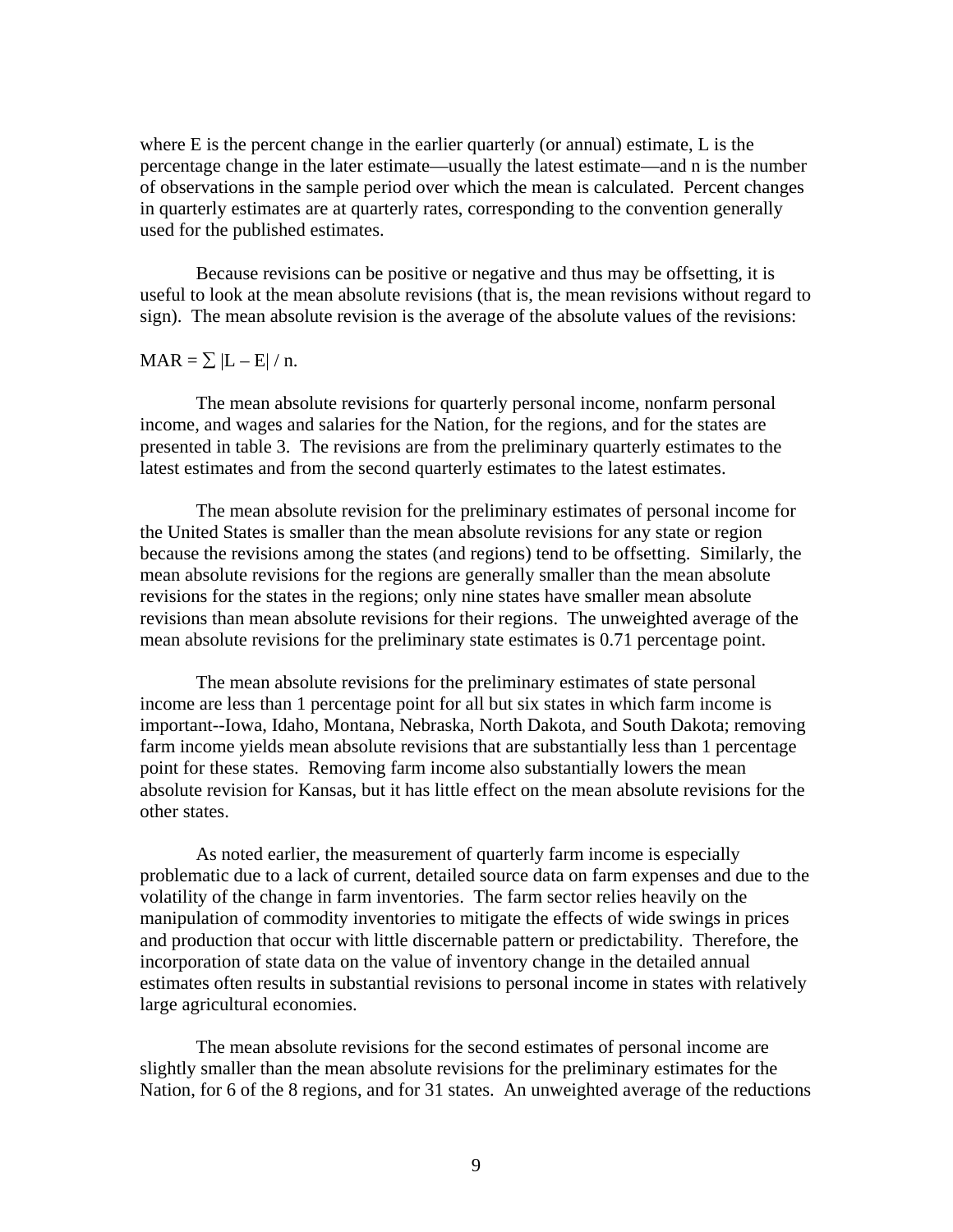for the states is 0.04 percentage point, and the differences range from a reduction of 0.40 percentage point to an increase of 0.28 percentage point.

 The mean absolute revisions for both the preliminary estimates and the second estimates of wages and salaries are larger than those for the estimates of nonfarm personal income for all states and of personal income for most states. The unweighted average of the mean absolute revisions for the state estimates of wages and salaries is 0.85 percentage point for the preliminary estimates and 0.73 percentage point for the second estimates. The mean absolute revisions for the second estimates are smaller than those for the preliminary estimates for 6 regions and 39 states.

 The mean revisions from the preliminary estimates to the latest estimates and the second estimates to the latest estimates of personal income, nonfarm personal income, and wages and salaries are shown in table 4. The mean revisions for the Nation and for the regions are small and generally positive. The positive revisions are consistent with the comprehensive revisions of national measures of economic activity, which have tended to raise both the levels and the rates of growth of income, because definitions were changed to adapt the economic accounts to a changing economy. The signs for the mean revisions for the states are more mixed; the revisions from the preliminary estimates to the latest estimates of personal income are negative for 18 states, and the revisions from the second estimates to the latest estimates are negative for 24 states. In general, the revisions for the second estimates are smaller than those for the preliminary estimates. The largest mean revisions were to the preliminary estimates for most of the New England states, Arizona, and Colorado; these revisions reflect large positive revisions to wages and salaries.

 When the assumption of a normal distribution for the revisions cannot be rejected statistically, the statistical significance of the mean revisions can be tested. Using this criterion, the statistical significance of the mean revisions for the preliminary estimates of personal income for 32 states can be tested. The mean revisions are significant at a pvalue of less than .05 for three states--Arizona, Colorado, and Mississippi--about double what would be expected by chance. Similarly, the statistical significance of the mean revisions for the preliminary estimates of nonfarm income for 27 states can be tested, and the revisions are significant for three states--Colorado, Vermont, and Wyoming. The mean revisions for wages and salaries for 33 states can be tested, and the revisions are significant for three states--Arizona, Colorado, and Alaska.

For these three state measures, the hypothesis that the mean revisions were zero is rejected somewhat less than twice as often as would be expected by chance. Excluding the rejections for Colorado, the number of rejections is about what would be expected by chance. About three-fifths of the mean revisions for the second estimates of the three income measures were also tested, and none of the mean revisions are statistically significantly different from zero.

 The mean revisions and the mean absolute revisions from the preliminary estimates to the second estimates for the three income measures are shown in table 5.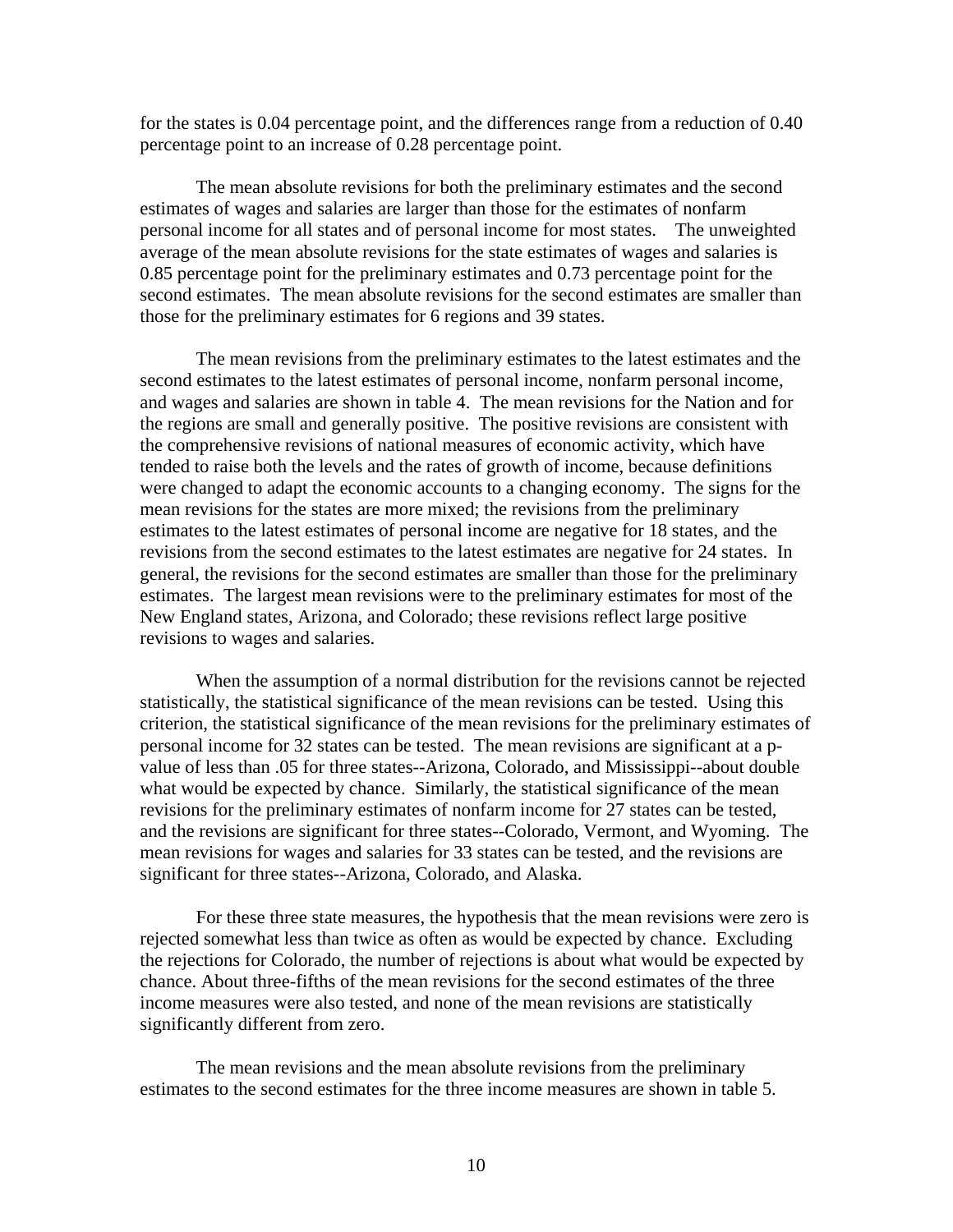The mean absolute revisions for the states and regions are typically nearly as large as those from these vintages of quarterly estimates to the latest estimates. The unweighted numerical average of mean absolute revisions between the preliminary and second estimates of personal income for the states is 0.54 percentage point, or roughly 0.15 percentage point smaller than those from the two vintages of estimates to the latest estimates.

The mean revisions are generally positive and are as large as those from the preliminary estimates to the latest estimates for the states. The largest revisions are for the New England states, Arizona, Colorado, and Alaska. The large revisions may be attributed to the replacement of the CES state employment data with the CEW tabulations of wages and salaries.

## **Additional Measures of Revisions**

### **Range of revisions**

The mean range of nine-tenths of the revisions to the state estimates from the preliminary estimates to the latest estimates is 2.9 percentage points, and it extends from –1.4 percentage points to 1.5 percentage points (chart 1). Of the seven states in which the spread between the lower bound and the upper bound is more than 3.5 percentage points, four states are in the Plains region, two are in the Rocky Mountain region, and one is in the Far West. Removing farm income lowers the mean range to 2.3 percentage points, from –1.1 percentage points to 1.2 percentage points, and no states register a range as large as 3.5 percentage points (chart 2).

The ranges of revisions to wages and salaries are generally larger than the ranges of revisions to personal income (chart 3). The mean range of nine-tenths of the revisions to the state estimates from the preliminary estimates to the latest estimates is 3.4 percentage points, and it extends from –1.6 percentage points to 1.8 percentage points. Only eight states have larger ranges for personal income than for wages and salaries, and none has larger ranges for nonfarm personal income than for wages and salaries. In all, 18 states have ranges for wages and salaries greater than 3.5 percentage points, but only 2—Montana and Washington—have ranges greater than 3.5 percentage points for both personal income and wages and salaries.

 The effects of the revisions to farm income on the revisions to personal income may be examined indirectly by comparing the revisions to nonfarm personal income with those to total personal income. For the Nation, the quarter-by-quarter revisions to the two personal income measures differ modestly, and the largest differences occur in 1992- 94 (panel 1 of chart 4). The correlation between the two sets of revisions to the two income measures is 0.9669. However, the differences between the revisions to the two measures vary widely by region and by state. For the New England region, the differences between the two measures are the smallest of those for any region; the lines indicating the revisions to the measures are almost identical, and their correlation is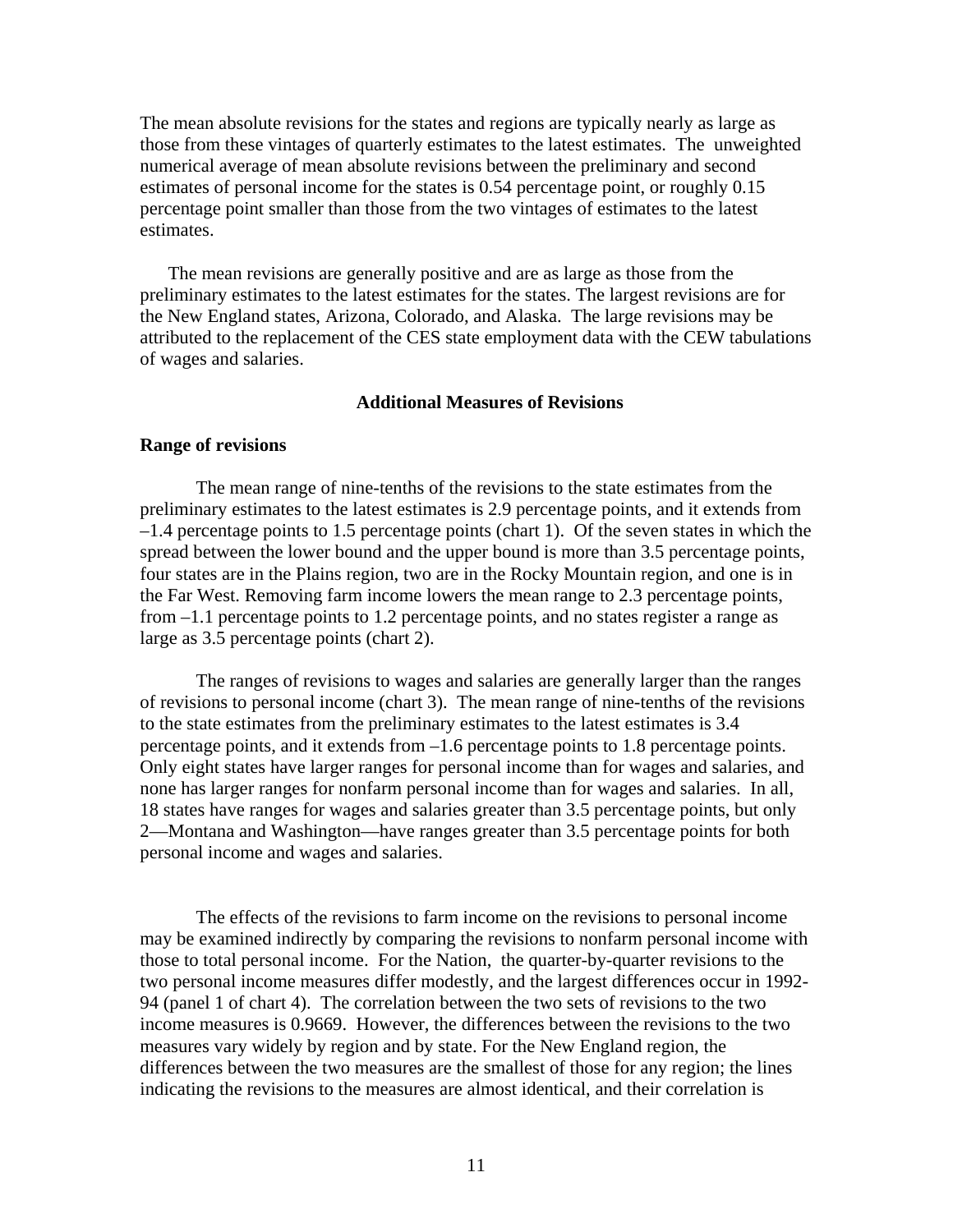0.9997 (panel 2). In contrast, the revisions to the measures for the Plains region are the largest of any region; there is little correspondence between the two revisions measures, and their correlation is just 0.2745 (panel 3).

 A major factor in determining the effects of the revisions to farm income on personal income is the relative size of the share of farm income in personal income. The share of farm income in U.S. personal averages 1.04 percent in 1991-2001. The share for the New England region averages 0.26 percent, but the share in the Plains region averages 3.10 percent. Differences in the types of agricultural output that are important in the regions also help to explain the differences in revisions to the two income measures because different products have different price and quantity volatilities. Based on the values of marketings, the most important agricultural products in New England include greenhouse products, dairy products and eggs, fruit, and sweet corn. In contrast, in the Plains states, the most important products include cattle, grains and oil seeds, and hogs; stocks of these large-scale-of-production commodities are more likely to be moved in and out of farm inventories rather than taken to market, which creates the type of estimation problems described earlier in this article.

### **Revisions by the quarters of the year**

 It is interesting to examine the mean absolute revisions of personal income separately for the four quarters of years. The mean absolute revisions--from the preliminary estimates to the latest estimates for the three income measures--are disaggregated into the revisions for the first quarters, those for the second quarters, those for the third quarters, and those for the fourth quarters in table 6. For the Nation and for most states and regions, the first-quarter mean absolute revisions for all three measures are larger than those for the other three quarters. This difference may be the result of the use of source data for the preliminary estimates that do not include lump-sum payments, which can be deferred or accelerated at the end of the calendar year to take advantage of changes in Federal income tax laws. In addition, the first quarter is typically when changes in unemployment insurance tax laws become effective, and changes in coverage of employees and in the definition of wages would first appear in the CEW wage reports for the first quarter.

 The mean absolute revisions for personal income for the first quarters are larger than 1.00 percentage point for 20 states; these states are in all of the regions except the Southeast. In contrast, the revisions for only six states are larger than 1.00 percentage point when all the revisions for the quarters are grouped (see table 3), and these states are all in the Plains region or in the Rocky Mountain region. The mean absolute revisions are larger than 1.00 percentage point for only four states for the second quarters, for only three states for the third quarter, and for only eight states for the fourth quarter.

 The mean absolute revisions for the first-quarter estimates of wages and salaries are generally larger than the revisions for the estimates of personal income; for 27 states, the mean absolute revisions are larger than 1.00 percentage point. The mean absolute revisions for estimates of wages and salaries are larger than 1.00 percentage point in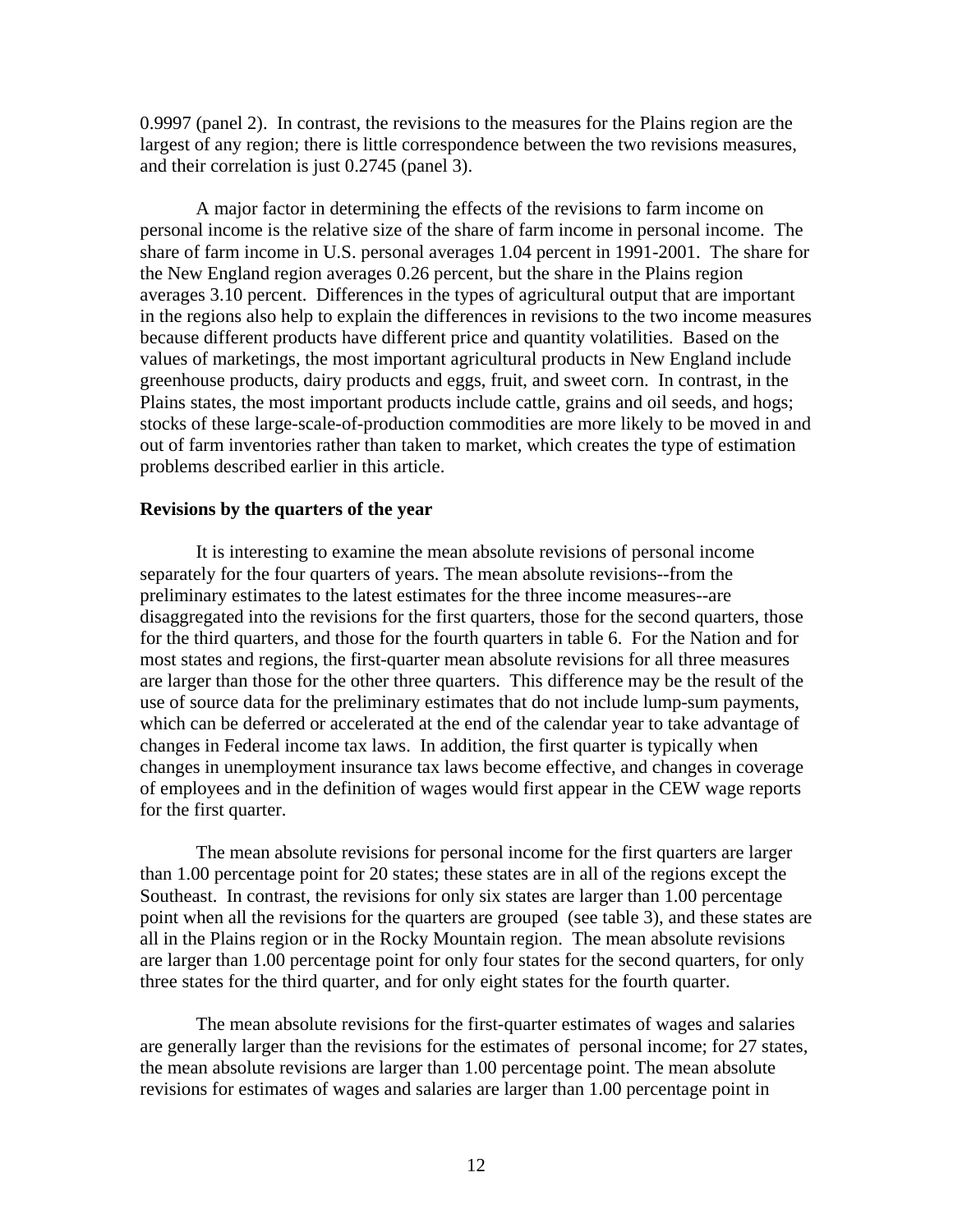other quarters; for 12 states for the second quarters, for 6 states for the third quarters, and for 7 states for the fourth quarters.

 The mean absolute revisions for nonfarm personal income are larger than 1.00 percentage point only in the first two quarters; for 11 states in the first quarters and for 1 state in the second quarters. In all of these states except Wyoming, the mean absolute revisions for wages and salaries are more than 1.00 percentage point for the same quarters. As a result of the introduction of farm-related income, the number of states with mean absolute revisions for personal income greater than 1.00 percentage point in the four quarters increased by 23 states—9 states in the first quarters, 3 states each in the second and third quarters, and 8 states in the fourth quarters.

 The sizes of mean absolute revisions for personal income for the four quarters can also be evaluated by tabulating the number of states that have the largest mean absolute revisions in the first quarter, the number that have the second largest revisions, and the third and fourth largest revisions. For 42 states, the largest revisions to personal income are in the first quarters and 9 of the second largest, but none of the third or fourth largest. Conversely, none of the states have the largest revisions in the third quarters..

### **Revisions to preliminary annual estimates**

 $\overline{a}$ 

 Many applications of the state personal income estimates are based on the annualfrequency estimates. The preliminary annual estimates are derived as sums of the quarterly estimates. The mean absolute revisions from the preliminary annual estimates to the latest annual estimates for 1991-2001 are shown in table 7. In order to make these revisions statistics comparable with those for the quarterly estimates (tables 3 and 4), the mean absolute revisions are expressed in terms of percentage points at quarterly rates, so they are about a fourth of the size that they would be if they were expressed at annual rates.13

 The mean absolute revision for the preliminary estimates of annual personal income for the Nation is 0.31 percentage point, slightly smaller than the revision for the preliminary quarterly estimate of 0.35 percentage point and the revision for the second quarterly estimate of 0.33 percentage point. The mean absolute revisions for the preliminary annual estimates are smaller than the quarterly revisions for almost all of the regions: An unweighted average of these revisions for the regions is 0.34 percentage point, compared with values of 0.53 percentage point for the preliminary quarterly estimates and 0.49 percentage point for the second quarterly estimates. The mean absolute revisions for the preliminary annual estimates for the individual states are also generally smaller than the revisions for the preliminary quarterly estimates; only those for Alabama, Hawaii, Nevada, and Oregon are larger.

<sup>&</sup>lt;sup>13</sup> The formula for converting a percent change at annual rate, C, to a percentage change at quarterly rate is  $(((1+(C/100))^{1/4})-1)*100$ . With this formula, a positive C will yield a quarterly value slightly less than a fourth its size, and a negative C will yield a quarterly value slightly more than a fourth its size.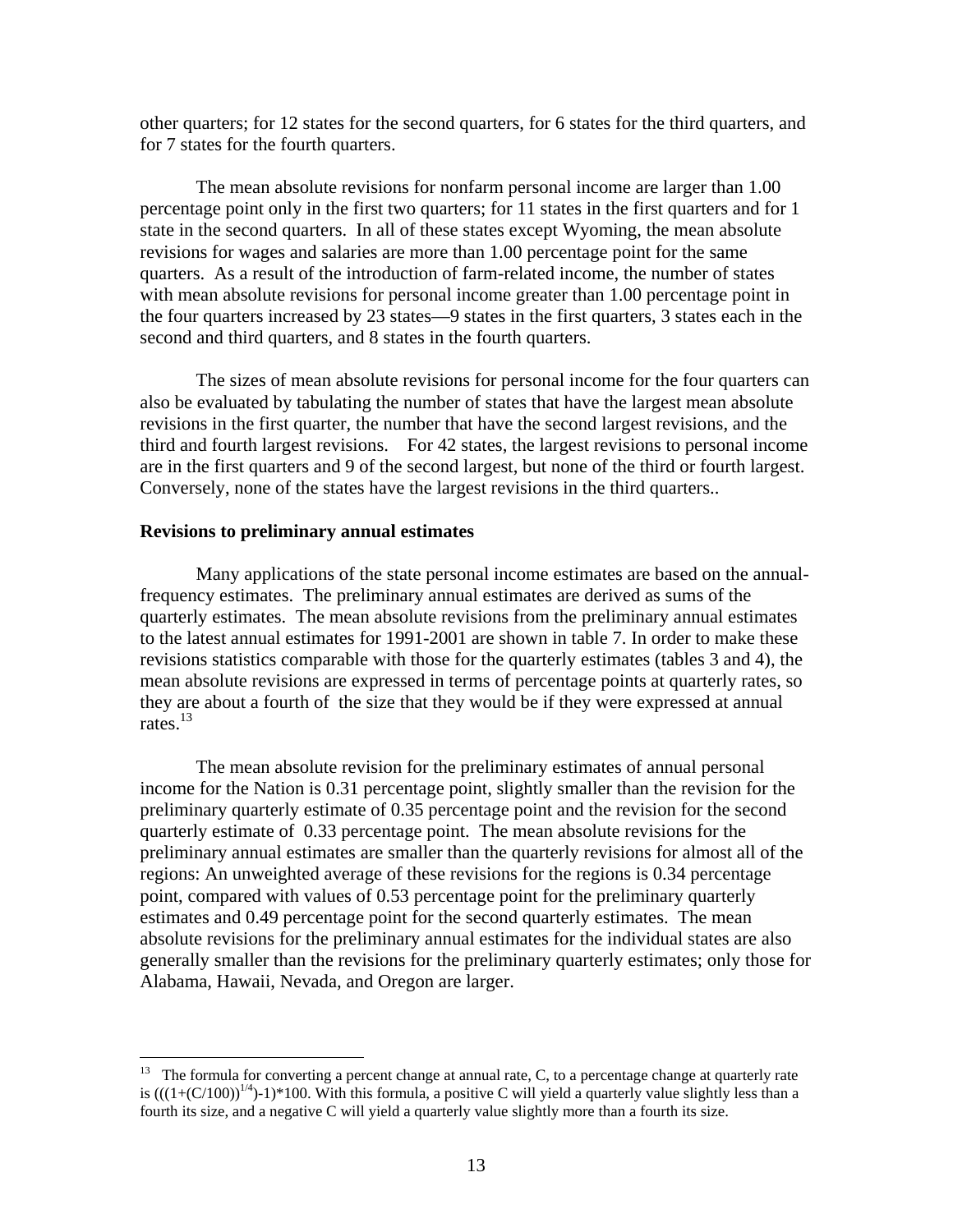Similarly, the mean absolute revisions for the preliminary annual estimates of nonfarm personal income of only 8 states are larger than the corresponding preliminary quarterly estimates, and those of 13 states are larger than the corresponding second quarterly estimates. Also, the mean absolute revisions for the annual estimates of wages and salaries are smaller than those for personal income; the reverse is true for the quarterly estimates.

 In contrast, the mean absolute revisions for the preliminary annual estimates of wages and salaries for all of the states are much smaller than those for the two vintages of quarterly estimates. The median for the revisions for the annual estimates for the states is 0.20 percentage point, the median for the preliminary quarterly estimates is 0.79 percentage point, and the median for the second quarterly estimates is 0.67 percentage point.

 The mean absolute revisions for the preliminary annual estimates are smaller than those for the quarterly estimates for three main reasons. First, CEW wage and salary data for the Nation and for the states are incorporated into the preliminary annual estimates for most of the period. Second, state-level annual data on farm proprietors' income are incorporated into the preliminary annual estimates. Third, annual estimates are not affected by seasonal adjustments, which are subject to large revisions.

 The differences of mean revisions for the preliminary annual estimates and those for the quarterly estimates are much smaller, reflecting the means' small sizes. The mean revisions for the annual estimates of total personal income, nonfarm personal income, and wages and salaries are negative for all states.

### **Recent Developments**

The seasonal adjustment procedure for quarterly state estimates of wages and salaries has been improved in the past decade by implementing several new procedures. Adjustments have been made to the quarterly estimates for 1992-94, which were affected by tax legislation, and for the quarters with irregular pay patterns that contain more or fewer than 13 Fridays. The Census X-11 ARIMA program is run twice a year when BEA prepares historical revisions of quarterly state personal income. These revisions incorporate the latest available quarterly CEW wage data. As a result, the projected seasonal factors used for the second quarterly estimates have produced a smoother series, and the extrapolation for the most current quarter produces better estimates.

Since July 2002, the NIPA quarterly wage and salary estimates have been revised 6 months after the end of each quarter to incorporate the most recent CEW data. Now, the second quarterly state estimates of wages and salaries, which incorporate the state CEW data, are controlled to the revised NIPA national estimates, which also incorporate CEW data. In the future, the revisions to the second quarterly state estimates should be smaller because of this change in the national estimating methodology to match the state methodology.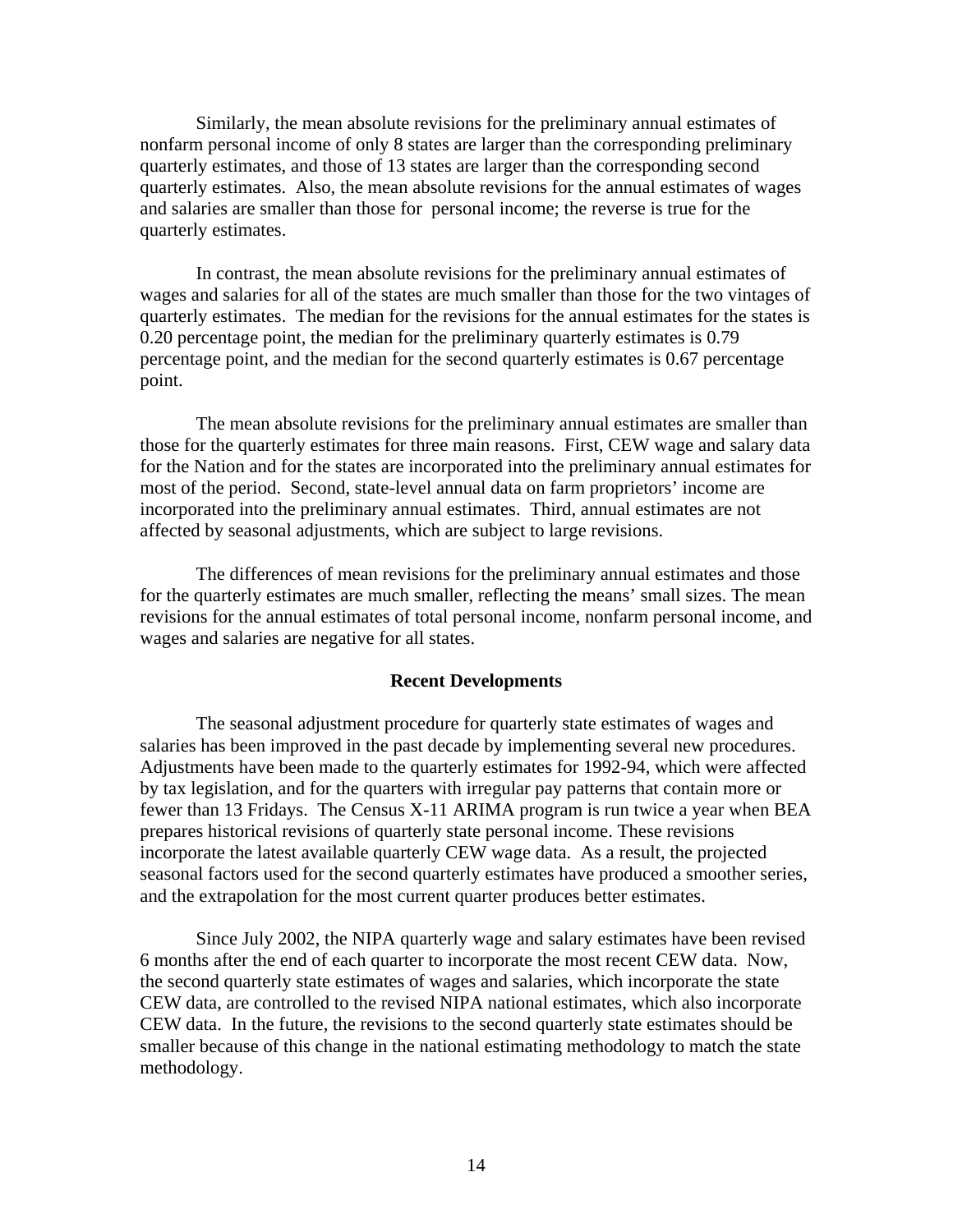In July 2003, BEA presented for the first time estimates of quarterly state personal income on the basis of the North American Industry Classification System (NAICS). The estimates at the NAICS-based sector level provide greater industry detail than the division-level basis of the Standard Industrial Classification (SIC) system. Personal income, nonfarm personal income, and total wages and salaries are the same under both the SIC and NAICS, but the conversion of the estimates of quarterly state personal income by industry to NAICS will affect the revisions of state personal income for several reasons. The NAICS classification system substantially differs from the SIC industry classification system, so accurate time-series editing of the source data will be difficult until enough observations are available. In addition, establishments in new sectors, such as the management of companies and enterprises, may be subject to more reclassifications by the source data agencies than establishments in such little changed sectors as construction. Finally, until enough quarters of data become available, seasonal factors for the estimates of wages and salaries will be significantly revised.

 The revisions to the quarterly estimates of state personal income continue to be affected by lump-sum payments. Exercised stock options may have diminished as a compensation tool after the collapse of the information-technology-related sector, but they are still used by many companies. The lack of data for these and other lump-sum payments to employees in the preliminary estimate will continue to cause larger revisions to the preliminary estimates of wages and salaries than to the second estimates, which have these payments included in the source data.

 The incorporation of comprehensive revisions will continue to affect the ability to effectively study some revisions of the estimates of state personal income. Both definitional changes and statistical changes that are incorporated into the comprehensive 2003 NIPA revision may change the quarterly growth rates in estimates of state personal income that will be released in April 2004. The latest estimates may therefore differ significantly from the preliminary estimates and the second estimates because of the different methodologies or definitions used when the estimates are prepared.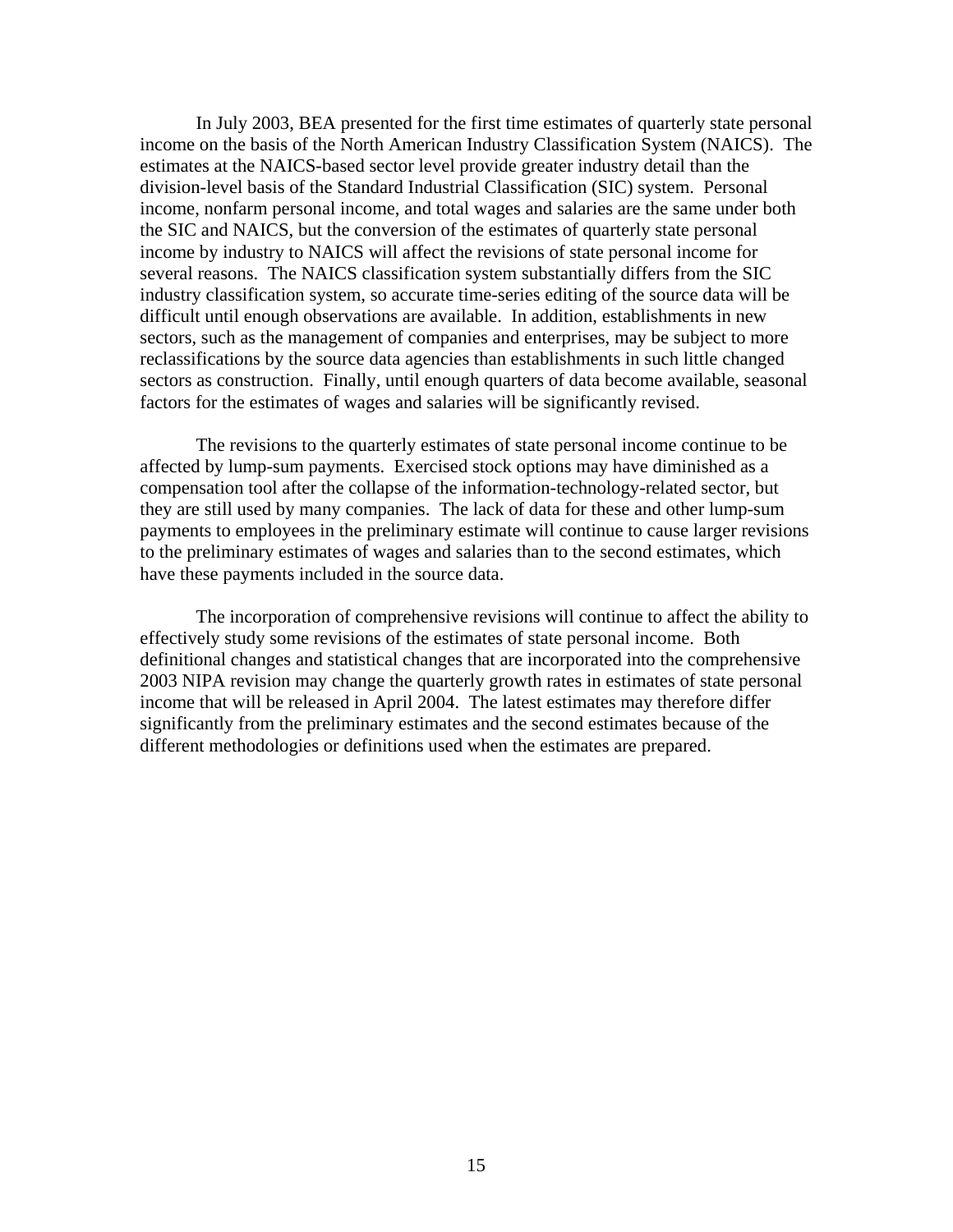### **Appendix**

Supplemental Analyses of the Revisions to State Personal Income

## **Patterns in revisions**

 Some observers have found that contemporaneous, or "real time," economic and demographic information may be used to explain subsequent revisions to the estimates of some national economic measures. For example, Dynan and Elmendorf (2001) found that some real time measures, including measures of acceleration, modestly but significantly explained the revisions from the "advance" current quarterly estimates of GDP, of personal consumption expenditures for services, and of imports to the latest estimates. Similarly, Fixler and Grimm (2003) found that revisions from the "final" current quarterly estimates of GDP and gross domestic income to the latest estimates could be significantly explained by some real time measures, including the final current quarterly estimates of the growth rates of GDP and gross domestic income.

Like the growth rate of gross domestic income, the growth rate of personal income for a state might be revised toward the average growth rate for the nation. In addition, it is possible that the revisions to the growth rate of personal income for the state might be toward the national growth rate because more recent information allows better distribution of some components of national personal income among the states.

These possibilities have been examined; table A1 shows the results of regression equations that explain the revisions from the preliminary quarterly estimates of state personal income growth to the latest growth estimates as functions of the preliminary estimates of state personal income growth and of the preliminary estimates of personal income growth for the Nation.<sup>14</sup> (These estimates are in terms of percent change at a quarterly rate from the previous quarter.)

The regression equations for individual states are of the functional form

 $R = a_0 + a_1C + a_2N$ ,

<u>.</u>

where R is the revision from the preliminary to the latest estimate of growth, C is the preliminary estimate of the state's personal income growth, and N is the preliminary estimate of national personal income growth.

A negative value for  $a_1$  is consistent with a tendency to revise the preliminary estimate for a state toward the state's long-run average rate of growth.<sup>15</sup> A positive value

 $R = a_0 + a_1C = a_0 + a_1(C - C_a) + a_1C_a = (a_0 + a_1C_a) + a_1(C - C_a).$ 

<sup>&</sup>lt;sup>14</sup> Additional explanatory variables--such as the lagged values of personal income for the states and for the Nation--were experimented with in equations for selected states, but these measures were not found to have any explanatory power.

<sup>&</sup>lt;sup>15</sup> This may be derived algebraically. Let Ca be the average rate of change in a state's personal income; then the applicable part of the regression equation may be written as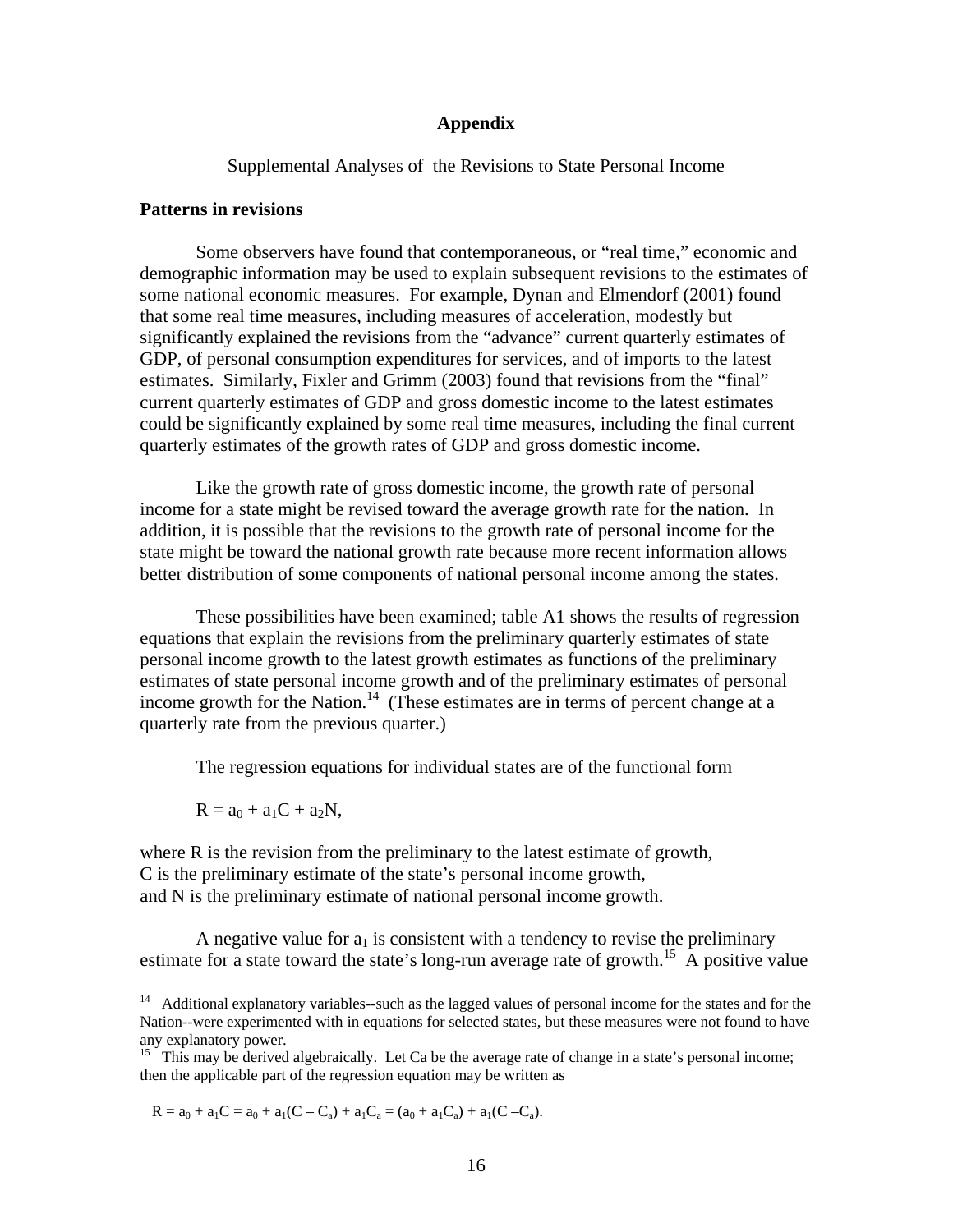for  $a_2$  is consistent with a tendency to revise the preliminary estimate towards the national rate of growth for personal income.

The estimated coefficients of the preliminary estimates of the personal income for the states suggest a strong tendency for the estimates of each state to be revised toward long-run averages. Of the 51 coefficients, 49 are negative, and of these, 37 are statistically significant, with p-values of less than 0.05. In addition, the estimated coefficients of the preliminary estimates of national personal income suggest a moderate tendency for each state's estimates to be revised toward the national estimates; 44 of the coefficients are positive, and 19 are statistically significant. In all, 36 state regressions have statistically significant F-statistics.<sup>16</sup>

 The existence of statistically significant relationships between the preliminary estimates of state and national personal income and the revised estimates does not necessarily mean that the estimates would be improved if bias adjustments were used. In an experiment, the possible reductions in mean absolute revisions with bias adjustments were estimated on the basis of the estimated equations for selected states. The equations shown in table A1 may also be written as

Latest - Preliminary =  $a_0 + a_1 *$  Preliminary +  $a_2 *$  National.

For convenience, this equation may be renormalized as

Latest =  $a_0 + (1 + a_1)$  \* Preliminary +  $a_2$  \* National.<sup>17</sup>

1

In the experiment, the equation was estimated for a sample period of 1991:II to 1995:IV. The estimated parameters in the equation were used along with the state personal income estimates for 1996 to construct modified estimates for the four quarters of 1996.The same equation was then reestimated over the period 1991:II to 1996:IV, and the estimated parameters used along with the state personal income estimates to construct modified estimates for the four quarters of 1997. This process was repeated, constructing modified estimates for each year, ending in 2001.

Noting that C<sub>a</sub> has a constant value, let  $b = a_0 + a_1C_a$ , and  $R = b + a_1(C - C_a)$ .

If the estimated  $a_1$  is negative, then C values that are larger than  $C_a$  will tend to get revised down, and C values smaller than  $C_a$  will tend to get revised up, relative to b.

 $16$  Corresponding regressions for revisions from the second quarterly estimates to the latest estimates using second quarterly estimates as explanatory variables—indicate that the coefficients for state income are all negative and that 46 of the coefficients are statistically significant; 45 of the coefficients for national personal income are positive, and 16 are statistically significant. The F-test statistics are all statistically significant. Thus, the results generally indicate even stronger relationships than those of the preliminary quarterly estimates.

 $17$  As a check on the possibility of biases--arising from measurement error in the preliminary estimates--in the equations shown in table A1, equations for state personal income were also estimated using this renormalized specification, which is not subject to such biases. The results were similar to those reported in table A1; 49 coefficients for the preliminary estimates of state personal income were negative, and 36 of these were statistically significant.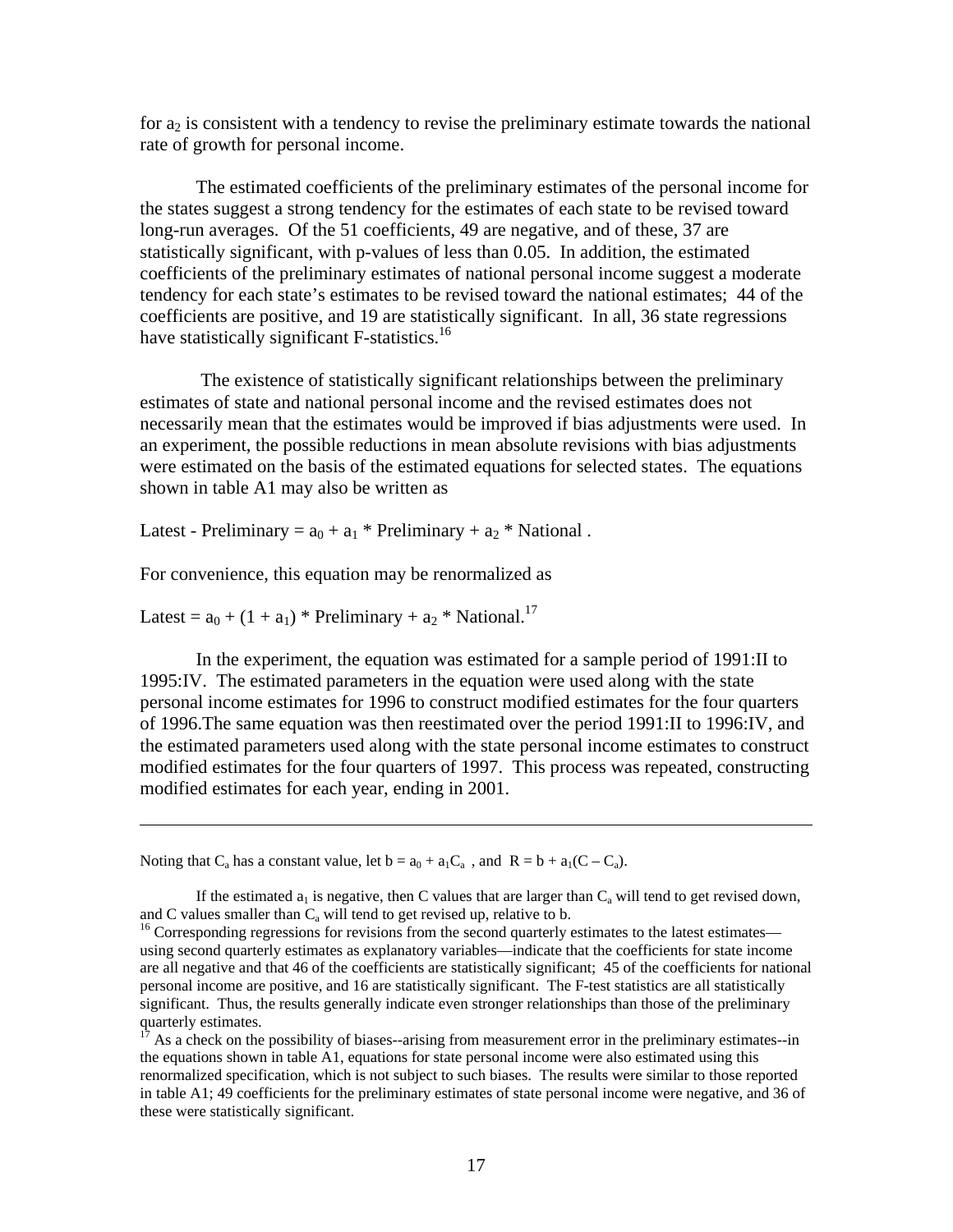The experiment was performed for three states—South Carolina, Michigan, and Ohio. South Carolina and Michigan were selected because their R-bar squares equal the median value for all the states' equations. In addition, Ohio was selected because its equation had the highest R-bar square of the 10 states with the largest populations. Using the results of the successive equations to bias adjust the personal income estimates does not reduce the mean absolute revisions for the period of 1996:I to 2001:IV for South Carolina and Michigan. For South Carolina, the mean absolute revision increased from 0.38 percentage point for the preliminary estimates to 0.45 percentage point for the adjusted preliminary estimates. For Michigan, the mean absolute revision increased from 0.66 percentage point to 0.70 percentage point. For Ohio, the mean absolute revision dropped slightly from 0.40 percentage point to 0.38 percentage point. Thus, despite the existence of statistically significant explanatory equations for revisions for a majority of the states, it is not generally worthwhile to use information from the explanatory equations to modify the conventional estimates. The adjusted estimates used information about the latest estimates; thus, any reductions in mean absolute revisions represent upper limits to those that could be achieved on a real time basis.

### **State population size and revisions**

 Some observers have suggested that the revisions to the estimates of personal income for states with larger populations might be smaller than those for states with smaller populations. This phenomenon would occur if the revisions to the income components tended to offset one another more in larger states than in smaller states. In addition, states with relatively important farm economies tend to have larger mean absolute revisions to personal income, and these states tend to have relatively small populations.

 In order to test these possibilities, a regression equation was estimated in which the mean absolute revisions for the preliminary estimates of the states' personal incomes were functions of the size of the states' population relative to the total U.S. population and of the share of each state's farm product in its gross state product. An initial, limited Box-Cox evaluation indicated that the closest relationship was for the logarithms of the states' mean absolute revisions to the logarithms of the states' population ratios. Further evaluation indicated that the logarithms of the mean absolute revisions were most closely related to the levels of the ratios of the states' farm products to their gross products. Regression equations were also estimated in which the mean absolute revisions for states' nonfarm income and states' wages and salaries were the dependent variables and the states' population sizes was the sole explanatory variable. The equations were also in log-log form for personal income and population.

In table A2, in the first equation in row 1 the population ratio is statistically significant with a negative coefficient. This result is consistent with the suggestion that states with larger populations tend to have smaller revisions. The second equation adds the ratio of the states' farm products to the states' gross state products as an explanatory variable. The farm product coefficient is positive and significant. This result is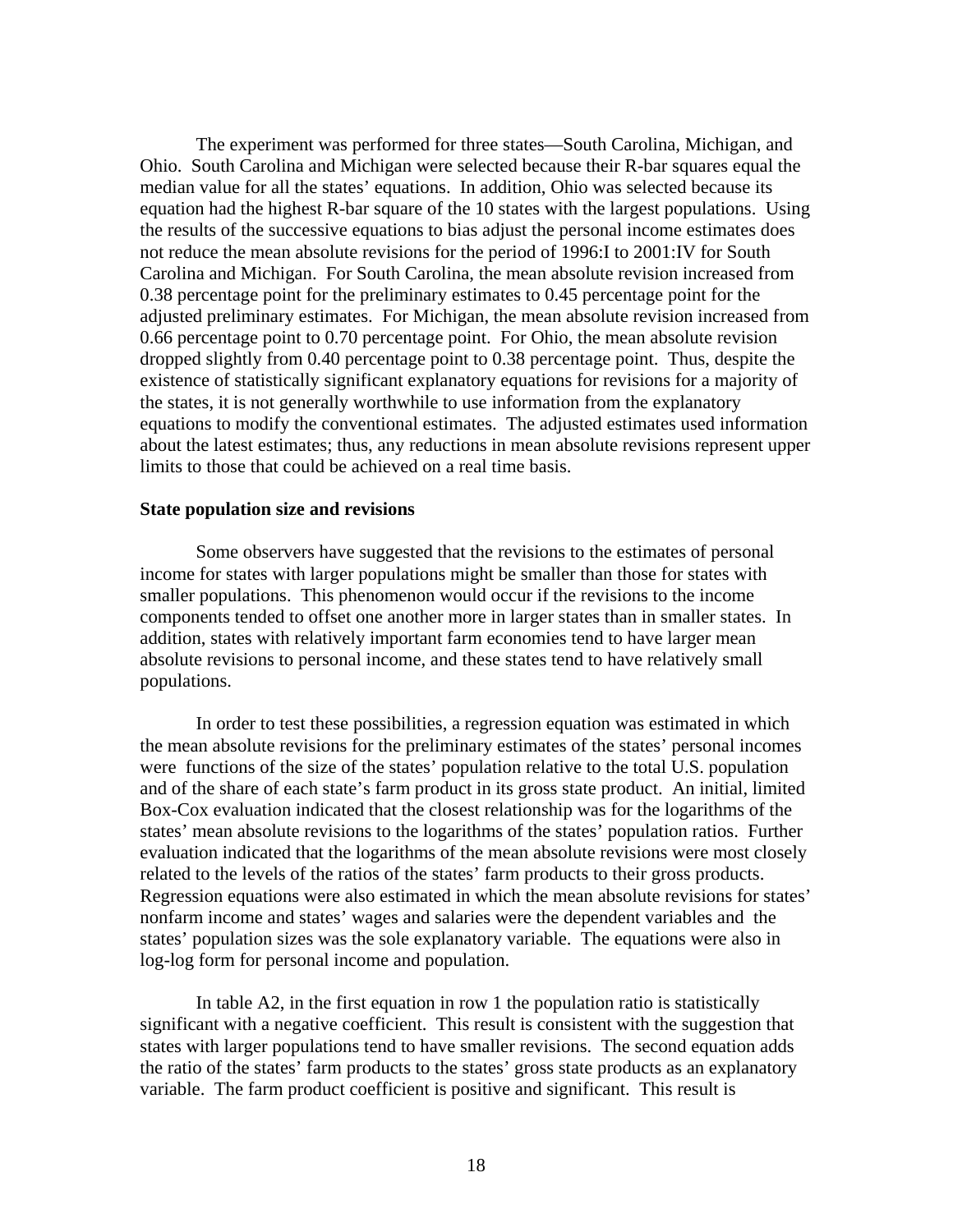consistent with the suggestion that states with relatively important farm sectors have larger revisions. The coefficient of the population ratio is still negative and significant, but it is only slightly more than half the size of the coefficient in the first equation. This result suggests that the population size in the first equation is partly proxying for the effects of farm output. However, the second equation explains less than half of the variance of the mean absolute revisions among states.

 The coefficients of the population ratio measure are also negative in the equations for nonfarm personal income and for wages and salaries, but they are quite small and not statistically significant. The very low R-bar squares of the equations indicate the absence of any explanatory power for population size. Thus, the population ratios have explanatory power only to the extent that the effects of the ratios interact with the effects of the states' farm sectors.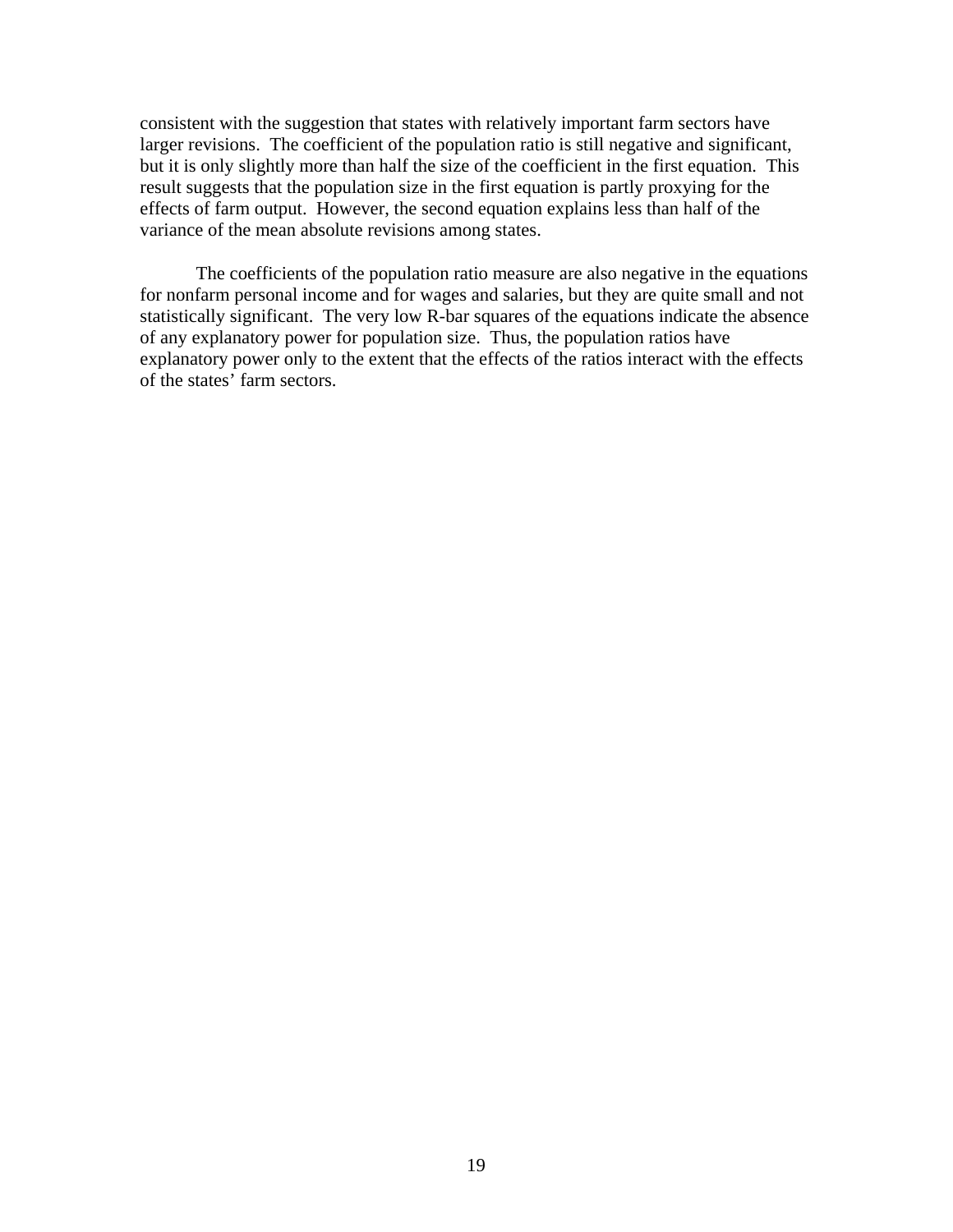## References

Brown, Robert L., and James P. Stehle. 1990. "Evaluation of the State Personal Income Estimates," Survey of Current Business 70 (December): 20–29.

Dynan, Karen E. and Douglas W. Elmendorf. 2001. "Do Provisional Estimates of Output Miss Economic Turning Points?" Washington, DC, Board of Governors of the Federal Reserve System, Finance and Economics Discussion Series. November; www.federalreserve.gov/pubs/feds/2001/index.html.

Fixler, Dennis J. and Bruce T. Grimm. 2002. "Reliability of GDP and Related NIPA Estimates," Survey of Current Business 82 (January): 9-27.

Fixler, Dennis J., and Bruce T. Grimm. 2003. "Revisions, Rationality, and Turning Points in GDP." Paper presented at the session "Tracking the Turning Points in the Economy" session of the American Economics Association meetings, January 3-5, 2003, Washington DC. Bureau of Economic Analysis, Washington DC, www.bea.gov/bea/working\_papers.htm.

Fixler, Dennis J., Bruce T. Grimm, and Anne E. Lee. 2003. "The Effects of Revisions to Seasonal Factors on Revisions to Seasonally Adjusted Estimates: The Case of Exports and Imports." Survey of Current Business 83 (December): 43-50.

Newman, Jeffrey L. 2002. "State Personal Income: Revised Estimates for 1999-2001," Survey of Current Business 82 (October): 125-48.

Tran, Duke. 2002. "State Per Capita Personal Income and State Personal Income, 2001," Survey of Current Business 82 (May): 34-59.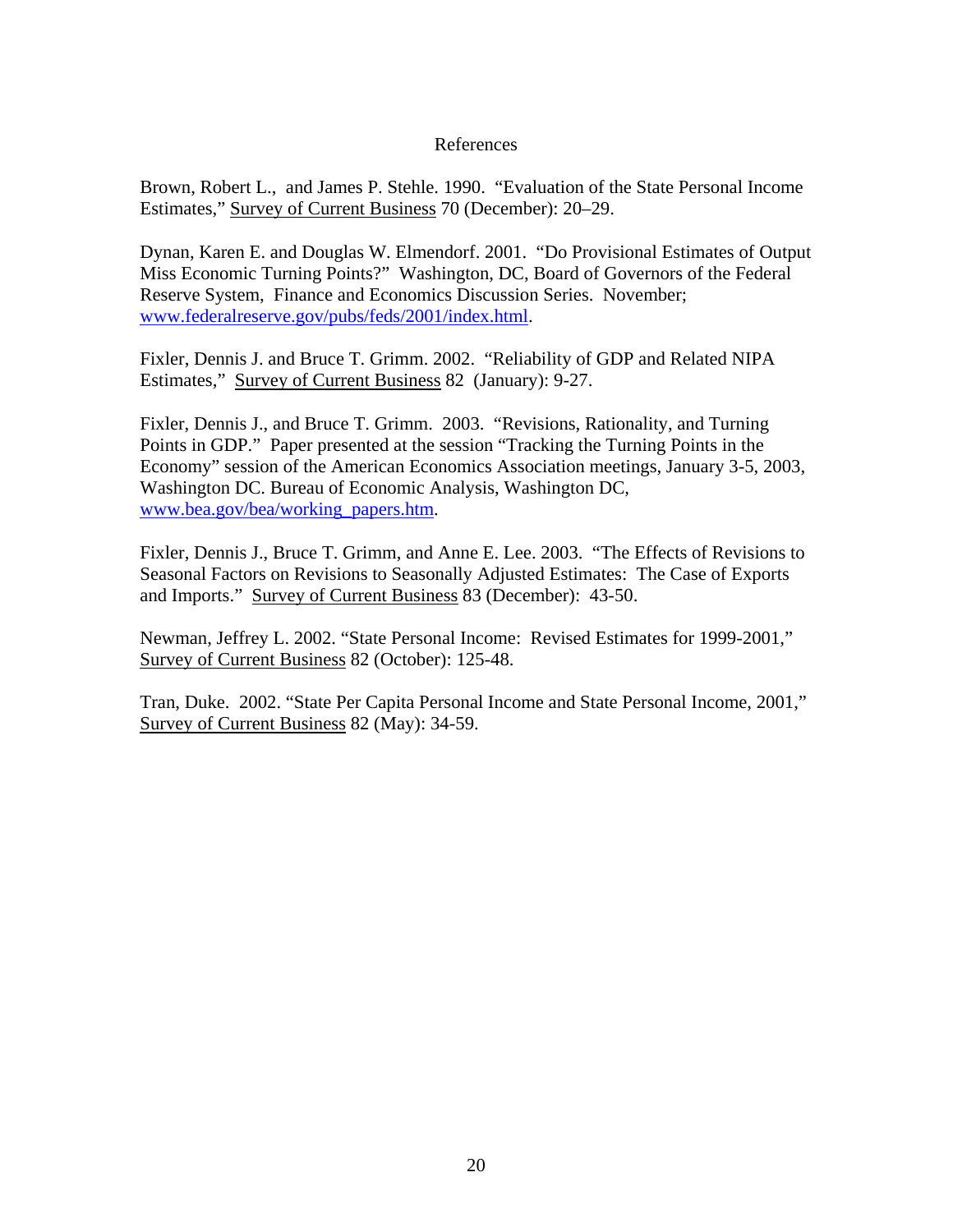#### **Table 1. Sources and Methods for the Quarterly and Annual Estimates of State Personal Income**

| Components of personal income                                                                                                                             | Extrapolators for preliminary quarterly estimates                                                                                                                                  | Extrapolators for second quarterly estimates and                                                                    | Latest annual estimates                                                                                                                                                                                                                                                                      |  |
|-----------------------------------------------------------------------------------------------------------------------------------------------------------|------------------------------------------------------------------------------------------------------------------------------------------------------------------------------------|---------------------------------------------------------------------------------------------------------------------|----------------------------------------------------------------------------------------------------------------------------------------------------------------------------------------------------------------------------------------------------------------------------------------------|--|
|                                                                                                                                                           |                                                                                                                                                                                    | interpolators for revised quarterly estimates 1                                                                     |                                                                                                                                                                                                                                                                                              |  |
| Wage and salary disbursements by industry: 2                                                                                                              | Trend extrapolation <sup>3</sup>                                                                                                                                                   | Trend extrapolation <sup>3</sup>                                                                                    | U.S. Department of Agriculture (USDA) estimates<br>of farm labor expenses                                                                                                                                                                                                                    |  |
| Forestry, fishing, related activities and other                                                                                                           | Trend extrapolation                                                                                                                                                                | Quarterly wages and salaries from the Bureau of<br>Labor Statistics (BLS) Covered Employment<br>and Wages (CEW)     | Annual Wages and Salaries from CEW and USDA<br>estimates of farm labor expenses                                                                                                                                                                                                              |  |
|                                                                                                                                                           | Monthly employment from the Current<br>Employment Statistics (CES) survey 4                                                                                                        | Quarterly CEW                                                                                                       | Annual CEW wages and salaries                                                                                                                                                                                                                                                                |  |
| Manufacturing:                                                                                                                                            | CES monthly employment<br>CES monthly employment                                                                                                                                   | Quarterly CEW<br>Quarterly CEW                                                                                      | Annual CEW wages and salaries<br>Annual CEW wages and salaries                                                                                                                                                                                                                               |  |
| Durable goods<br>Wholesale trade<br>Transportation and warehousing, excluding                                                                             | CES monthly employment<br>CES monthly employment<br>CES monthly employment<br>CES monthly employment                                                                               | Quarterly CEW<br>Quarterly CEW<br>Quarterly CEW<br>Quarterly CEW                                                    | Annual CEW wages and salaries<br>Annual CEW wages and salaries<br>Annual CEW wages and salaries<br>Annual CEW wages and salaries                                                                                                                                                             |  |
|                                                                                                                                                           | CES monthly employment<br>Quarterly national payrolls from the Department of<br>Transportation (DOT) and the state employment<br>from the Railroad Retirement Board (RRB)          | Quarterly CEW<br>DOT and RRB data                                                                                   | Annual CEW wages and salaries<br>Annual state payrolls from the RRB                                                                                                                                                                                                                          |  |
| Real estate and rental and leasing<br>Professional and technical services<br>Management of companies and enterprises<br>Administrative and waste services | CES monthly employment<br>CES monthly employment<br>CES monthly employment<br>CES monthly employment<br>CES monthly employment<br>CES monthly employment<br>CES monthly employment | Quarterly CEW<br>Quarterly CEW<br>Quarterly CEW<br>Quarterly CEW<br>Quarterly CEW<br>Quarterly CEW<br>Quarterly CEW | Annual CEW wages and salaries<br>Annual CEW wages and salaries<br>Annual CEW wages and salaries<br>Annual CEW wages and salaries<br>Annual CEW wages and salaries<br>Annual CEW wages and salaries<br>Annual CEW wages and salaries, data from<br>County Business Patterns (CBP), and Census |  |
| Health care and social assistance<br>Arts, entertainment, and recreation<br>Accommodation and food services                                               | CES monthly employment<br>CES monthly employment<br>CES monthly employment<br>CES monthly employment                                                                               | Quarterly CEW<br>Quarterly CEW<br>Quarterly CEW<br>Quarterly CEW                                                    | Bureau population data 5<br>Annual CEW wages and salaries<br>Annual CEW wages and salaries<br>Annual CEW wages and salaries<br>Annual CEW wages and salaries, data from CBP,<br>and Census Bureau population data 5                                                                          |  |
| Federal military:                                                                                                                                         | CES monthly employment                                                                                                                                                             | CES monthly employment data                                                                                         | Annual CEW wages and salaries                                                                                                                                                                                                                                                                |  |
|                                                                                                                                                           | Number of personnel and average pay by service<br>from the Department of Defense (DOD) and<br>payroll data from the Coast Guard                                                    | DOD number of personnel and average pay and<br>Coast Guard payroll data                                             | DOD and Coast Guard data                                                                                                                                                                                                                                                                     |  |
| State and local government                                                                                                                                | Trend extrapolation<br>CES monthly employment<br>Estimates of wages and salaries by industry <sup>6</sup>                                                                          | Trend extrapolation<br>Quarterly CEW<br>Estimates of wages and salaries by industry <sup>6</sup>                    | DOD payroll outlay data<br>Annual CEW wages and salaries<br>Estimates of wages and salaries by industry;<br>supplemented by data from A.M. Best<br>Company, the Social Security Administration<br>(SSA), and other agencies <sup>6</sup>                                                     |  |
| Proprietors' income: 2                                                                                                                                    | USDA estimates of farm cash receipts and trend<br>extrapolation                                                                                                                    | USDA estimates of farm cash receipts and trend<br>extrapolation                                                     | USDA annual estimates of farm gross income and<br>expenses                                                                                                                                                                                                                                   |  |
| Nonfarm proprietors' income:                                                                                                                              | Estimates of construction wages and salaries 7                                                                                                                                     | Estimates of construction wages and salaries <sup>7</sup>                                                           | Internal Revenue Service (IRS) gross receipts and<br>net profits of proprietorships and partnerships<br>and CBP number of small establishments                                                                                                                                               |  |
| Transfer payments:                                                                                                                                        | Trend extrapolation<br>Trend extrapolation<br>Trend extrapolation<br>Trend extrapolation                                                                                           | <b>Trend Extrapolation</b><br>Trend extrapolation<br>Trend extrapolation<br>Trend extrapolation                     | IRS and CBP data<br>IRS, Census Bureau, and SSA data<br>IRS, Census Bureau, and SSA data<br>IRS and Census Bureau data                                                                                                                                                                       |  |
| Unemployment insurance (UI) benefits                                                                                                                      | UI benefits from the Employment and Training                                                                                                                                       | ETA UI benefits                                                                                                     | ETA UI benefits                                                                                                                                                                                                                                                                              |  |
|                                                                                                                                                           | Administration (ETA)<br>Trend extrapolation                                                                                                                                        | Trend extrapolation                                                                                                 | Data from SSA, Health Care Financing<br>Administration (HCFA), Census Bureau,<br>Department of Veterans Affairs (DVA), and other<br>agencies                                                                                                                                                 |  |
| Personal contributions for social insurance                                                                                                               | Sum of the estimates of wages and salaries for all<br>industries <sup>6</sup>                                                                                                      | Sum of the estimates of wages and salaries for all<br>industries <sup>6</sup>                                       | Estimates of wages and salaries for the<br>contributions by most employees; SSA, HCFA,<br>Census Bureau, and DVA data for contributions<br>by others                                                                                                                                         |  |
| Addendum: Residence adjustment 8                                                                                                                          | Estimates of wages and salaries and other labor<br>income (OLI) by industry less personal<br>contributions                                                                         | Estimates of wages and salaries and OLI by<br>industry less personal contributions                                  | Estimates of wages and salaries by industry and<br>Census Bureau and IRS data                                                                                                                                                                                                                |  |
| 1. The data used for the extrapolation of the second quarterly estimates are also used to interpolate the                                                 |                                                                                                                                                                                    |                                                                                                                     | annual state estimates of proprietors' income released in May 2000, because more current data were available                                                                                                                                                                                 |  |

1. The data used for the extrapolation of the second quarterly estimates are also used to interpolate the<br>revised annual estimates to quarters in the preparation of the revised quarterly stimates<br>2. The quarterly estimates

3. The trend extrapolation is based on the relationship between the annual state estimates and the annual<br>1PA estimates.<br>4. The CES is a monthly survey conducted by the state employment security agencies; the CES program i

annual state estimates of proprietors' income released in May 2000, because more current data were available<br>from the IRS.<br>In the S. The use of the estimates of wages and salaries in the estimation of quarterly and annual

industry. 8. The residence adjustment is not a component of personal income.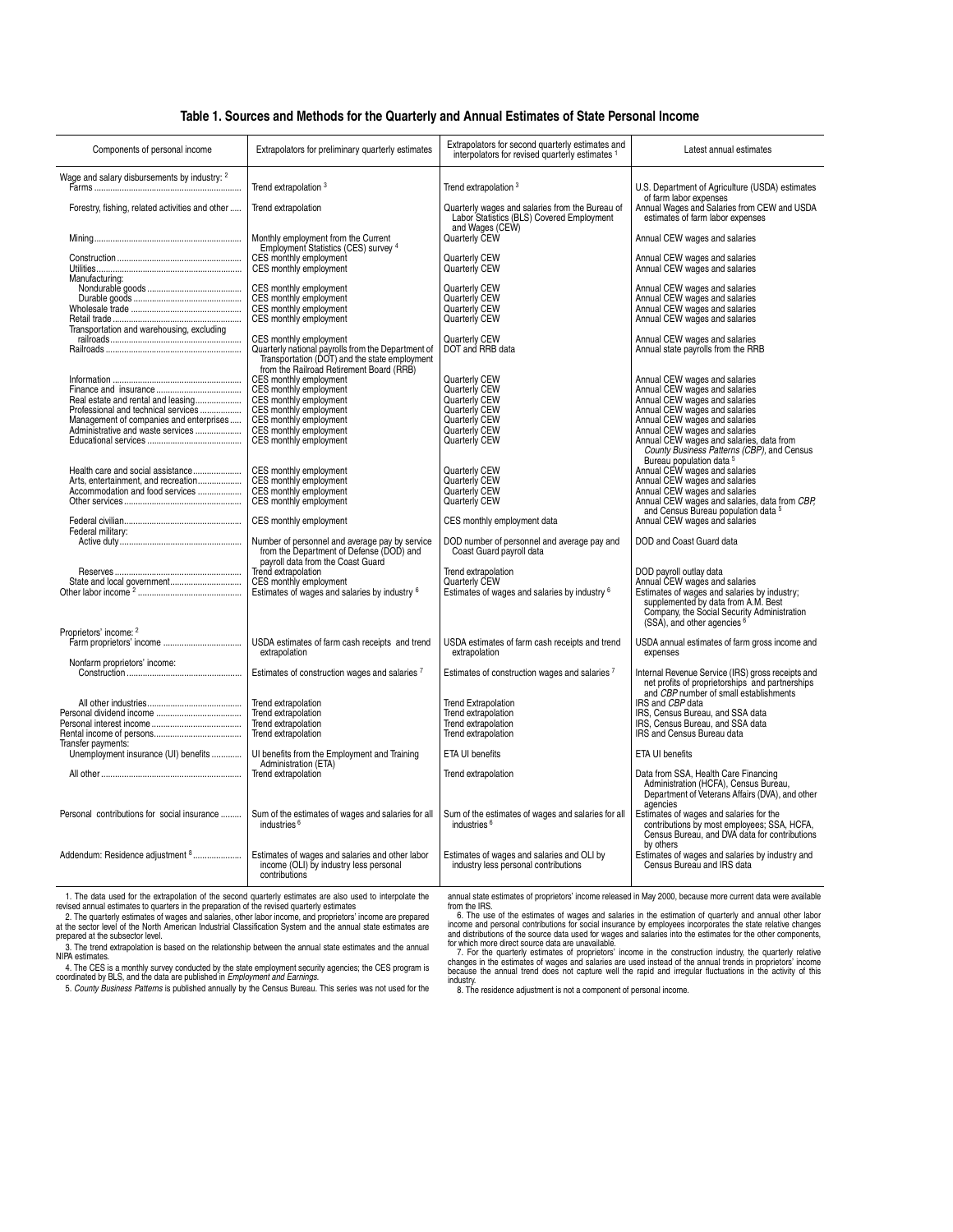## **Table 2. Reliability of Quarterly Estimates of State Personal Income, 1991:II–2001:IV**

|                                  | Percent with correct indication                                            |                                                                               |                                                                            |                                                                            |                                                                            |                                                                                   |                                                                            | Number of preliminary                                                             |
|----------------------------------|----------------------------------------------------------------------------|-------------------------------------------------------------------------------|----------------------------------------------------------------------------|----------------------------------------------------------------------------|----------------------------------------------------------------------------|-----------------------------------------------------------------------------------|----------------------------------------------------------------------------|-----------------------------------------------------------------------------------|
|                                  | Direction of change                                                        |                                                                               |                                                                            | Acceleration or deceleration<br>from the previous quarter                  | Near trend                                                                 |                                                                                   | estimates near trend                                                       |                                                                                   |
|                                  | Preliminary                                                                | Second                                                                        | Preliminary                                                                | Second                                                                     | Preliminary                                                                | Second                                                                            | Preliminary                                                                | Second                                                                            |
| Massachusetts<br>New Hampshire   | 98<br>93<br>91<br>93<br>86<br>93<br>98<br>95                               | 98<br>93<br>91<br>95<br>95<br>93<br>88<br>95                                  | 79<br>77<br>74<br>74<br>74<br>72<br>77<br>81                               | 74<br>79<br>74<br>84<br>84<br>72<br>79<br>79                               | 80<br>76<br>80<br>74<br>73<br>69<br>84<br>67                               | 84<br>83<br>89<br>83<br>76<br>77<br>84<br>74                                      | 40<br>37<br>35<br>38<br>37<br>35<br>37<br>36                               | 38<br>30<br>27<br>30<br>25<br>22<br>$\frac{25}{23}$                               |
| District of Columbia             | 95<br>84<br>77<br>98<br>95<br>88<br>98<br>100                              | 95<br>91<br>77<br>98<br>95<br>95<br>98<br>100                                 | 79<br>84<br>74<br>77<br>79<br>77<br>79<br>79                               | 91<br>74<br>77<br>77<br>88<br>81<br>84<br>77                               | 77<br>72<br>62<br>90<br>66<br>58<br>89<br>82                               | 79<br>70<br>70<br>89<br>68<br>66<br>89<br>83                                      | 39<br>25<br>34<br>40<br>38<br>38<br>38<br>38                               | 34<br>$\frac{20}{30}$<br>$\frac{36}{31}$<br>29<br>38<br>36                        |
|                                  | 93<br>95<br>98<br>98<br>95                                                 | 93<br>98<br>91<br>98<br>93                                                    | 70<br>74<br>79<br>74<br>86                                                 | 74<br>81<br>86<br>79<br>84                                                 | 78<br>72<br>71<br>77<br>86                                                 | 80<br>79<br>70<br>82<br>85                                                        | 36<br>36<br>28<br>39<br>36                                                 | $\frac{35}{33}$<br>20<br>$\frac{39}{34}$                                          |
|                                  | 93<br>79<br>93<br>98<br>98<br>77<br>81<br>70                               | 91<br>86<br>88<br>98<br>98<br>79<br>79<br>77                                  | 79<br>77<br>81<br>67<br>74<br>81<br>72<br>77                               | 79<br>79<br>79<br>77<br>84<br>77<br>79<br>72                               | 75<br>82<br>75<br>77<br>83<br>80<br>56<br>60                               | 77<br>86<br>74<br>78<br>88<br>95<br>63<br>60                                      | 28<br>17<br>24<br>30<br>35<br>15<br>16<br>15                               | 26<br>21<br>23<br>27<br>34<br>20<br>8<br>15                                       |
| North Carolina<br>South Carolina | 98<br>95<br>93<br>98<br>98<br>98<br>93<br>93<br>95<br>95<br>95<br>91<br>98 | 98<br>95<br>91<br>98<br>100<br>100<br>86<br>95<br>98<br>95<br>98<br>95<br>95  | 84<br>86<br>84<br>72<br>79<br>81<br>77<br>77<br>86<br>72<br>79<br>79<br>74 | 81<br>79<br>91<br>81<br>93<br>79<br>81<br>81<br>84<br>84<br>86<br>77<br>72 | 89<br>89<br>96<br>88<br>74<br>86<br>88<br>86<br>73<br>79<br>77<br>76<br>86 | 87<br>92<br>93<br>85<br>84<br>88<br>93<br>94<br>85<br>79<br>$\frac{82}{79}$<br>92 | 37<br>38<br>25<br>34<br>31<br>36<br>34<br>37<br>33<br>38<br>39<br>41<br>37 | 38<br>$\frac{36}{28}$<br>34<br>32<br>33<br>29<br>35<br>26<br>33<br>33<br>33<br>36 |
|                                  | 95<br>98<br>95<br>93<br>93                                                 | 95<br>93<br>98<br>88<br>93                                                    | 88<br>86<br>72<br>81<br>79                                                 | 86<br>84<br>88<br>86<br>84                                                 | 73<br>67<br>82<br>81<br>68                                                 | 90<br>77<br>83<br>82<br>90                                                        | 40<br>36<br>38<br>36<br>40                                                 | 30<br>$\frac{26}{30}$<br>28<br>29                                                 |
|                                  | 95<br>88<br>88<br>77<br>95<br>91<br>98<br>98<br>95<br>86<br>98<br>95<br>93 | 95<br>93<br>93<br>77<br>100<br>91<br>100<br>84<br>93<br>81<br>100<br>98<br>91 | 79<br>79<br>77<br>77<br>84<br>72<br>74<br>72<br>79<br>91<br>81<br>74<br>67 | 81<br>81<br>86<br>77<br>88<br>84<br>84<br>79<br>81<br>88<br>74<br>79<br>79 | 74<br>60<br>67<br>75<br>77<br>76<br>77<br>67<br>79<br>64<br>63<br>84<br>56 | 76<br>67<br>77<br>79<br>79<br>84<br>88<br>78<br>93<br>83<br>68<br>90<br>75        | 34<br>35<br>27<br>20<br>31<br>33<br>39<br>36<br>38<br>36<br>24<br>37<br>34 | 29<br>27<br>26<br>19<br>$\frac{29}{32}$<br>32<br>23<br>29<br>24<br>22<br>29<br>20 |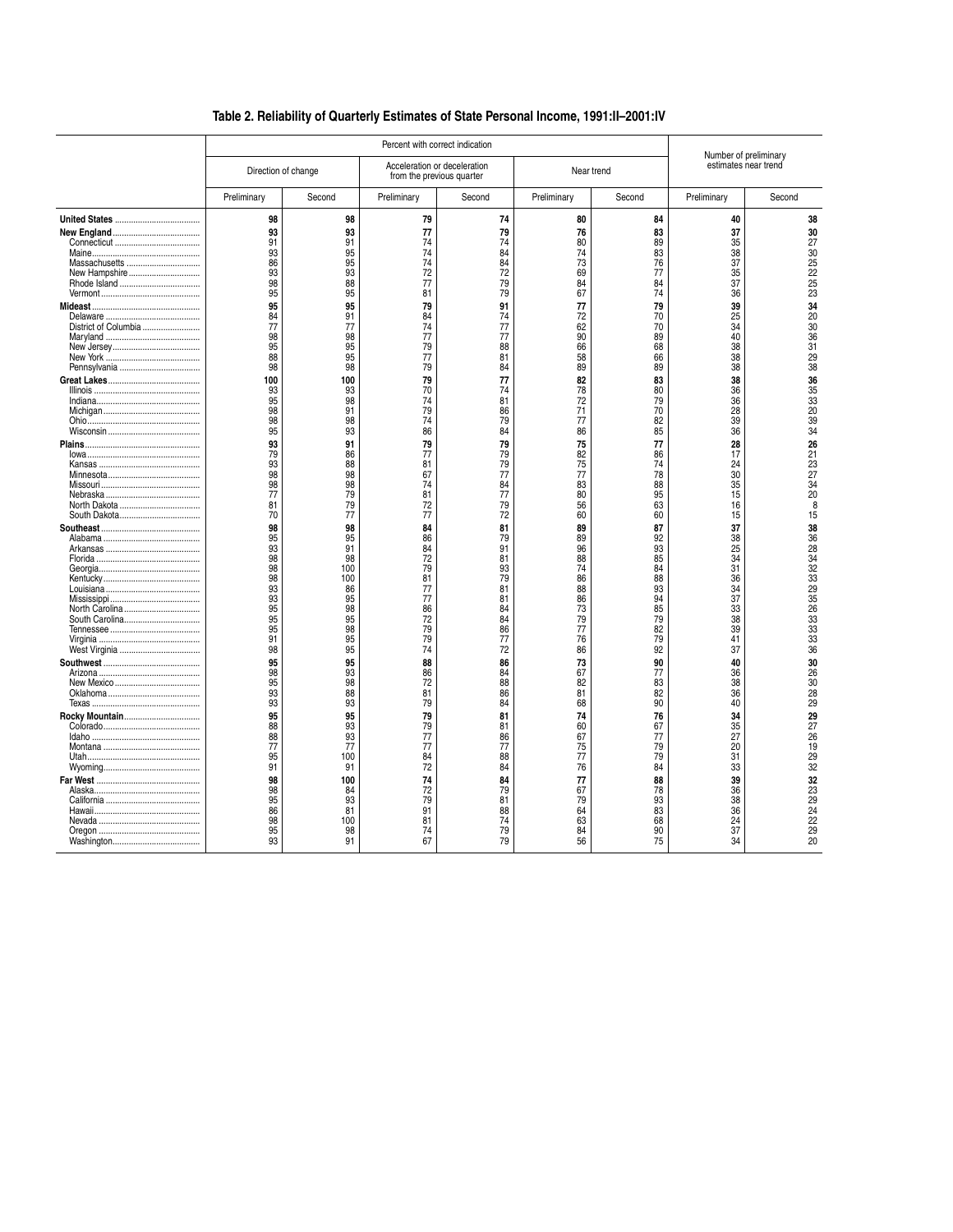#### **Table 3. Mean Absolute Revisions, Latest Estimates Less Preliminary and Second Estimates, 1991:II–2001:IV**

[Percentage points]

|                       | Personal income |        | Nonfarm<br>personal income |        | Wages and salaries |        |
|-----------------------|-----------------|--------|----------------------------|--------|--------------------|--------|
|                       | Preliminary     | Second | Preliminary                | Second | Preliminary        | Second |
| <b>United States </b> | 0.35            | 0.33   | 0.37                       | 0.35   | 0.53               | 0.48   |
| New England           | 0.58            | 0.55   | 0.59                       | 0.55   | 0.85               | 0.78   |
| Connecticut           | 0.68            | 0.73   | 0.68                       | 0.73   | 0.90               | 0.97   |
| Maine                 | 0.55            | 0.48   | 0.57                       | 0.49   | 0.76               | 0.70   |
| Massachusetts         | 0.69            | 0.58   | 0.70                       | 0.59   | 1.10               | 0.83   |
| New Hampshire         | 0.78            | 0.64   | 0.78                       | 0.64   | 1.23               | 1.01   |
| Rhode Island          | 0.48            | 0.52   | 0.49                       | 0.52   | 0.86               | 0.93   |
| Vermont               | 0.64            | 0.62   | 0.65                       | 0.58   | 1.05               | 0.90   |
| Mideast               | 0.56            | 0.50   | 0.55                       | 0.50   | 0.83               | 0.77   |
| Delaware              | 0.84            | 0.84   | 0.84                       | 0.82   | 1.43               | 1.20   |
| District of Columbia  | 0.85            | 0.82   | 0.85                       | 0.82   | 1.15               | 1.14   |
| Maryland              | 0.37            | 0.42   | 0.37                       | 0.42   | 0.49               | 0.62   |
| New Jersey            | 0.69            | 0.63   | 0.69                       | 0.64   | 0.95               | 0.85   |
| New York              | 0.83            | 0.68   | 0.83                       | 0.68   | 1.41               | 1.18   |
| Pennsylvania          | 0.39            | 0.43   | 0.38                       | 0.42   | 0.59               | 0.60   |
| <b>Great Lakes</b>    | 0.45            | 0.48   | 0.41                       | 0.45   | 0.63               | 0.69   |
| Illinois              | 0.59            | 0.62   | 0.55                       | 0.55   | 0.70               | 0.67   |
| Indiana               | 0.61            | 0.50   | 0.55                       | 0.43   | 0.83               | 0.63   |
| Michigan              | 0.62            | 0.72   | 0.60                       | 0.69   | 1.01               | 1.18   |
| Ohio                  | 0.51            | 0.41   | 0.50                       | 0.39   | 0.81               | 0.60   |
| Wisconsin             | 0.44            | 0.49   | 0.44                       | 0.48   | 0.61               | 0.76   |
| Plains                | 0.74            | 0.78   | 0.38                       | 0.36   | 0.50               | 0.50   |
| $lowa$                | 1.27            | 1.30   | 0.43                       | 0.40   | 0.74               | 0.60   |
| Kansas                | 0.85            | 0.92   | 0.58                       | 0.44   | 0.78               | 0.54   |
| Minnesota             | 0.64            | 0.65   | 0.53                       | 0.47   | 0.70               | 0.65   |
| Missouri              | 0.47            | 0.47   | 0.43                       | 0.40   | 0.63               | 0.56   |
| Nebraska              | 1.38            | 1.35   | 0.45                       | 0.40   | 0.72               | 0.58   |
| North Dakota          | 3.24            | 3.52   | 0.46                       | 0.50   | 0.70               | 0.76   |
| South Dakota          | 1.64            | 1.63   | 0.43                       | 0.43   | 0.70               | 0.75   |
| <b>Southeast</b>      | 0.36            | 0.31   | 0.37                       | 0.35   | 0.50               | 0.44   |
| Alabama               | 0.37            | 0.40   | 0.39                       | 0.39   | 0.65               | 0.58   |
| Arkansas              | 0.76            | 0.72   | 0.40                       | 0.38   | 0.69               | 0.55   |
| Florida               | 0.58            | 0.57   | 0.58                       | 0.58   | 0.75               | 0.70   |
| Georgia               | 0.55            | 0.40   | 0.57                       | 0.48   | 0.73               | 0.52   |
| Kentucky              | 0.41            | 0.52   | 0.43                       | 0.47   | 0.63               | 0.59   |
| Louisiana             | 0.54            | 0.52   | 0.54                       | 0.47   | 0.79               | 0.69   |
| Mississippi           | 0.48            | 0.47   | 0.39                       | 0.40   | 0.70               | 0.64   |
| North Carolina        | 0.50            | 0.53   | 0.45                       | 0.44   | 0.60               | 0.68   |
| South Carolina        | 0.40            | 0.40   | 0.43                       | 0.42   | 0.72               | 0.58   |
| Tennessee             | 0.55            | 0.51   | 0.57                       | 0.50   | 0.86               | 0.69   |
| Virginia              | 0.51            | 0.42   | 0.53                       | 0.42   | 0.82               | 0.64   |
| West Virginia         | 0.49            | 0.39   | 0.49                       | 0.39   | 0.77               | 0.65   |
| Southwest             | 0.47            | 0.39   | 0.51                       | 0.42   | 0.65               | 0.53   |
| Arizona               | 0.59            | 0.56   | 0.61                       | 0.53   | 0.96               | 0.80   |
| New Mexico            | 0.53            | 0.52   | 0.50                       | 0.54   | 0.74               | 0.89   |
| Oklahoma              | 0.50            | 0.54   | 0.45                       | 0.47   | 0.66               | 0.66   |
| Texas                 | 0.55            | 0.44   | 0.60                       | 0.47   | 0.75               | 0.57   |
| Rocky Mountain        | 0.62            | 0.52   | 0.55                       | 0.39   | 0.82               | 0.55   |
| Colorado              | 0.79            | 0.55   | 0.81                       | 0.49   | 1.18               | 0.69   |
| Idaho                 | 1.00            | 0.77   | 0.63                       | 0.43   | 1.05               | 0.59   |
| Montana               | 1.48            | 1.44   | 0.63                       | 0.50   | 1.04               | 0.79   |
| Utah                  | 0.53            | 0.46   | 0.54                       | 0.44   | 0.79               | 0.63   |
| Wyoming               | 0.73            | 0.52   | 0.66                       | 0.47   | 0.85               | 0.63   |
| Far West              | 0.44            | 0.36   | 0.45                       | 0.39   | 0.76               | 0.55   |
| Alaska                | 0.61            | 0.60   | 0.61                       | 0.60   | 0.93               | 0.82   |
| California            | 0.53            | 0.40   | 0.54                       | 0.43   | 0.88               | 0.67   |
| Hawaii                | 0.51            | 0.51   | 0.50                       | 0.51   | 0.69               | 0.71   |
| Nevada                | 0.61            | 0.54   | 0.61                       | 0.54   | 0.80               | 0.60   |
| Oregon                | 0.38            | 0.41   | 0.38                       | 0.40   | 0.71               | 0.63   |
| Washington            | 0.88            | 0.48   | 0.90                       | 0.45   | 1.52               | 0.74   |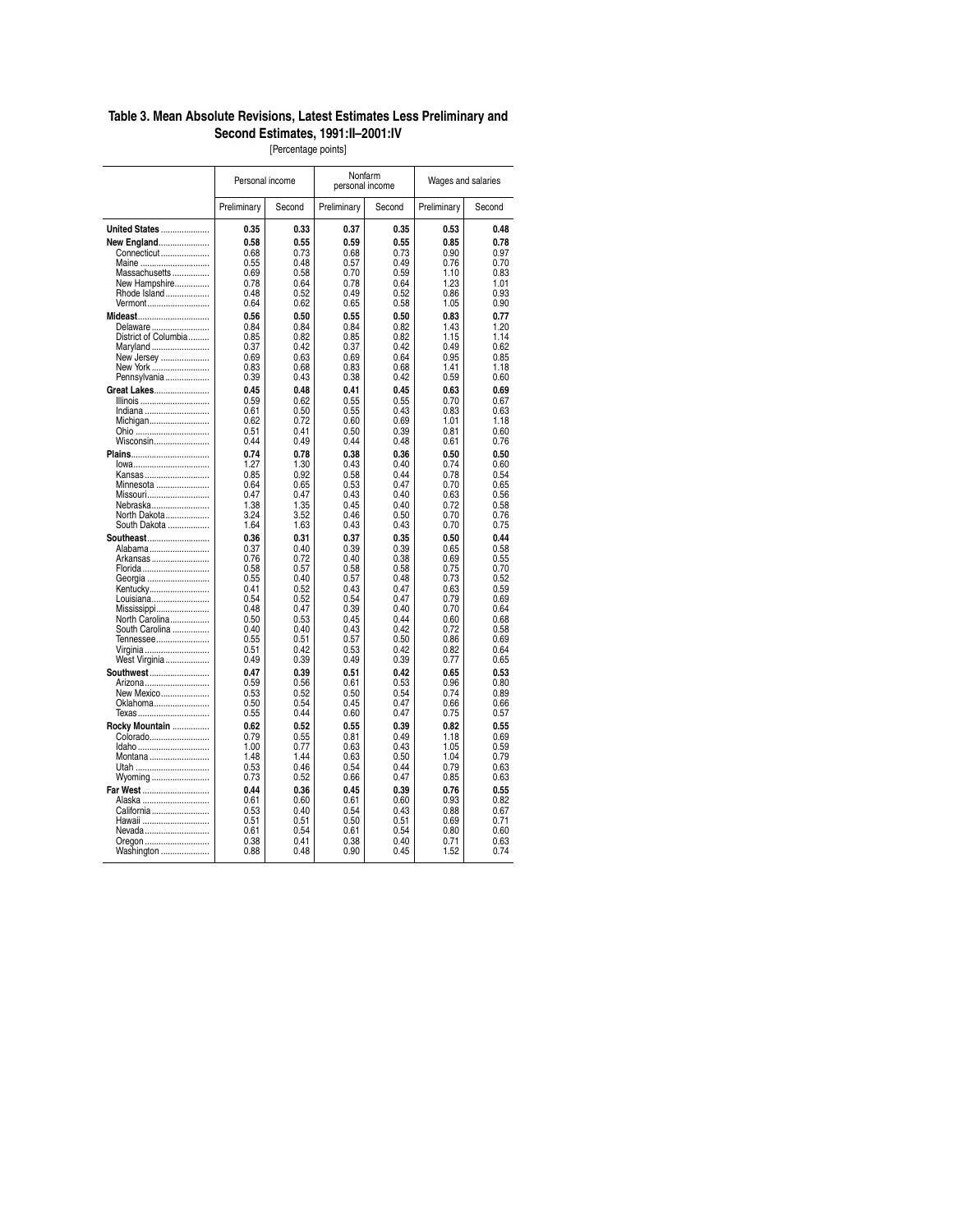### **Table 4. Mean Revisions, Latest Estimates Less Preliminary and Second Estimates, 1991:II–2001:IV**

[Percentage points]

|                                  | Personal income    |              | Nonfarm<br>personal income |              | Wages and salaries |              |
|----------------------------------|--------------------|--------------|----------------------------|--------------|--------------------|--------------|
|                                  | Preliminary        | Second       | Preliminary                | Second       | Preliminary        | Second       |
| <b>United States </b>            | 0.08               | 0.02         | 0.08                       | 0.03         | 0.09               | 0.02         |
| <b>New England</b>               | 0.20               | 0.01         | 0.20                       | 0.02         | 0.34               | 0.02         |
| Connecticut                      | 0.22               | 0.02         | 0.22                       | 0.03         | 0.34               | $-0.02$      |
| Maine                            | $-0.05$            | $-0.08$      | $-0.04$                    | $-0.06$      | $-0.04$            | $-0.04$      |
| Massachusetts                    | 0.22               | 0.02         | 0.22                       | 0.03         | 0.37               | 0.05         |
| New Hampshire                    | 0.37               | 0.03         | 0.38                       | 0.03         | 0.63               | 0.04         |
| Rhode Island                     | 0.08               | 0.01         | 0.08                       | 0.02         | 0.18               | 0.08         |
| Vermont                          | 0.23               | $-0.03$      | 0.23                       | $-0.02$      | 0.28               | $-0.10$      |
| Mideast                          | 0.04               | 0.01         | 0.04                       | 0.01         | 0.12               | 0.06         |
| Delaware                         | $-0.01$            | $-0.07$      | 0.00                       | $-0.04$      | $-0.01$            | $-0.04$      |
| District of Columbia             | $-0.05$            | $-0.16$      | $-0.05$                    | $-0.16$      | 0.33               | 0.06         |
| Maryland                         | 0.13               | 0.01         | 0.13                       | 0.01         | 0.15               | $-0.05$      |
| New Jersey                       | 0.18               | 0.09<br>0.00 | 0.18<br>0.00               | 0.09<br>0.01 | 0.19<br>0.11       | 0.03<br>0.12 |
| New York<br>Pennsylvania         | $-0.01$<br>$-0.02$ | $-0.03$      | $-0.02$                    | $-0.03$      | 0.04               | 0.03         |
|                                  |                    |              |                            |              |                    |              |
| <b>Great Lakes</b>               | 0.03<br>0.09       | 0.02<br>0.03 | 0.03<br>0.10               | 0.04<br>0.05 | 0.02<br>0.09       | 0.04<br>0.03 |
| Illinois<br>Indiana              | 0.08               | 0.01         | 0.10                       | 0.03         | 0.07               | $-0.02$      |
| Michigan                         | $-0.03$            | 0.12         | $-0.02$                    | 0.13         | $-0.09$            | 0.17         |
| Ohio                             | $-0.06$            | $-0.06$      | $-0.06$                    | $-0.06$      | $-0.03$            | $-0.02$      |
| Wisconsin                        | 0.12               | 0.03         | 0.12                       | 0.05         | 0.10               | 0.01         |
| <b>Plains</b>                    | 0.07               | $-0.01$      | 0.06                       | 0.01         | 0.03               | $-0.04$      |
| lowa                             | 0.01               | $-0.14$      | $-0.04$                    | $-0.09$      | $-0.04$            | $-0.11$      |
| Kansas                           | $-0.01$            | 0.01         | $-0.03$                    | $-0.02$      | $-0.04$            | $-0.02$      |
| Minnesota                        | 0.15               | 0.03         | 0.14                       | 0.03         | 0.10               | $-0.05$      |
| Missouri                         | 0.05               | 0.05         | 0.05                       | 0.04         | 0.02               | 0.00         |
| Nebraska                         | 0.05               | $-0.18$      | 0.16                       | 0.06         | 0.08               | $-0.04$      |
| North Dakota                     | $-0.07$            | $-0.05$      | $-0.09$                    | $-0.08$      | $-0.04$            | $-0.01$      |
| South Dakota                     | 0.18               | $-0.08$      | 0.10                       | $-0.05$      | 0.17               | $-0.06$      |
| <b>Southeast</b>                 | 0.06               | 0.01         | 0.06                       | 0.03         | 0.03               | 0.00         |
| Alabama                          | 0.06               | $-0.03$      | 0.05                       | $-0.02$      | 0.07               | $-0.03$      |
| Arkansas                         | 0.08               | $-0.03$      | 0.04                       | 0.03         | 0.06               | 0.03         |
| Florida                          | $-0.06$            | 0.01         | $-0.04$                    | 0.03         | $-0.13$            | 0.04         |
| Georgia                          | 0.19               | 0.07         | 0.20                       | 0.07         | 0.13               | $-0.05$      |
| Kentucky                         | $-0.01$            | $-0.07$      | 0.00                       | $-0.04$      | $-0.02$            | $-0.06$      |
| Louisiana                        | $-0.02$            | $-0.03$      | $-0.01$                    | 0.01         | $-0.04$            | $-0.01$      |
| Mississippi                      | 0.19               | 0.04         | 0.16                       | 0.05         | 0.19               | 0.01         |
| North Carolina<br>South Carolina | 0.13<br>0.09       | 0.03<br>0.05 | 0.15<br>0.08               | 0.10<br>0.05 | 0.13<br>0.04       | 0.06<br>0.00 |
| Tennessee                        | 0.11               | 0.00         | 0.12                       | 0.02         | 0.10               | $-0.05$      |
| Virginia                         | 0.11               | 0.02         | 0.12                       | 0.04         | 0.08               | $-0.04$      |
| West Virginia                    | $-0.11$            | $-0.03$      | $-0.11$                    | $-0.03$      | $-0.23$            | $-0.01$      |
| <b>Southwest </b>                | 0.18               | 0.08         | 0.18                       | 0.09         | 0.17               | 0.04         |
| Arizona                          | 0.29               | 0.07         | 0.31                       | 0.10         | 0.38               | 0.03         |
| New Mexico                       | $-0.08$            | $-0.08$      | $-0.08$                    | $-0.06$      | $-0.12$            | $-0.07$      |
| Oklahoma                         | $-0.01$            | 0.15         | $-0.02$                    | 0.14         | $-0.13$            | 0.16         |
| Texas                            | 0.20               | 0.08         | 0.20                       | 0.09         | 0.20               | 0.03         |
| Rocky Mountain                   | 0.29               | 0.06         | 0.31                       | 0.08         | 0.33               | $-0.04$      |
| Colorado                         | 0.51               | 0.16         | 0.52                       | 0.16         | 0.58               | 0.02         |
| Idaho                            | 0.08               | $-0.02$      | 0.15                       | 0.07         | 0.07               | $-0.07$      |
| Montana                          | $-0.05$            | $-0.01$      | 0.05                       | 0.01         | 0.03               | $-0.03$      |
| Utah                             | 0.03               | $-0.10$      | 0.04                       | $-0.09$      | 0.00               | $-0.17$      |
| Wyoming                          | 0.17               | $-0.03$      | 0.24                       | 0.08         | 0.25               | $-0.04$      |
| <b>Far West </b>                 | 0.05               | 0.00         | 0.06                       | 0.01         | 0.07               | $-0.01$      |
| Alaska                           | $-0.19$            | $-0.06$      | $-0.19$                    | $-0.06$      | $-0.35$            | $-0.13$      |
| California                       | 0.04               | 0.01         | 0.05                       | 0.02         | 0.05               | 0.01         |
| Hawaii                           | $-0.18$            | $-0.05$      | $-0.16$                    | $-0.04$      | $-0.18$            | 0.02         |
| Nevada                           | 0.22               | 0.19         | 0.22                       | 0.20         | 0.09               | 0.06         |
| Oregon                           | 0.00               | $-0.09$      | 0.03                       | $-0.05$      | 0.07               | $-0.06$      |
| Washington                       | 0.18               | -0.05        | 0.21                       | $-0.02$      | 0.32               | $-0.07$      |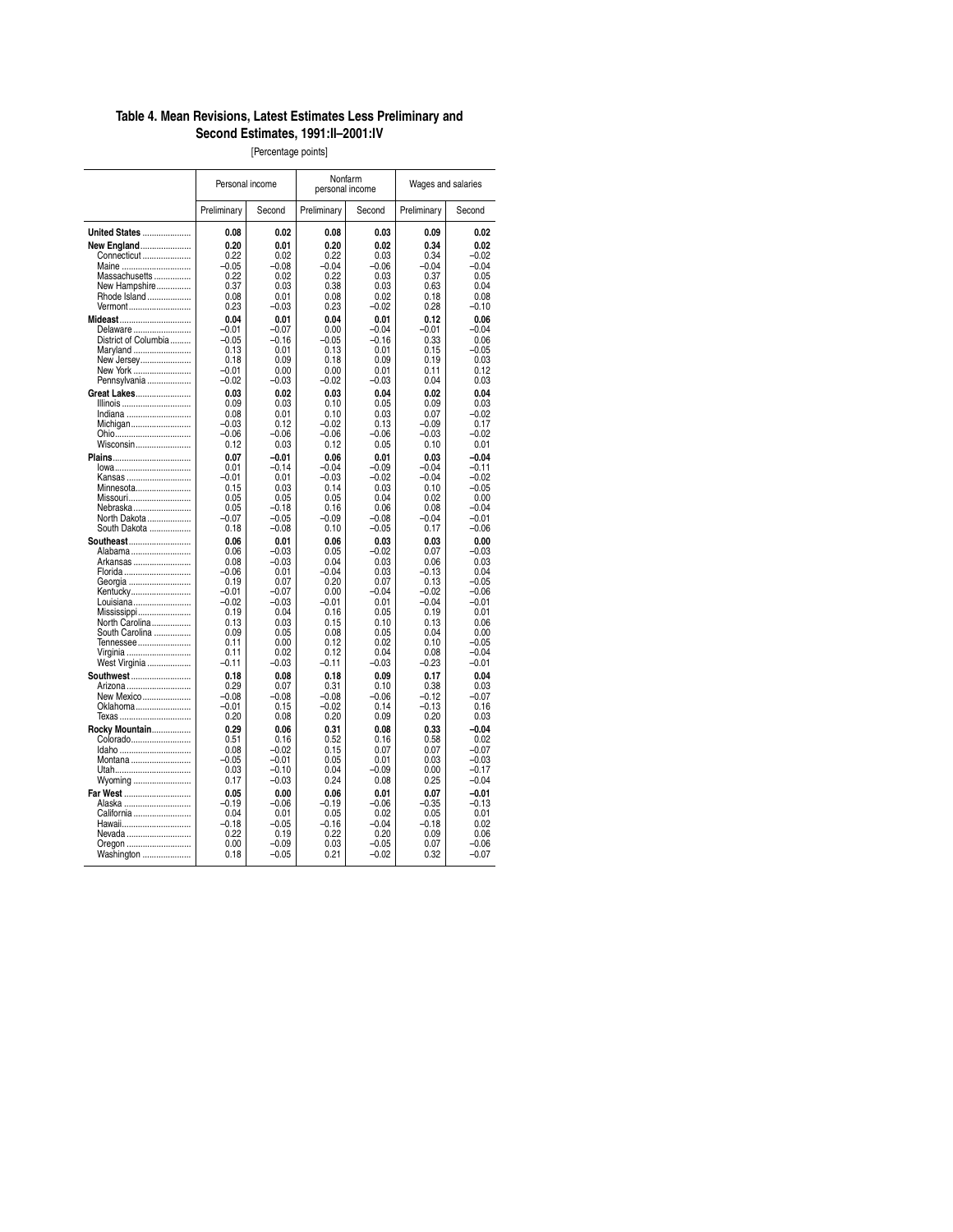### **Table 5. Measures of Revisions in Quarterly Percent Changes in State Personal Income, Second Estimates Less Primary Estimates,**

**1991:II–2001:IV** [Percentage points]

|                              | Mean absolute revision |                               |                          | Mean revision      |                               |                          |  |
|------------------------------|------------------------|-------------------------------|--------------------------|--------------------|-------------------------------|--------------------------|--|
|                              | Personal<br>income     | Nonfarm<br>personal<br>income | Wages<br>and<br>salaries | Personal<br>income | Nonfarm<br>personal<br>income | Wages<br>and<br>salaries |  |
| <b>United States </b>        | 0.10                   | 0.09                          | 0.14                     | 0.06               | 0.05                          | 0.07                     |  |
| <b>New England</b>           | 0.57                   | 0.57                          | 0.95                     | 0.19               | 0.19                          | 0.31                     |  |
| Connecticut                  | 0.67                   | 0.66                          | 1.18                     | 0.20               | 0.19                          | 0.36                     |  |
| Maine<br>Massachusetts       | 0.62<br>0.71           | 0.63<br>0.71                  | 1.13<br>1.17             | 0.03<br>0.19       | 0.03<br>0.19                  | 0.01<br>0.31             |  |
| New Hampshire                | 0.78                   | 0.78                          | 1.34                     | 0.34               | 0.34                          | 0.59                     |  |
| Rhode Island                 | 0.63                   | 0.63                          | 1.14                     | 0.07               | 0.07                          | 0.10                     |  |
| Vermont                      | 0.77                   | 0.76                          | 1.37                     | 0.26               | 0.25                          | 0.38                     |  |
| Mideast<br>Delaware          | 0.37<br>0.99           | 0.37<br>0.99                  | 0.64<br>1.79             | 0.03<br>0.07       | 0.03<br>0.04                  | 0.06<br>0.03             |  |
| District of Columbia         | 0.54                   | 0.54                          | 1.09                     | 0.10               | 0.10                          | 0.27                     |  |
| Maryland                     | 0.33                   | 0.33                          | 0.66                     | 0.12               | 0.12                          | 0.20                     |  |
| New Jersey                   | 0.47<br>0.60           | 0.47<br>0.60                  | 0.84<br>1.09             | 0.09<br>$-0.01$    | 0.09<br>$-0.01$               | 0.16<br>0.00             |  |
| New York<br>Pennsylvania     | 0.34                   | 0.34                          | 0.61                     | 0.01               | 0.01                          | 0.01                     |  |
| Great Lakes                  | 0.29                   | 0.29                          | 0.47                     | 0.01               | 0.00                          | $-0.02$                  |  |
| Illinois                     | 0.36                   | 0.35                          | 0.55                     | 0.06               | 0.05                          | 0.07                     |  |
| Indiana<br>Michigan          | 0.45<br>0.72           | 0.45<br>0.72                  | 0.69<br>1.14             | 0.07<br>$-0.14$    | 0.07<br>$-0.15$               | 0.09<br>$-0.26$          |  |
| Ohio                         | 0.37                   | 0.37                          | 0.62                     | 0.00               | 0.00                          | $-0.01$                  |  |
| Wisconsin                    | 0.41                   | 0.40                          | 0.64                     | 0.09               | 0.07                          | 0.09                     |  |
| Plains                       | 0.24                   | 0.20                          | 0.36                     | 0.08               | 0.05                          | 0.07                     |  |
| lowa<br>Kansas               | 0.50<br>0.40           | 0.38<br>0.37                  | 0.69<br>0.65             | 0.15<br>$-0.03$    | 0.05<br>$-0.01$               | 0.07<br>$-0.03$          |  |
| Minnesota                    | 0.55                   | 0.53                          | 0.83                     | 0.12               | 0.10                          | 0.15                     |  |
| Missouri                     | 0.31                   | 0.30                          | 0.57                     | 0.00               | 0.01                          | 0.02                     |  |
| Nebraska                     | 0.56<br>0.91           | 0.42<br>0.62                  | 0.64<br>1.03             | 0.23<br>$-0.01$    | 0.09<br>$-0.02$               | 0.12<br>$-0.03$          |  |
| North Dakota<br>South Dakota | 0.65                   | 0.45                          | 0.86                     | 0.26               | 0.14                          | 0.23                     |  |
| <b>Southeast</b>             | 0.23                   | 0.22                          | 0.38                     | 0.05               | 0.03                          | 0.03                     |  |
| Alabama                      | 0.38                   | 0.37                          | 0.63                     | 0.09               | 0.07                          | 0.10                     |  |
| Arkansas<br>Florida          | 0.47<br>0.46           | 0.37<br>0.45                  | 0.71<br>0.85             | 0.11<br>$-0.07$    | 0.01<br>$-0.07$               | 0.03<br>$-0.17$          |  |
| Georgia                      | 0.37                   | 0.39                          | 0.60                     | 0.12               | 0.12                          | 0.18                     |  |
| Kentucky                     | 0.39                   | 0.39                          | 0.69                     | 0.07               | 0.04                          | 0.05                     |  |
| Louisiana<br>Mississippi     | 0.57<br>0.47           | 0.58<br>0.45                  | 0.99<br>0.83             | 0.00<br>0.15       | $-0.01$<br>0.11               | $-0.03$<br>0.18          |  |
| North Carolina               | 0.44                   | 0.41                          | 0.62                     | 0.10               | 0.06                          | 0.07                     |  |
| South Carolina               | 0.49                   | 0.49                          | 0.80                     | 0.05               | 0.04                          | 0.04                     |  |
| Tennessee<br>Virginia        | 0.57<br>0.43           | 0.57<br>0.44                  | 0.93<br>0.70             | 0.10<br>0.09       | 0.10<br>0.08                  | 0.15<br>0.12             |  |
| West Virginia                | 0.46                   | 0.46                          | 0.92                     | $-0.08$            | $-0.08$                       | $-0.21$                  |  |
| Southwest                    | 0.34                   | 0.33                          | 0.52                     | 0.10               | 0.09                          | 0.14                     |  |
| Arizona                      | 0.59                   | 0.58                          | 0.95                     | 0.22               | 0.22                          | 0.34                     |  |
| New Mexico<br>Oklahoma       | 0.59<br>0.44           | 0.59<br>0.42                  | 0.96<br>0.76             | 0.00<br>$-0.16$    | $-0.02$<br>$-0.16$            | $-0.05$<br>$-0.29$       |  |
| Texas                        | 0.42                   | 0.42                          | 0.66                     | 0.12               | 0.11                          | 0.17                     |  |
| Rocky Mountain               | 0.41                   | 0.39                          | 0.66                     | 0.23               | 0.24                          | 0.37                     |  |
| Colorado                     | 0.57                   | 0.56                          | 0.93                     | 0.36               | 0.36                          | 0.56                     |  |
| Idaho<br>Montana             | 0.53<br>0.65           | 0.54<br>0.53                  | 0.96<br>1.02             | 0.10<br>$-0.04$    | 0.08<br>0.04                  | 0.14<br>0.06             |  |
| Utah                         | 0.52                   | 0.52                          | 0.76                     | 0.13               | 0.12                          | 0.17                     |  |
| Wyoming                      | 0.64                   | 0.64                          | 1.11                     | 0.20               | 0.17                          | 0.29                     |  |
| Far West                     | 0.35                   | 0.36                          | 0.62                     | 0.05               | 0.05                          | 0.08                     |  |
| Alaska<br>California         | 0.65<br>0.45           | 0.65<br>0.46                  | 1.05<br>0.79             | $-0.13$<br>0.03    | $-0.13$<br>0.03               | $-0.23$<br>0.05          |  |
| Hawaii                       | 0.57                   | 0.56                          | 0.93                     | $-0.13$            | $-0.13$                       | $-0.20$                  |  |
| Nevada                       | 0.66                   | 0.66                          | 1.06                     | 0.03               | 0.02                          | 0.03                     |  |
| Oregon                       | 0.43                   | 0.44                          | 0.76                     | 0.09               | 0.08                          | 0.14                     |  |
| Washington                   | 0.83                   | 0.83                          | 1.40                     | 0.23               | 0.23                          | 0.39                     |  |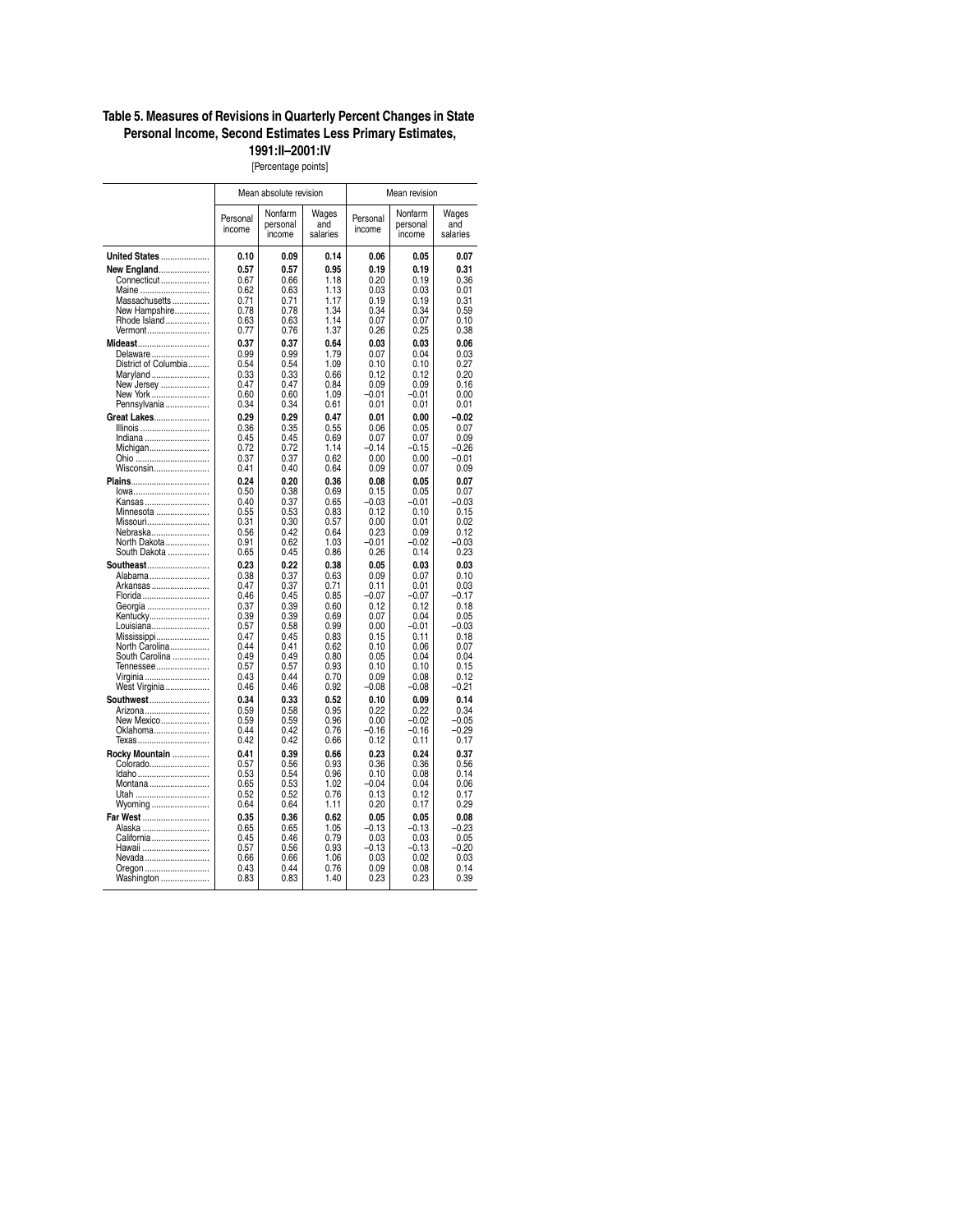#### **Table 6. Mean Absolute Revisions, Latest Estimates Less Preliminary Estimates, by Quarters for 1991:II–2001:IV**

[Percentage points]

|                       |              |              | Personal income |              | Nonfarm personal income |              |              | Wages and salaries |              |              |              |              |
|-----------------------|--------------|--------------|-----------------|--------------|-------------------------|--------------|--------------|--------------------|--------------|--------------|--------------|--------------|
|                       | L            | Ш            | Ш               | IV           | 1                       | Ш            | Ш            | IV                 | ш            | Ш            | Ш            | IV           |
|                       | 0.69         | 0.31         | 0.21            | 0.23         | 0.70                    | 0.31         | 0.23         | 0.28               | 0.85         | 0.58         | 0.24         | 0.47         |
|                       | 1.09         | 0.55         | 0.40            | 0.33         | 1.10                    | 0.56         | 0.40         | 0.33               | 1.43         | 0.72         | 0.67         | 0.62         |
|                       | 1.43         | 0.55         | 0.39            | 0.42         | 1.43                    | 0.56         | 0.38         | 0.43               | 1.57         | 0.84         | 0.56         | 0.70         |
|                       | 0.85         | 0.53         | 0.50            | 0.35         | 0.89                    | 0.55         | 0.50         | 0.35               | 0.94         | 0.67         | 0.75         | 0.70         |
| Massachusetts         | 1.23         | 0.68         | 0.53            | 0.39         | 1.23                    | 0.68         | 0.53         | 0.39               | 1.83         | 1.04         | 0.88         | 0.69         |
| New Hampshire         | 1.11         | 0.77         | 0.64            | 0.63         | 1.11                    | 0.76         | 0.63         | 0.64               | 1.37         | 1.28         | 1.10         | 1.17         |
| Rhode Island          | 0.75         | 0.40         | 0.40            | 0.40         | 0.75                    | 0.41         | 0.41         | 0.41               | 1.10         | 0.96         | 0.61         | 0.79         |
|                       | 0.88         | 0.73         | 0.39            | 0.59         | 0.90                    | 0.72         | 0.40         | 0.58               | 1.45         | 1.08         | 0.80         | 0.92         |
|                       | 1.07         | 0.52         | 0.24            | 0.44         | 1.04                    | 0.52         | 0.24         | 0.44               | 1.50         | 0.76         | 0.34         | 0.79         |
|                       | 1.13         | 0.85         | 0.74            | 0.66         | 1.17                    | 0.81         | 0.77         | 0.62               | 1.85         | 1.76         | 1.00         | 1.16         |
| District of Columbia  | 1.51         | 0.66         | 0.70            | 0.59         | 1.51                    | 0.66         | 0.70         | 0.59               | 1.23         | 1.14         | 1.23         | 0.99         |
|                       | 0.59         | 0.31         | 0.25            | 0.34         | 0.57                    | 0.32         | 0.26         | 0.34               | 0.52         | 0.43         | 0.41         | 0.62         |
|                       | 1.26         | 0.67         | 0.36            | 0.51         | 1.26                    | 0.67         | 0.36         | 0.51               | 1.54         | 0.82         | 0.64         | 0.85         |
|                       | 1.51         | 0.75         | 0.40            | 0.72         | 1.49                    | 0.76         | 0.40         | 0.72               | 2.41         | 1.25         | 0.67         | 1.38         |
|                       | 0.82         | 0.28         | 0.20            | 0.29         | 0.78                    | 0.29         | 0.20         | 0.28               | 1.00         | 0.55         | 0.31         | 0.53         |
|                       | 0.67         | 0.54         | 0.28            | 0.33         | 0.57                    | 0.47         | 0.24         | 0.38               | 0.73         | 0.83         | 0.32         | 0.66         |
|                       | 1.02         | 0.58         | 0.36            | 0.45         | 0.87                    | 0.55         | 0.38         | 0.42               | 1.20         | 0.63         | 0.43         | 0.57         |
|                       | 0.76         | 0.57         | 0.55            | 0.57         | 0.69                    | 0.42         | 0.50         | 0.61               | 0.92         | 0.80         | 0.71         | 0.88         |
|                       | 0.70         | 0.83         | 0.35            | 0.59         | 0.67                    | 0.82         | 0.35         | 0.58               | 1.30         | 1.30         | 0.60         | 0.88         |
|                       | 0.74         | 0.58         | 0.31            | 0.44         | 0.66                    | 0.55         | 0.30         | 0.50               | 0.91         | 1.04         | 0.47         | 0.85         |
|                       | 0.78         | 0.45         | 0.23            | 0.32         | 0.79                    | 0.41         | 0.19         | 0.39               | 1.05         | 0.64         | 0.16         | 0.63         |
|                       | 0.93         | 0.52         | 0.55            | 0.96         | 0.67                    | 0.32         | 0.26         | 0.31               | 0.70         | 0.47         | 0.26         | 0.57         |
|                       | 1.58         | 1.41         | 0.82            | 1.31         | 0.74                    | 0.35         | 0.34         | 0.32               | 0.96         | 0.67         | 0.56         | 0.80         |
|                       | 0.87         | 0.60         | 0.66            | 1.27         | 0.73                    | 0.59         | 0.38         | 0.62               | 0.68         | 0.78         | 0.49         | 1.15         |
|                       | 1.09         | 0.55         | 0.45            | 0.50         | 0.88                    | 0.57         | 0.40         | 0.31               | 1.16         | 0.66         | 0.44         | 0.60         |
|                       | 0.87         | 0.34         | 0.38            | 0.31         | 0.70                    | 0.30         | 0.31         | 0.42               | 0.78         | 0.55         | 0.52         | 0.69         |
|                       | 1.42         | 1.05         | 1.17            | 1.88         | 0.61                    | 0.45         | 0.31         | 0.47               | 0.80         | 0.77         | 0.49         | 0.81         |
|                       | 5.24         | 1.01         | 2.08            | 4.80         | 0.78                    | 0.32         | 0.41         | 0.35               | 1.02         | 0.53         | 0.64         | 0.62         |
|                       | 1.80         | 0.84         | 1.35            | 2.57         | 0.72                    | 0.36         | 0.38         | 0.29               | 0.95         | 0.61         | 0.50         | 0.76         |
|                       | 0.54         | 0.29         | 0.24            | 0.38         | 0.58                    | 0.30         | 0.27         | 0.36               | 0.81         | 0.49         | 0.25         | 0.48         |
|                       | 0.57         | 0.45         | 0.22            | 0.26         | 0.66                    | 0.43         | 0.22         | 0.25               | 1.02         | 0.79         | 0.38         | 0.44         |
|                       | 0.72         | 0.55         | 0.61            | 1.18         | 0.54                    | 0.36         | 0.27         | 0.44               | 0.72         | 0.80         | 0.39         | 0.85         |
|                       | 0.64         | 0.28         | 0.56            | 0.83         | 0.67                    | 0.27         | 0.58         | 0.83               | 0.98         | 0.59         | 0.67         | 0.80         |
|                       | 0.78         | 0.56         | 0.45            | 0.42         | 0.85                    | 0.54         | 0.49         | 0.41               | 0.99         | 0.66         | 0.64         | 0.64         |
|                       | 0.68<br>0.58 | 0.40<br>0.63 | 0.32<br>0.40    | 0.28<br>0.57 | 0.65<br>0.47            | 0.35<br>0.63 | 0.40<br>0.46 | 0.34<br>0.58       | 0.73<br>0.48 | 0.53<br>1.04 | 0.64<br>0.78 | 0.61<br>0.84 |
|                       | 0.50         | 0.45         | 0.42            | 0.57         | 0.60                    | 0.32         | 0.28         | 0.39               | 0.89         | 0.61         | 0.53         | 0.77         |
|                       | 0.62         | 0.47         | 0.46            | 0.44         | 0.64                    | 0.41         | 0.38         | 0.38               | 0.80         | 0.51         | 0.54         | 0.58         |
|                       | 0.60         | 0.44         | 0.30            | 0.29         | 0.69                    | 0.45         | 0.32         | 0.28               | 1.21         | 0.66         | 0.50         | 0.54         |
|                       | 0.93         | 0.61         | 0.30            | 0.39         | 0.95                    | 0.61         | 0.31         | 0.47               | 1.40         | 0.85         | 0.51         | 0.71         |
|                       | 0.81         | 0.54         | 0.43            | 0.31         | 0.85                    | 0.55         | 0.44         | 0.31               | 1.26         | 0.87         | 0.58         | 0.61         |
|                       | 0.53         | 0.45         | 0.43            | 0.55         | 0.52                    | 0.46         | 0.43         | 0.54               | 0.77         | 0.81         | 0.67         | 0.84         |
|                       | 0.91         | 0.37         | 0.33            | 0.30         | 0.93                    | 0.37         | 0.34         | 0.44               | 0.96         | 0.58         | 0.36         | 0.73         |
|                       | 0.97         | 0.46         | 0.48            | 0.50         | 0.98                    | 0.45         | 0.51         | 0.51               | 1.55         | 0.83         | 0.76         | 0.77         |
|                       | 1.13         | 0.30         | 0.33            | 0.40         | 0.95                    | 0.33         | 0.42         | 0.34               | 1.15         | 0.64         | 0.51         | 0.69         |
|                       | 0.72         | 0.36         | 0.36            | 0.59         | 0.69                    | 0.28         | 0.43         | 0.42               | 0.80         | 0.44         | 0.69         | 0.74         |
|                       | 0.95         | 0.51         | 0.40            | 0.38         | 0.99                    | 0.50         | 0.40         | 0.53               | 0.92         | 0.73         | 0.50         | 0.86         |
| <b>Rocky Mountain</b> | 1.15         | 0.44         | 0.48            | 0.44         | 0.79                    | 0.52         | 0.47         | 0.43               | 1.25         | 0.71         | 0.70         | 0.65         |
|                       | 1.17         | 0.79         | 0.72            | 0.52         | 1.00                    | 0.83         | 0.73         | 0.70               | 1.45         | 1.17         | 1.11         | 1.01         |
|                       | 1.92         | 0.46         | 0.62            | 1.10         | 1.13                    | 0.48         | 0.45         | 0.51               | 1.69         | 0.82         | 0.79         | 0.95         |
|                       | 2.41         | 0.52         | 0.97            | 2.10         | 0.84                    | 0.54         | 0.72         | 0.44               | 1.28         | 0.76         | 1.28         | 0.88         |
|                       | 1.01         | 0.50         | 0.36            | 0.29         | 0.95                    | 0.51         | 0.37         | 0.37               | 1.30         | 0.71         | 0.55         | 0.64         |
|                       | 1.35         | 0.56         | 0.60            | 0.47         | 1.06                    | 0.50         | 0.61         | 0.49               | 0.98         | 0.77         | 0.90         | 0.76         |
|                       | 0.67         | 0.34         | 0.39            | 0.37         | 0.69                    | 0.34         | 0.38         | 0.41               | 1.06         | 0.66         | 0.50         | 0.85         |
|                       | 0.85         | 0.65         | 0.55            | 0.39         | 0.85                    | 0.65         | 0.55         | 0.40               | 0.93         | 1.24         | 0.83         | 0.71         |
|                       | 0.76         | 0.41         | 0.51            | 0.46         | 0.81                    | 0.42         | 0.50         | 0.47               | 1.27         | 0.70         | 0.65         | 0.93         |
|                       | 0.72         | 0.47         | 0.47            | 0.39         | 0.71                    | 0.47         | 0.45         | 0.40               | 0.77         | 0.66         | 0.66         | 0.68         |
|                       | 0.68         | 0.64         | 0.59            | 0.55         | 0.66                    | 0.65         | 0.59         | 0.56               | 0.60         | 0.65         | 0.90         | 1.05         |
|                       | 0.73         | 0.25<br>1.02 | 0.25<br>0.78    | 0.33         | 0.65                    | 0.27         | 0.28         | 0.34               | 0.88         | 0.67         | 0.47         | 0.85         |
|                       | 1.13         |              |                 | 0.62         | 1.12                    | 1.08         | 0.75         | 0.68               | 1.89         | 1.75         | 1.34         | 1.13         |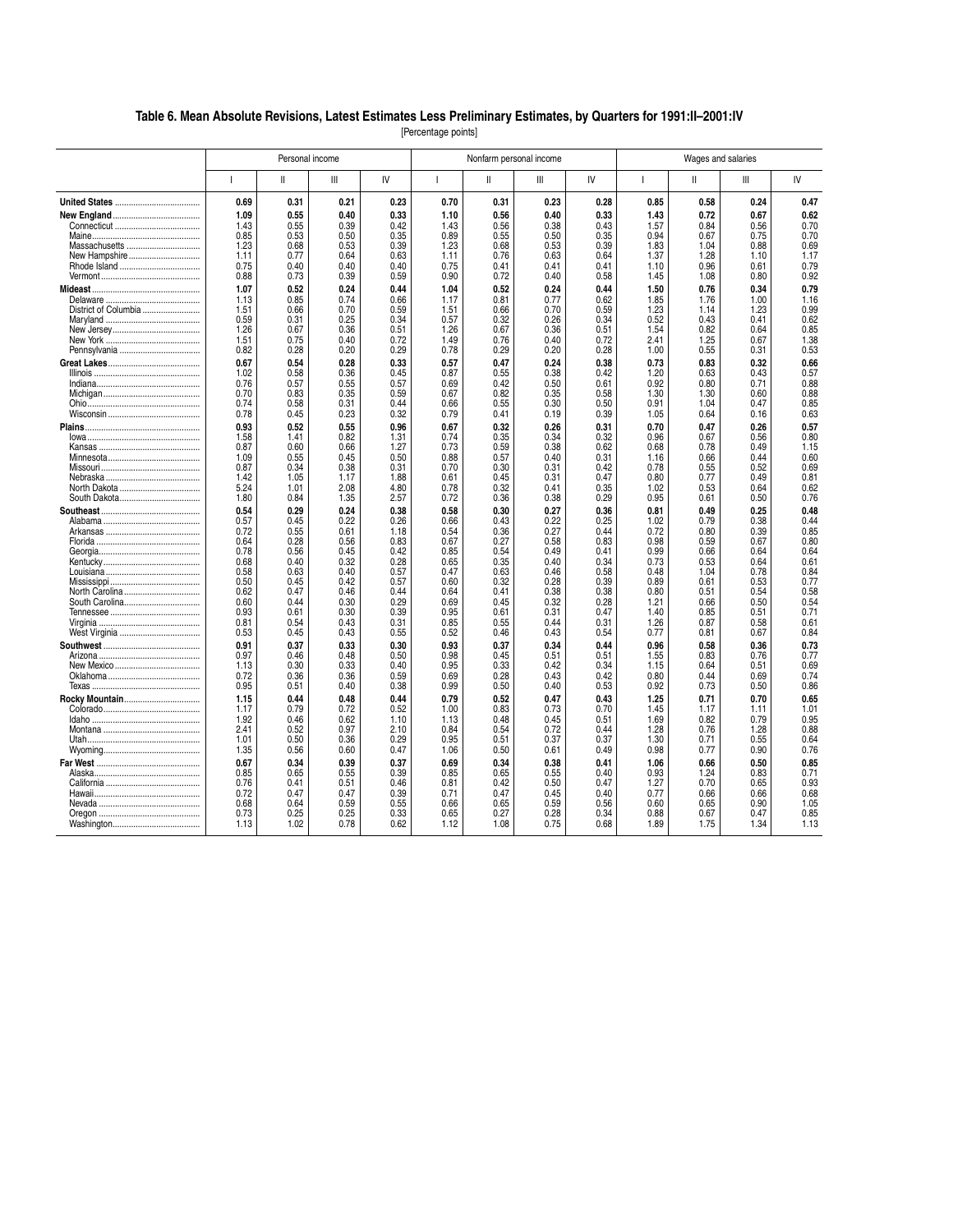### **Table 7. Mean Absolute Revisions and Mean Revisions to Annual Changes in State Income Measures, Latest Estimates Less Preliminary Estimates, 1991–2001**

[Percentage points at quarterly rates]

|                              |                    | Mean absolute revisions       |                          | Mean revisions     |                               |                          |  |
|------------------------------|--------------------|-------------------------------|--------------------------|--------------------|-------------------------------|--------------------------|--|
|                              | Personal<br>income | Nonfarm<br>personal<br>income | Wages<br>and<br>salaries | Personal<br>income | Nonfarm<br>personal<br>income | Wages<br>and<br>salaries |  |
| <b>United States </b>        | 0.31               | 0.32                          | 0.20                     | $-0.11$            | $-0.11$                       | $-0.05$                  |  |
| <b>New England</b>           | 0.29               | 0.29                          | 0.25                     | $-0.06$            | $-0.06$                       | $-0.05$                  |  |
| Connecticut<br>Maine         | 0.45<br>0.45       | 0.45<br>0.44                  | 0.33<br>0.20             | $-0.10$<br>$-0.01$ | $-0.10$<br>0.00               | $-0.06$<br>$-0.02$       |  |
| Massachusetts                | 0.38               | 0.38                          | 0.28                     | $-0.06$            | $-0.06$                       | $-0.07$                  |  |
| New Hampshire                | 0.53               | 0.53                          | 0.23                     | 0.00               | 0.00                          | $-0.01$                  |  |
| Rhode Island<br>Vermont      | 0.56<br>0.27       | 0.56<br>0.33                  | 0.16<br>0.24             | $-0.15$<br>$-0.03$ | $-0.15$<br>$-0.03$            | $-0.03$<br>0.00          |  |
| Mideast                      | 0.39               | 0.40                          | 0.37                     | $-0.10$            | $-0.10$                       | $-0.07$                  |  |
| Delaware                     | 0.67               | 0.68                          | 0.27                     | $-0.20$            | $-0.22$                       | $-0.10$                  |  |
| District of Columbia         | 0.81<br>0.28       | 0.81<br>0.29                  | 0.32<br>0.20             | $-0.21$<br>$-0.11$ | $-0.21$<br>$-0.11$            | $-0.13$<br>$-0.04$       |  |
| Maryland<br>New Jersey       | 0.42               | 0.42                          | 0.32                     | 0.05               | 0.05                          | $-0.07$                  |  |
| New York                     | 0.50               | 0.50                          | 0.58                     | $-0.13$            | $-0.13$                       | $-0.09$                  |  |
| Pennsylvania                 | 0.35               | 0.36                          | 0.20                     | $-0.13$            | $-0.14$                       | $-0.04$                  |  |
| Great Lakes<br>Illinois      | 0.37<br>0.45       | 0.39<br>0.47                  | 0.20<br>0.21             | $-0.09$<br>$-0.03$ | $-0.10$<br>$-0.04$            | $-0.06$<br>$-0.06$       |  |
| Indiana                      | 0.39               | 0.42                          | 0.19                     | $-0.11$            | $-0.12$                       | $-0.04$                  |  |
| Michigan                     | 0.38               | 0.40                          | 0.22                     | $-0.08$            | $-0.09$                       | $-0.06$                  |  |
| Ohio<br>Wisconsin            | 0.45<br>0.42       | 0.46<br>0.42                  | 0.20<br>0.24             | $-0.17$<br>$-0.07$ | $-0.17$<br>$-0.09$            | $-0.08$<br>$-0.04$       |  |
| <b>Plains</b>                | 0.35               | 0.39                          | 0.19                     | $-0.06$            | $-0.09$                       | $-0.06$                  |  |
| lowa                         | 0.37               | 0.44                          | 0.26                     | $-0.02$            | $-0.07$                       | $-0.07$                  |  |
| Kansas<br>Minnesota          | 0.33<br>0.53       | 0.36<br>0.53                  | 0.18<br>0.27             | $-0.03$<br>$-0.15$ | $-0.04$<br>$-0.17$            | $-0.03$<br>$-0.08$       |  |
| Missouri                     | 0.34               | 0.36                          | 0.14                     | $-0.02$            | $-0.03$                       | $-0.04$                  |  |
| Nebraska                     | 0.41               | 0.42                          | 0.19                     | $-0.09$            | $-0.09$                       | $-0.07$                  |  |
| North Dakota<br>South Dakota | 0.54<br>0.75       | 0.44<br>0.58                  | 0.17<br>0.19             | $-0.05$<br>$-0.04$ | $-0.13$<br>$-0.15$            | $-0.04$<br>$-0.06$       |  |
| <b>Southeast</b>             | 0.30               | 0.31                          | 0.17                     | $-0.13$            | $-0.13$                       | $-0.05$                  |  |
| Alabama                      | 0.38               | 0.42                          | 0.16                     | $-0.16$            | $-0.16$                       | $-0.06$                  |  |
| Arkansas<br>Florida          | 0.40<br>0.34       | 0.42<br>0.35                  | 0.23<br>0.25             | $-0.07$<br>$-0.13$ | $-0.08$<br>$-0.13$            | $-0.03$<br>$-0.07$       |  |
| Georgia                      | 0.34               | 0.35                          | 0.19                     | $-0.11$            | $-0.11$                       | $-0.04$                  |  |
| Kentucky                     | 0.26               | 0.26<br>0.44                  | 0.18                     | $-0.11$            | $-0.12$                       | $-0.09$                  |  |
| Louisiana<br>Mississippi     | 0.41<br>0.28       | 0.31                          | 0.16<br>0.12             | $-0.09$<br>$-0.08$ | $-0.11$<br>$-0.11$            | $-0.03$<br>$-0.05$       |  |
| North Carolina               | 0.34               | 0.37                          | 0.21                     | $-0.19$            | $-0.18$                       | $-0.04$                  |  |
| South Carolina<br>Tennessee  | 0.36<br>0.41       | 0.36<br>0.41                  | 0.16<br>0.22             | $-0.14$<br>$-0.15$ | $-0.14$<br>$-0.17$            | $-0.04$<br>$-0.09$       |  |
| Virginia                     | 0.31               | 0.32                          | 0.17                     | $-0.10$            | $-0.10$                       | $-0.06$                  |  |
| West Virginia                | 0.48               | 0.48                          | 0.14                     | $-0.13$            | $-0.13$                       | $-0.05$                  |  |
| <b>Southwest </b>            | 0.32               | 0.29                          | 0.18                     | $-0.11$            | $-0.12$                       | $-0.04$                  |  |
| Arizona<br>New Mexico        | 0.46<br>0.43       | 0.45<br>0.43                  | 0.18<br>0.21             | $-0.11$<br>$-0.14$ | $-0.10$<br>$-0.13$            | $-0.04$<br>$-0.03$       |  |
| Oklahoma                     | 0.48               | 0.45                          | 0.25                     | $-0.10$            | $-0.12$                       | $-0.10$                  |  |
| Texas                        | 0.36               | 0.33                          | 0.19                     | $-0.10$            | $-0.12$                       | $-0.03$                  |  |
| Rocky Mountain<br>Colorado   | 0.35<br>0.33       | 0.33<br>0.35                  | 0.13<br>0.17             | $-0.10$<br>$-0.08$ | $-0.11$<br>$-0.09$            | $-0.05$<br>$-0.05$       |  |
| Idaho                        | 0.54               | 0.42                          | 0.12                     | $-0.11$            | $-0.11$                       | $-0.04$                  |  |
| Montana                      | 0.63               | 0.50                          | 0.15                     | $-0.02$            | $-0.05$                       | $-0.06$                  |  |
| Utah<br>Wyoming              | 0.41<br>0.62       | 0.43<br>0.54                  | 0.20<br>0.14             | $-0.18$<br>$-0.18$ | $-0.19$<br>$-0.19$            | $-0.06$<br>$-0.02$       |  |
| Far West                     | 0.38               | 0.39                          | 0.22                     | $-0.24$            | $-0.24$                       | $-0.15$                  |  |
| Alaska                       | 0.57               | 0.57                          | 0.19                     | $-0.13$            | $-0.13$                       | $-0.05$                  |  |
| California                   | 0.35<br>0.60       | 0.35<br>0.60                  | 0.16<br>0.30             | $-0.13$<br>$-0.21$ | $-0.13$                       | $-0.04$<br>$-0.04$       |  |
| Hawaii<br>Nevada             | 0.83               | 0.83                          | 0.31                     | $-0.19$            | $-0.21$<br>$-0.19$            | $-0.01$                  |  |
| Oregon                       | 0.42               | 0.43                          | 0.16                     | $-0.15$            | $-0.17$                       | $-0.05$                  |  |
| Washington                   | 0.36               | 0.35                          | 0.22                     | $-0.13$            | $-0.15$                       | $-0.05$                  |  |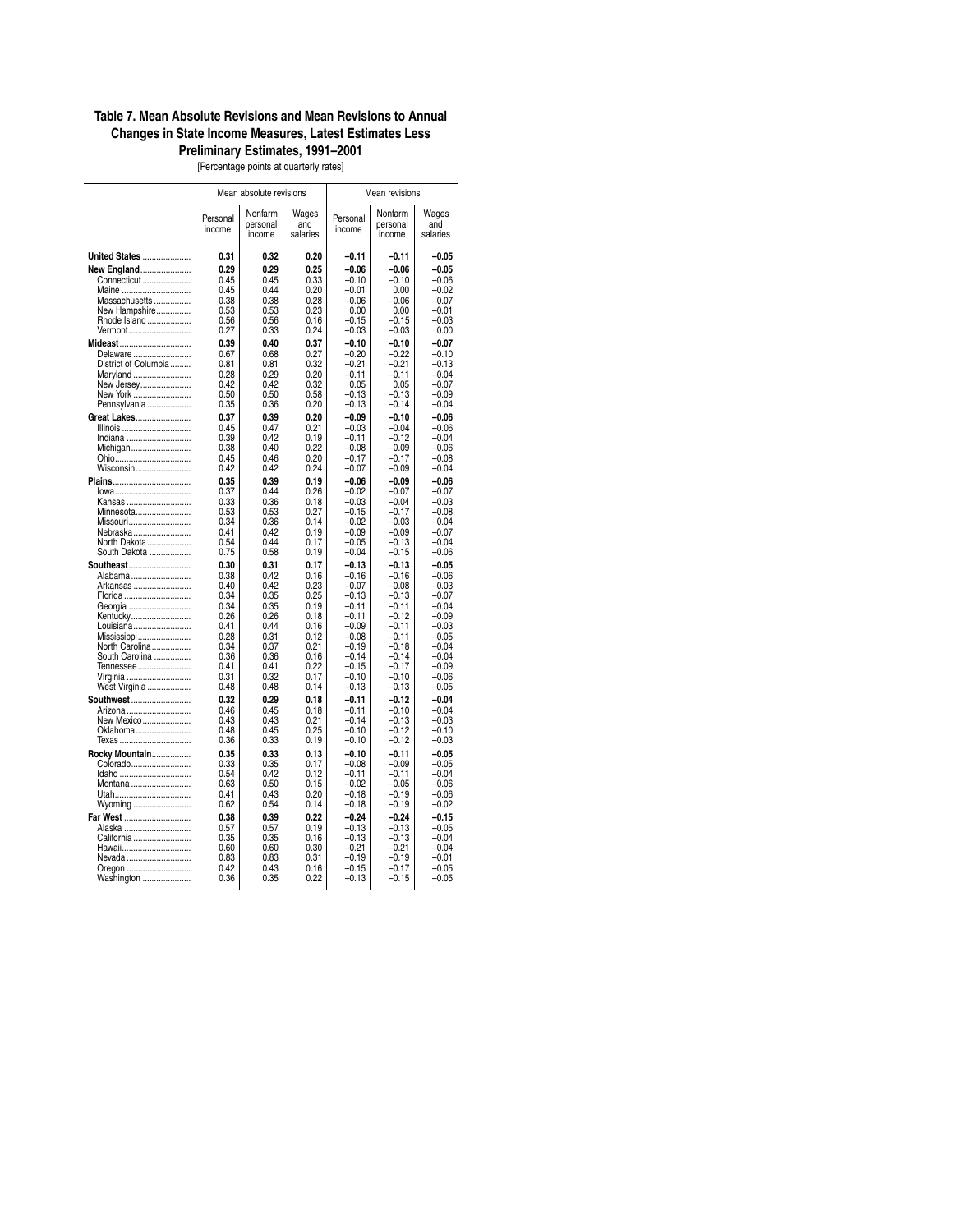# **Chart 1. Range of Revisions to Personal Income:Two-Thirds and Nine-Tenths of Revisions, Latest Estimates Less Preliminary Estimates, 1991:II–2001:IV**



U.S. Bureau of Economic Analysis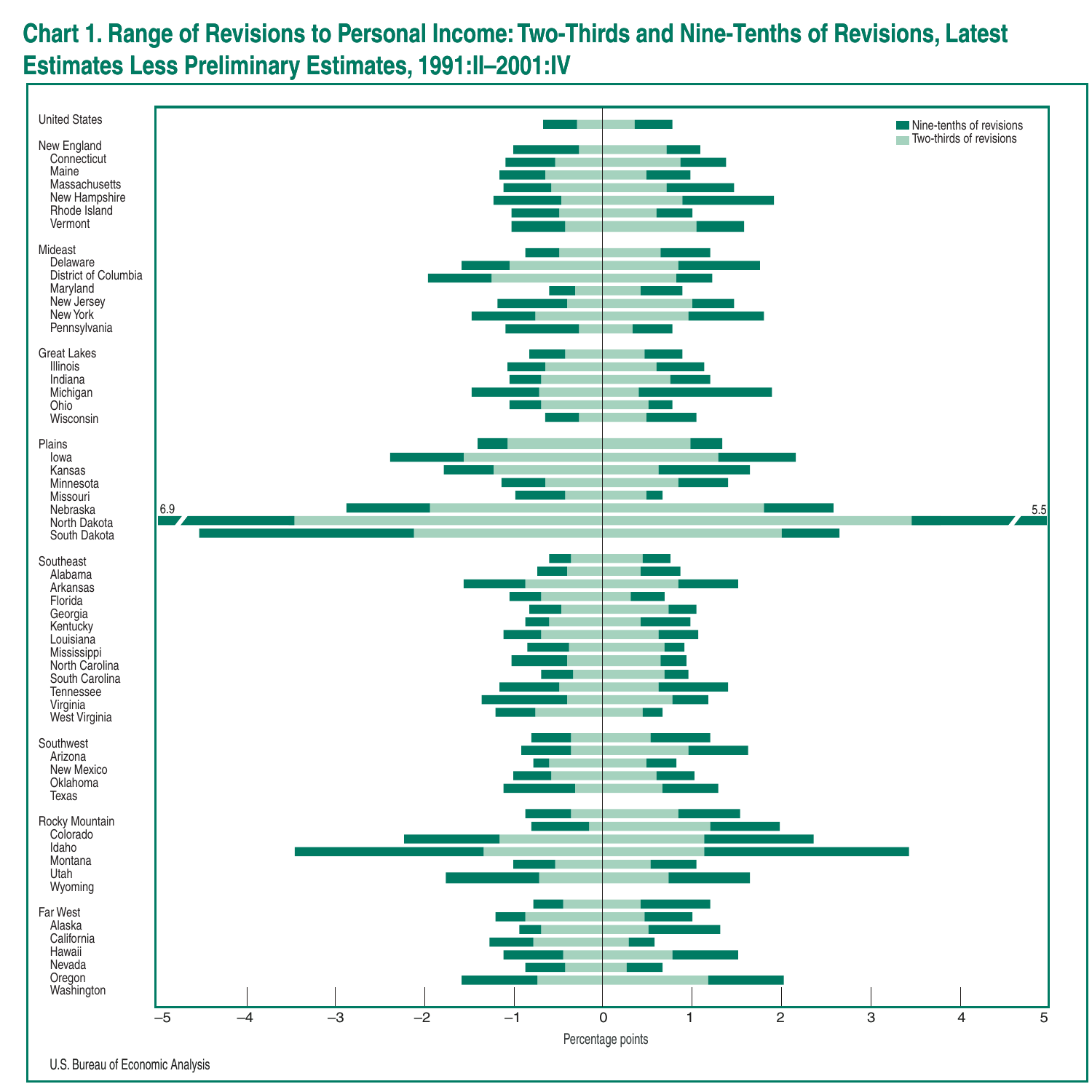# **Chart 2. Range of Revisions to Nonfarm Personal Income:Two-Thirds and Nine-Tenths of Revisions, Latest Estimates Less Preliminary Estimates, 1991:II–2001:IV**



U.S. Bureau of Economic Analysis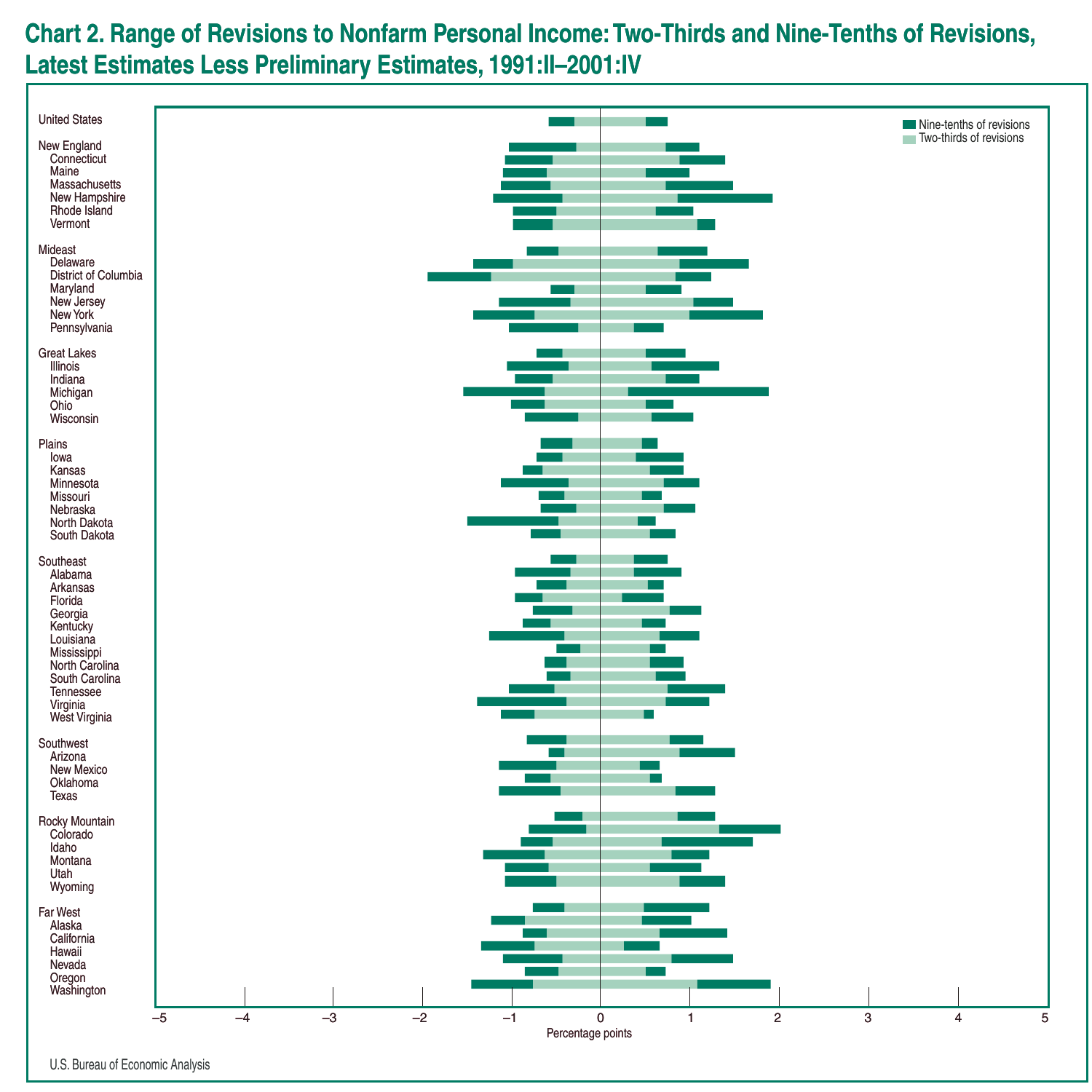# **Chart 3. Range of Revisions to Wages and Salaries:Two-Thirds and Nine-Tenths of Revisions, Latest Estimates Less Preliminary Estimates, 1991:II–2001:IV**



U.S. Bureau of Economic Analysis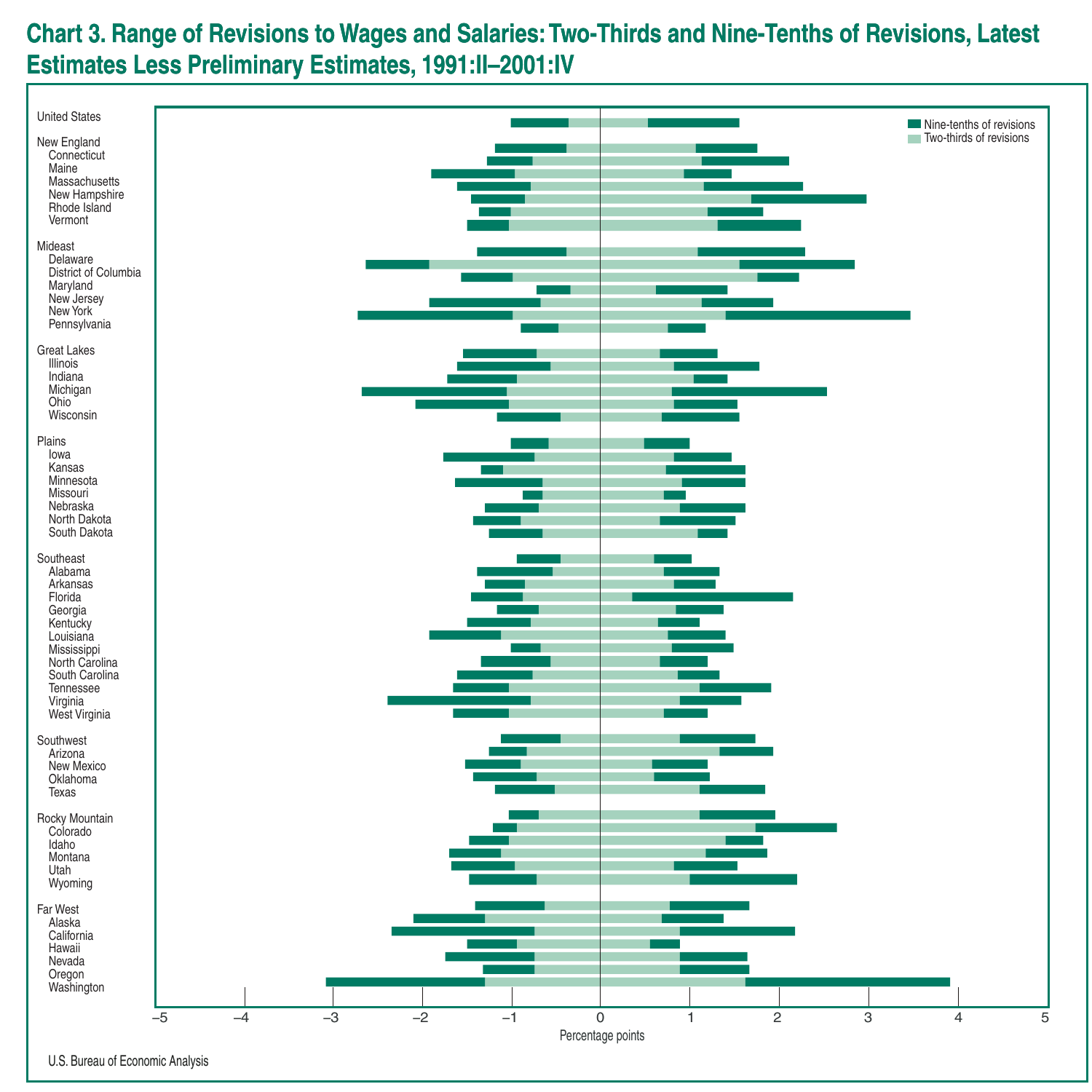## **Chart 4. Revisions to Personal Income and Nonfarm Personal Income**

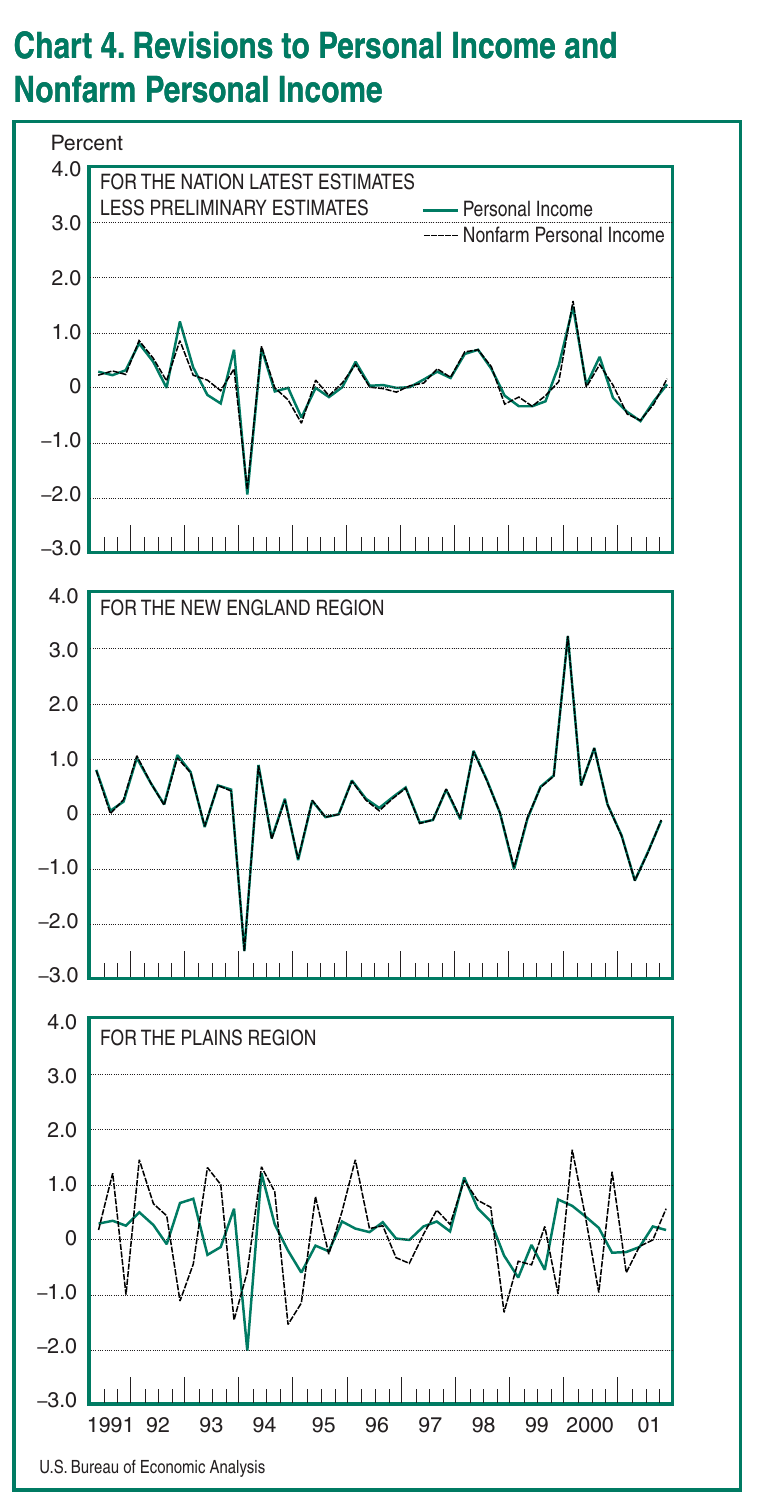|                                                                                                                                                                              |                                                                                                                               | Variable coefficients                                                                                                                                             | Summary statistics                                                                                                            |                                                                                                                |                                                                                                                                         |  |
|------------------------------------------------------------------------------------------------------------------------------------------------------------------------------|-------------------------------------------------------------------------------------------------------------------------------|-------------------------------------------------------------------------------------------------------------------------------------------------------------------|-------------------------------------------------------------------------------------------------------------------------------|----------------------------------------------------------------------------------------------------------------|-----------------------------------------------------------------------------------------------------------------------------------------|--|
|                                                                                                                                                                              | Constant                                                                                                                      | Preliminary<br>state value                                                                                                                                        | Preliminary<br>U.S. value                                                                                                     | R-bar square                                                                                                   | F-statistic                                                                                                                             |  |
| <b>New England</b><br>Connecticut<br>Maine<br>Massachusetts<br>New Hampshire<br>Rhode Island<br>Vermont                                                                      | $-0.553$<br>0.339<br>$-0.265$<br>$-0.164$<br>0.201<br>0.436                                                                   | $*$ -1.068<br>$-0.454$<br>$** -1.290$<br>$-0.494$<br>$-0.474$<br>$** -0.837$                                                                                      | ** 1.464<br>0.111<br>** 1.552<br>$*0.863$<br>0.289<br>$*0.561$                                                                | 0.303<br>0.026<br>0.192<br>0.071<br>0.049<br>0.262                                                             | ** 10.137<br>1.545<br>** 5.985<br>2.602<br>2.094<br>** 8.449                                                                            |  |
| Mideast<br>Delaware<br>District of Columbia<br>Maryland<br>New Jersey<br>New York<br>Pennsylvania                                                                            | 0.471<br>$*0.664$<br>0.261<br>$-0.180$<br>$-0.496$<br>0.043                                                                   | $** -0.844$<br>$** -0.762$<br>$-0.366$<br>$-0.408$<br>$-0.027$<br>$* -0.817$                                                                                      | 0.495<br>** 1.052<br>0.224<br>0.654<br>0.424<br>0.670                                                                         | 0.328<br>0.458<br>$-0.009$<br>$-0.016$<br>$-0.011$<br>0.098                                                    | ** 11.243<br>** 18.715<br>0.807<br>0.660<br>0.766<br>3.266                                                                              |  |
| <b>Great Lakes</b><br>Illinois<br>Indiana<br>Michigan<br>Ohio<br>Wisconsin                                                                                                   | -0.151<br>0.162<br>$-0.266$<br>0.013<br>0.322                                                                                 | $***-1.126$<br>** $-0.827$<br>** $-0.661$<br>$** -0.950$<br>$* -0.664$                                                                                            | ** 1.267<br>** 0.720<br>** 0.856<br>** 0.821<br>0.476                                                                         | 0.166<br>0.197<br>0.190<br>0.265<br>0.165                                                                      | ** 5.171<br>** 6.160<br>** 5.934<br>** 8.583<br>* 5.145                                                                                 |  |
| <b>Plains</b><br>lowa<br>Kansas<br>Minnesota<br>Missouri<br>Nebraska<br>North Dakota<br>South Dakota                                                                         | $-0.519$<br>0.408<br>0.066<br>0.257<br>0.216<br>0.015<br>$*0.928$                                                             | $** -0.656$<br>** -0.576<br>$*$ -0.633<br>$* -0.353$<br>$** -0.860$<br>** $-0.932$<br>$** -0.763$                                                                 | ** 1.041<br>0.234<br>** 0.740<br>0.177<br>** 0.708<br>0.844<br>0.096                                                          | 0.608<br>0.598<br>0.240<br>0.088<br>0.787<br>0.770<br>0.727                                                    | ** 33.544<br>** 32.221<br>** 7.647<br>3.031<br>** 78.623<br>** 71.163<br>** 57.000                                                      |  |
| Southeast<br>Alabama<br>Arkansas<br>Florida<br>Georgia<br>Kentucky<br>Louisiana<br>Mississippi<br>North Carolina<br>South Carolina<br>Tennessee<br>Virginia<br>West Virginia | ** 0.465<br>0.403<br>$-0.074$<br>0.399<br>0.121<br>0.354<br>$*0.564$<br>$*0.418$<br>** 0.494<br>** 0.627<br>0.475<br>$*0.426$ | $** -0.600$<br>** -0.768<br>0.438<br>$*$ -0.963<br>$-0.095$<br>$** -0.724$<br>$** -0.429$<br>$** -0.397$<br>** -0.729<br>$***-1.284$<br>$* -0.879$<br>$** -0.875$ | 0.214<br>** 0.507<br>$-0.504$<br>$*0.991$<br>$-0.004$<br>$*0.408$<br>0.101<br>0.217<br>0.396<br>** 0.938<br>0.592<br>$*0.370$ | 0.302<br>0.659<br>$-0.016$<br>0.177<br>$-0.038$<br>0.233<br>0.155<br>0.160<br>0.190<br>0.320<br>0.079<br>0.305 | ** 10.087<br>** 41.660<br>0.668<br>** 5.516<br>0.237<br>** 7.383<br>$*4.853$<br>$*5.010$<br>** 5.933<br>** 10.896<br>2.808<br>** 10.198 |  |
| Southwest<br>Arizona<br>New Mexico<br>Oklahoma<br>Texas                                                                                                                      | $*0.614$<br>** 0.910<br>$*0.531$<br>0.380                                                                                     | $** -0.688$<br>$* -0.517$<br>$** -0.573$<br>$-0.832$                                                                                                              | $*0.565$<br>$-0.192$<br>0.125<br>0.807                                                                                        | 0.145<br>0.216<br>0.222<br>0.041                                                                               | $*4.574$<br>** 6.791<br>$\star\star$<br>7.003<br>1.909                                                                                  |  |
| <b>Rocky Mountain</b><br>Colorado<br>Idaho<br>Montana<br>Utah<br>Wyoming                                                                                                     | $*0.777$<br>** 1.349<br>** 1.234<br>** 0.823<br>** 1.115                                                                      | $* -0.829$<br>$** -0.931$<br>$***-0.878$<br>$** -0.640$<br>$** -0.759$                                                                                            | 0.680<br>0.117<br>$-0.149$<br>0.206<br>$-0.060$                                                                               | 0.081<br>0.506<br>0.737<br>0.226<br>0.288                                                                      | 2.846<br>** 22.500<br>** 59.922<br>** 7.123<br>** 9.509                                                                                 |  |
| <b>Far West</b><br>Alaska<br>California<br>Hawaii<br>Nevada<br>Oregon<br>Washington                                                                                          | 0.466<br>$-0.251$<br>0.029<br>$*0.673$<br>$*0.536$<br>0.099                                                                   | $-0.252$<br>$-0.095$<br>0.014<br>$* -0.722$<br>$-0.256$<br>$** -0.854$                                                                                            | $-0.293$<br>0.334<br>$-0.180$<br>0.695<br>-0.141<br>$*0.958$                                                                  | 0.086<br>0.002<br>$-0.023$<br>0.111<br>0.115<br>0.141                                                          | 2.984<br>1.049<br>0.522<br>$*3.614$<br>×<br>3.730<br>$*4.443$                                                                           |  |
| P-values: * for <.05, ** for <.01.                                                                                                                                           |                                                                                                                               |                                                                                                                                                                   |                                                                                                                               |                                                                                                                |                                                                                                                                         |  |

### **Table A1. Equations Explaining Revisions in State Personal Income, Latest Estimates Less Preliminary Estimates, 1991:II to 2001:IV**